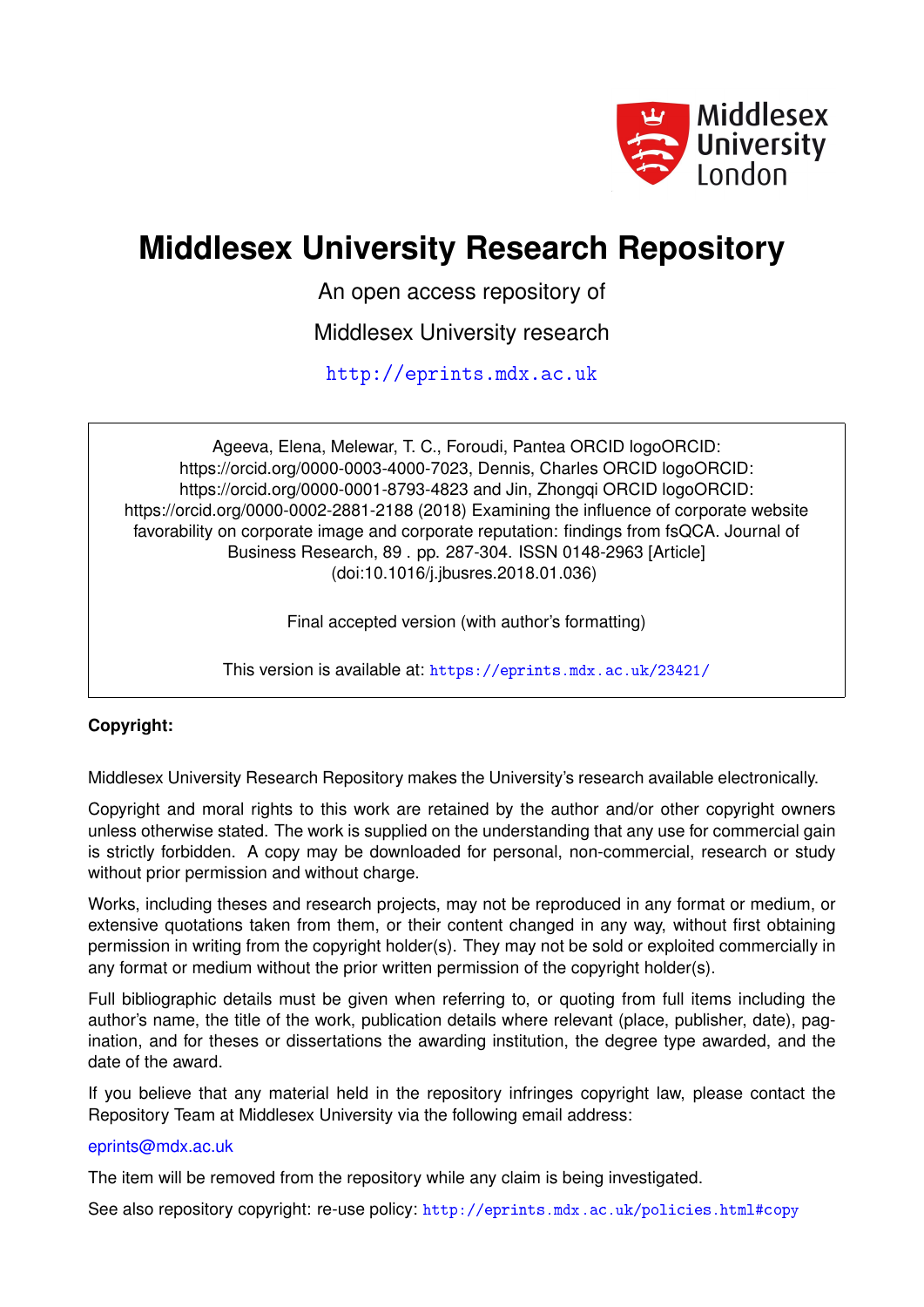# **Examining the influence of corporate website favorability on corporate image and corporate reputation: Findings from fsQCA**

**Elena Ageeva**, Middlesex University, UK E.Ageeva@mdx.ac.uk

**TC Melewar**, Middlesex University, UK T.C.Melewar@mdx.ac.uk

**Pantea Foroudi,** Middlesex University UK p.foroudi@mdx.ac.uk

**Charles Dennis**, Middlesex University, UK C.Dennis@mdx.ac.uk

**Zhongqi Jin,** Middlesex University, UK Z.Jin@mdx.ac.uk\* corresponding author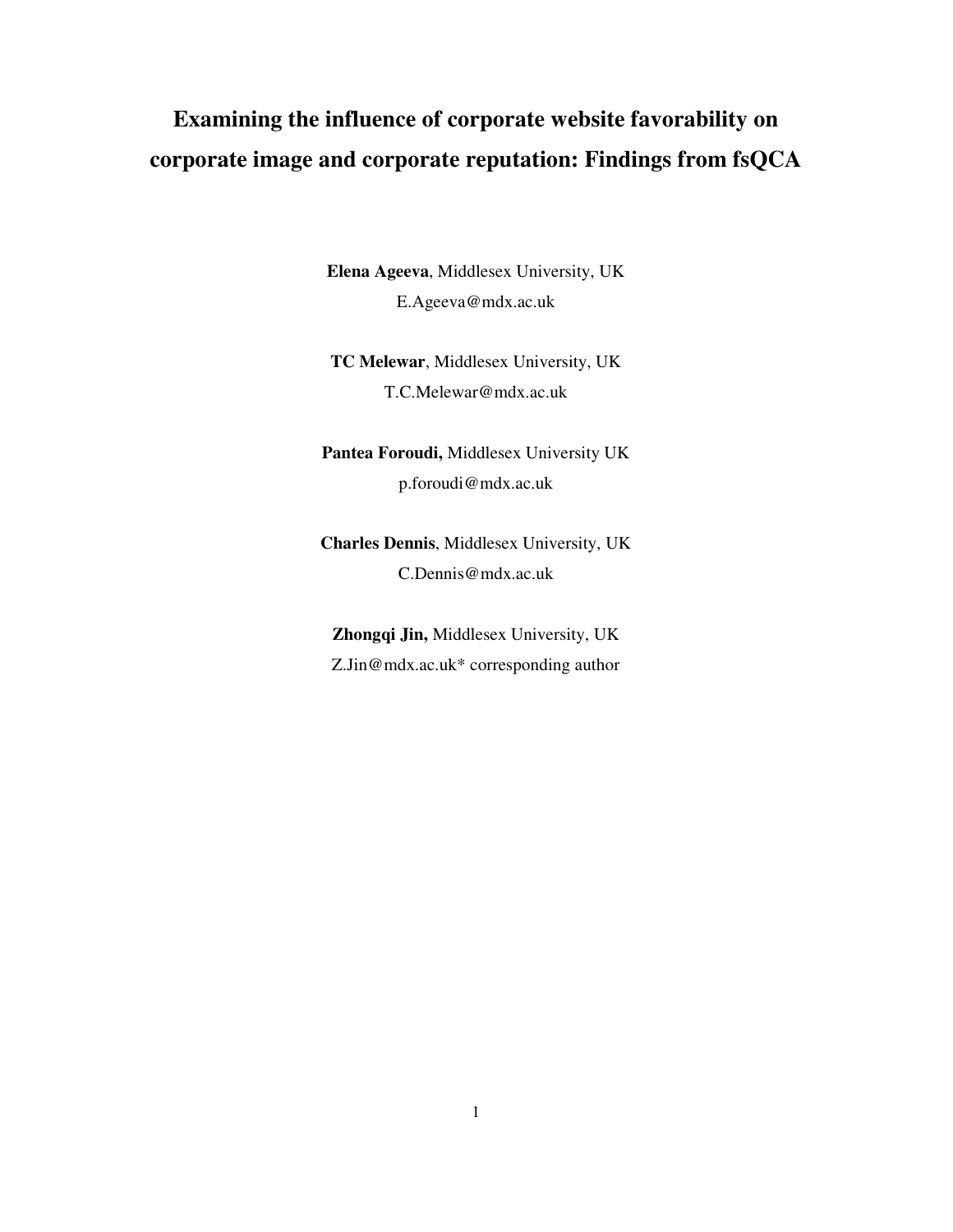# **Examining the influence of corporate website favorability on corporate image and corporate reputation: Findings from fsQCA**

This study uses the attribution and signaling theory perspective to scrutinize the key impacts of the determinants of corporate website favorability. In addition, this paper examines the main influences of satisfaction and attractiveness on corporate image and reputation, observes the role that the demographics of consumers (gender and age) play in such relationships, and proposes a research model along with research tenets. To examine these tenets, the conceptual framework was empirically evaluated through the perceptions of 563 consumers toward the financial setting in Russia (563). This study employs complexity theory, which integrates the principle of equifinality. To examine the data, this research employs fuzzy set qualitative comparative analysis (fsQCA) and confirmatory factor analysis (CFA). Additionally, this study makes a managerial contribution to the understanding of marketing and communication managers and website designers regarding the associations among corporate website favorability, its antecedents, and its consequences.

**Keywords –** Corporate website favorability, satisfaction, attractiveness, image, reputation, qualitative comparative analysis.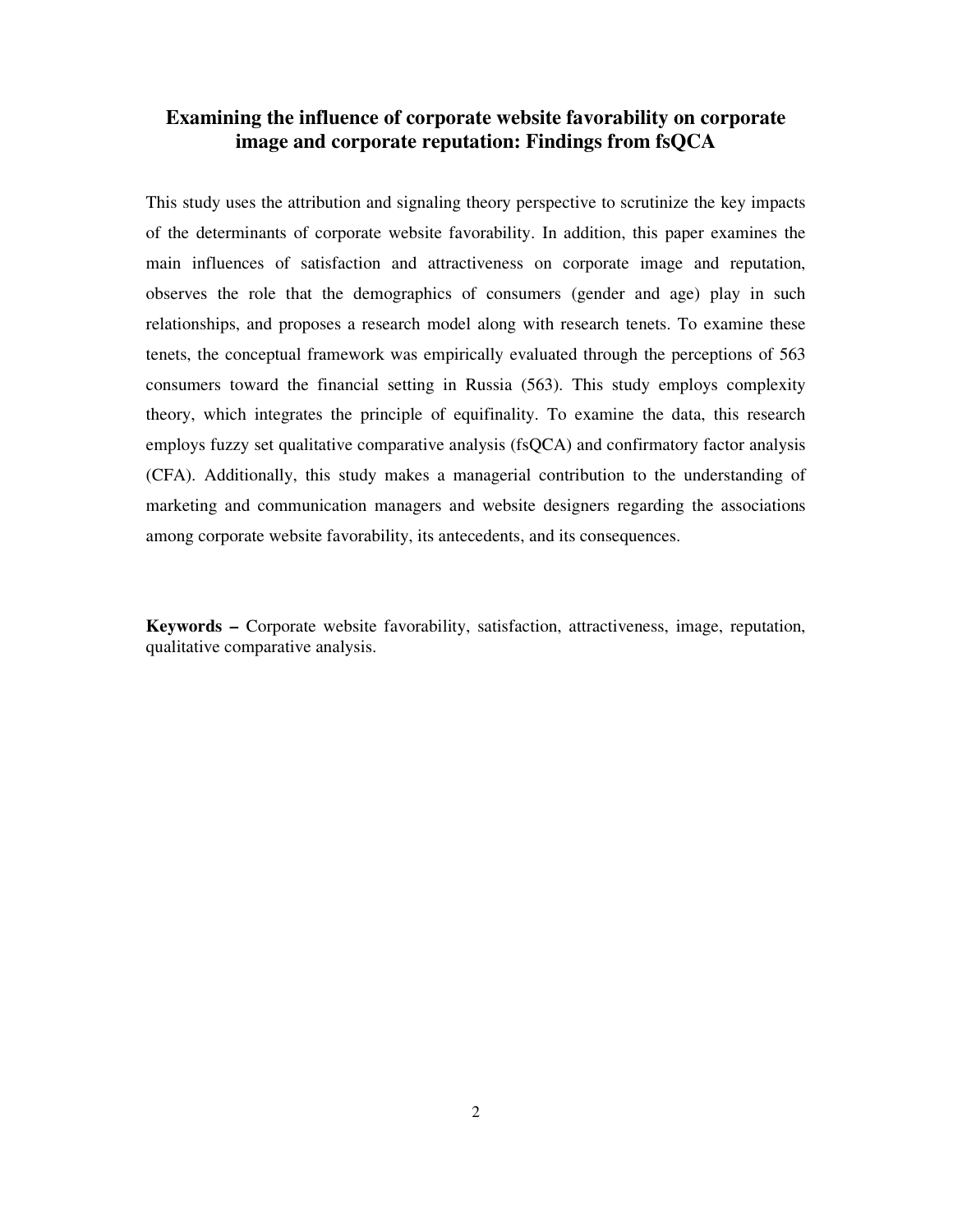#### **Introduction**

The Internet has gained a vital role in many parts of our lives. In 2015, there were more than 3 billion Internet users worldwide, an 826% increase since the year 2000 (Internet World Statistics, 2015). The advances in Internet technology have changed the expectations and patterns of web users and have transformed the way businesses attract new consumers and retain existing customers (Lin, 2013). In this new marketplace, companies still struggle to acquire relationships with consumers; in fact, good service is no longer enough to differentiate a company from its competitors (Abdullah *et al*., 2013; Foroudi *et al*., 2017). According to Louvieris *et al*. (2003), when companies attempt to build solid relationships with customers, the website design should be a major focus. The user's experience on the website is extremely important, and "customer, rather than producer, orientation should be pre-eminent in the site's design" (p. 169). Therefore, the creation and maintenance of a favorable website is an essential strategy for a company's success in the marketplace (Alhudaithy and Kitchen, 2009; Beatty *et al*., 2001; Foroudi *et al*., 2017; Lin, 2013; Tarafdar and Zhang, 2008).

However, companies have many design concerns when planning their websites (Lin, 2013). Thus, companies must learn how to create effective websites that satisfy the expectations of customers (Scheffelmaier and Vinsonhaler, 2003). The effectiveness and quality of the website are important for companies since this is the dominant, and sometimes only, interface with the customers (Palmer and Griffith, 1998). Consequently, the trend is to create a powerful website for customers that will help a company to gain a competitive advantage, improve integrated marketing communication strategies, improve customer relationships, save costs, enable innovation, project the corporate identity of the company, manage its reputation, enable financial reporting, and increase loyalty and satisfaction (Bravo *et al*., 2012; Casalo *et al*., 2008; Foroudi *et al*., 2017; Srinivasan *et al*., 2002). In line with these trends, interest in corporate websites has increased considerably (Al-Qeisi *et al*., 2014; Cyr and Head, 2013; Foroudi *et al*., 2017; Melewar *et al*., 2017; Pollach, 2010). However, despite the significant, positive view of a favorable corporate website, limited empirical research has been conducted to capture the true meaning of the concept (Cyr, 2008; Kim and Stoel, 2004; Tarafdar and Zhang, 2008; Wolfinbarger and Gilly, 2003). Furthermore, there is a gap in the literature regarding the relationships among a favorable corporate website and its dimensions, antecedents and consequences (Cyr and Head, 2013; Everard and Galletta, 2006; Kim and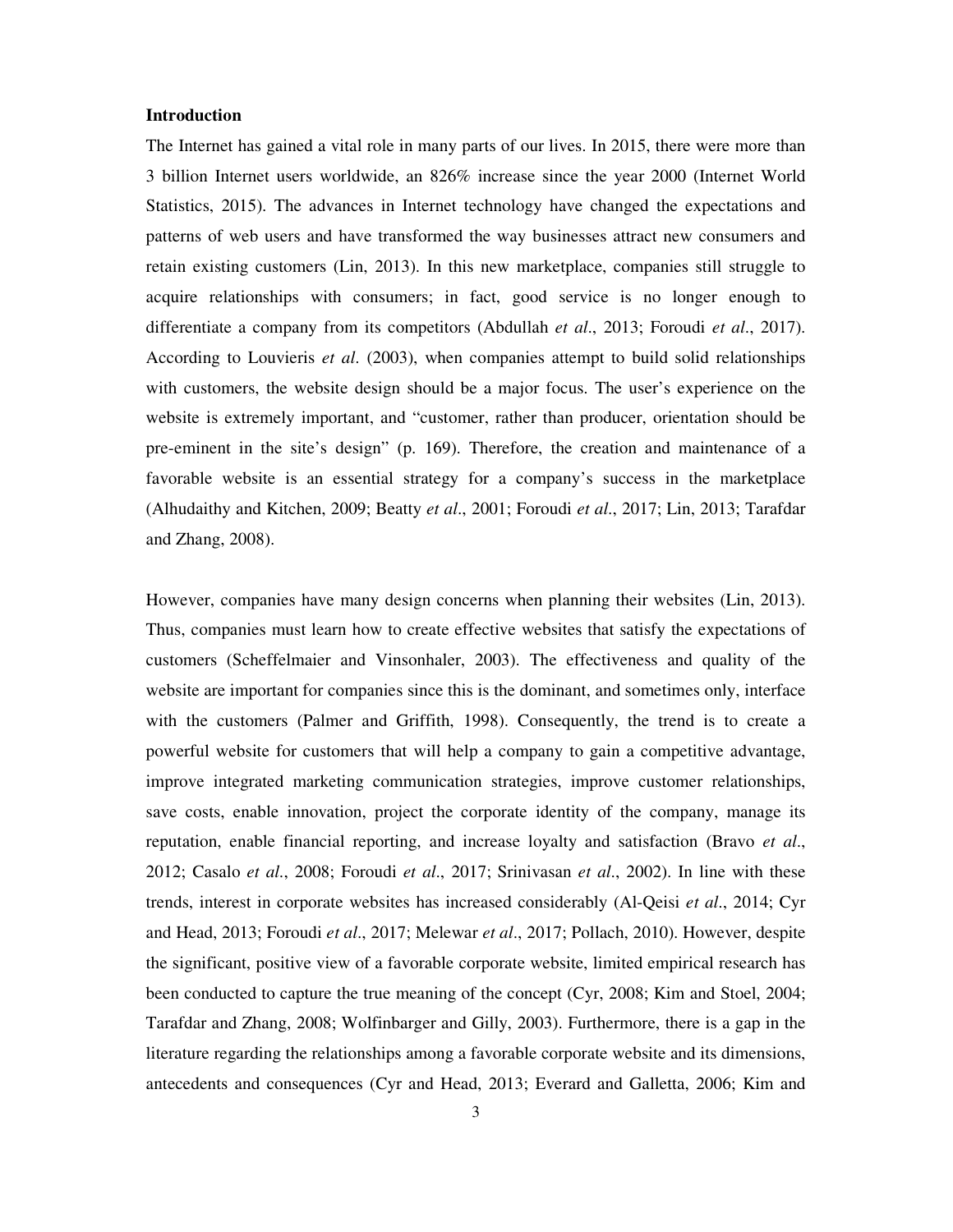Stoel, 2004; Pollach, 2010; Tran *et al*., 2015; Wolfinbarger and Gilly, 2003). To date, there is no systematic research study on the impact of compound websites on consumer evaluations of websites (Al-Qeisi *et al*., 2014; Foroudi *et al*., 2017; Rahimnia and Hassanzadeh, 2013; Melewar *et al*., 2017; Tarafdar and Zhang, 2008).

In line with the dramatic increase of interest in services from academics and practitioners in today's global economy, one purpose of the present study is to investigate the notion of corporate website favorability with a focus on the banking industry in Russia. An additional aim is to examine the antecedents and consequences of the under-researched construct of corporate website favorability with particular reference to corporate image and corporate reputation.

This study uses an attribution and signaling theory perspective to scrutinize the key impact of the determinants of corporate website favorability and examines the main influences of satisfaction and attractiveness on corporate image and reputation. Furthermore, this research observes the role that consumer demographics (gender and age) play in such relationships and proposes a research model along with research tenets.

This study uses complexity theory to elucidate and better understand the impact of the specific antecedents of corporate website favorability on satisfaction and attractiveness and to discover the main factors that influence the satisfaction and attractiveness of corporate image and reputation. The key aim of this research is to recognize configurations that describe the customer experience. Identifying these configurations should benefit managers by providing information regarding some experiences of managing a corporate website. A company that designs a favorable corporate website will perform well in relation to its rivals. The research also identifies the critical elements that might encourage or discourage corporate website favorability.

This study is of importance to academics and marketing managers since there is a lack of research on corporate website favorability, and managers need to carefully organize the factors that impact corporate website favorability. Therefore, this study provides several theoretical contributions and managerial implications. First, it expands the current periphery of research on corporate reputation and corporate image by examining the role of a new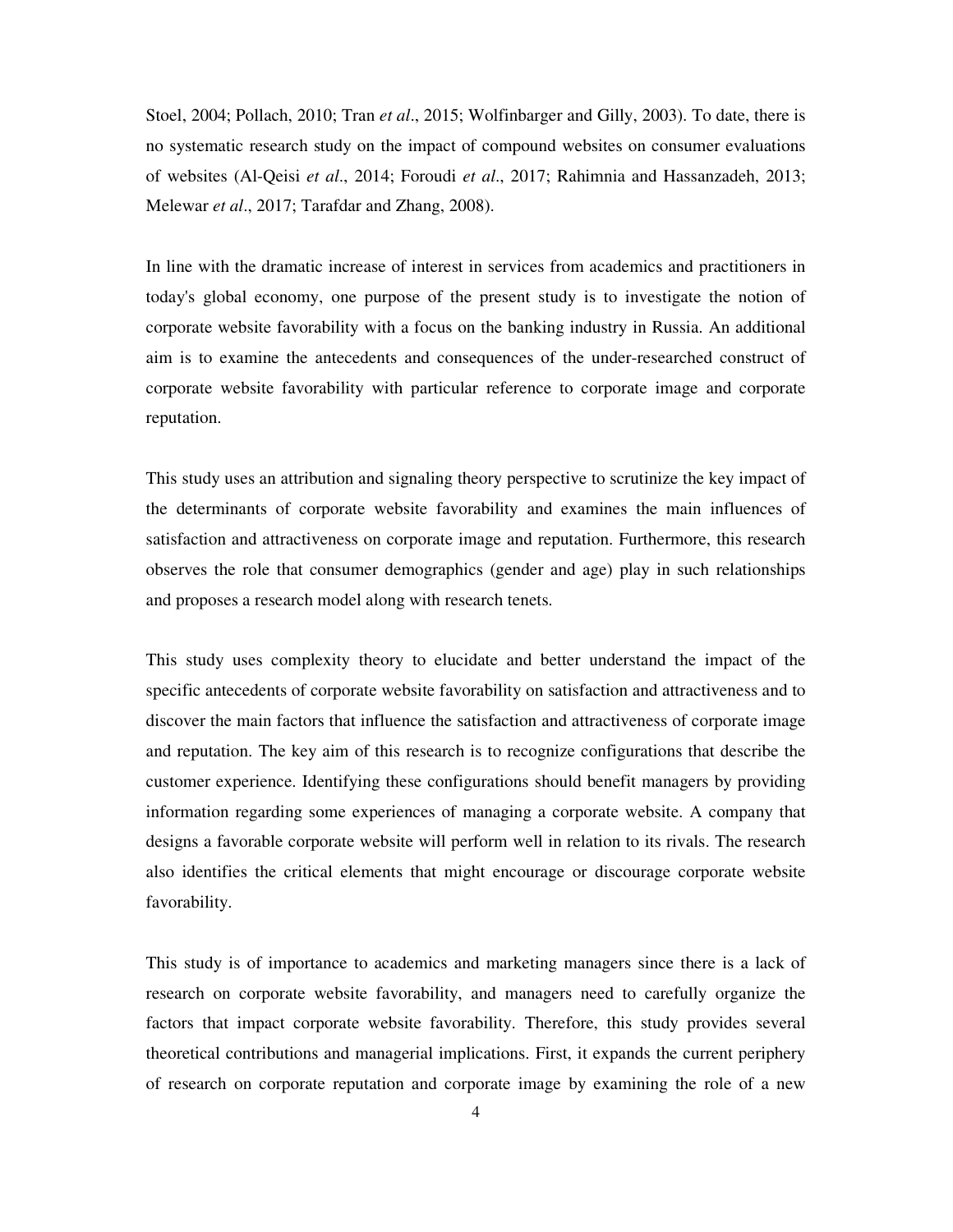construct: corporate website favorability (Al-Qeisi *et al*., 2014; Tarafdar and Zhang, 2008). Second, this study demonstrates how digital marketing influences firm image and reputation by examining the asymmetrical relationships between constructs that were not previously investigated. Third, this research investigates Russian consumers, for whom there is a lack of empirical research available, and calls for more work in the field of marketing (Griffin *et al*., 2004; Kivenzor and Toffoli, 2015; Moorman, 2014; Roberts, 2016; Supphellen and Gronhaug, 2003). Finally, the results should be beneficial to general managers who are involved in shaping a company's image and reputation strategies because the management and creation of a website are critical parts of the strategic management of the corporate identity of the company, and managers at different levels should acquire comprehensive knowledge to achieve the company's goals and objectives. The authors also encourage future academic researchers to investigate links between these constructs in various marketing situations with the application of different marketing tools using different marketing assets and market-based resources and to review them from different theoretical viewpoints, such as game theory.

This research employs exploratory factor analysis (EFA) and confirmatory factor analysis (CFA) to ensure that the scales developed and adapted are robust in terms of validity and reliability. The study employs complexity theory, which integrates the principle of equifinality (Foroudi *et al*., 2016; Woodside, 2014). Fuzzy set qualitative comparative analysis (fsQCA) and CFA are employed to examine the data (Ragin, 2006, 2008). To gain a deeper and richer perspective on the data, fsQCA and complexity theory are applied (Foroudi *et al*., 2016; Gupta *et al*., 2016; Mikalef *et al*., 2015; Ordanini *et al*., 2013; Woodside, 2014; Wu *et al*., 2014).

The remainder of the paper is organized as follows. The following section presents the theoretical background of corporate website favorability antecedents and consequences, details the proposed consumer level model through hypotheses development, and proposes how the impact of corporate website favorability should be assessed in the marketplace. The methodology is introduced, and the subsequent section presents the results of the analysis of the data. The paper concludes with a discussion of the managerial and theoretical significance of the findings.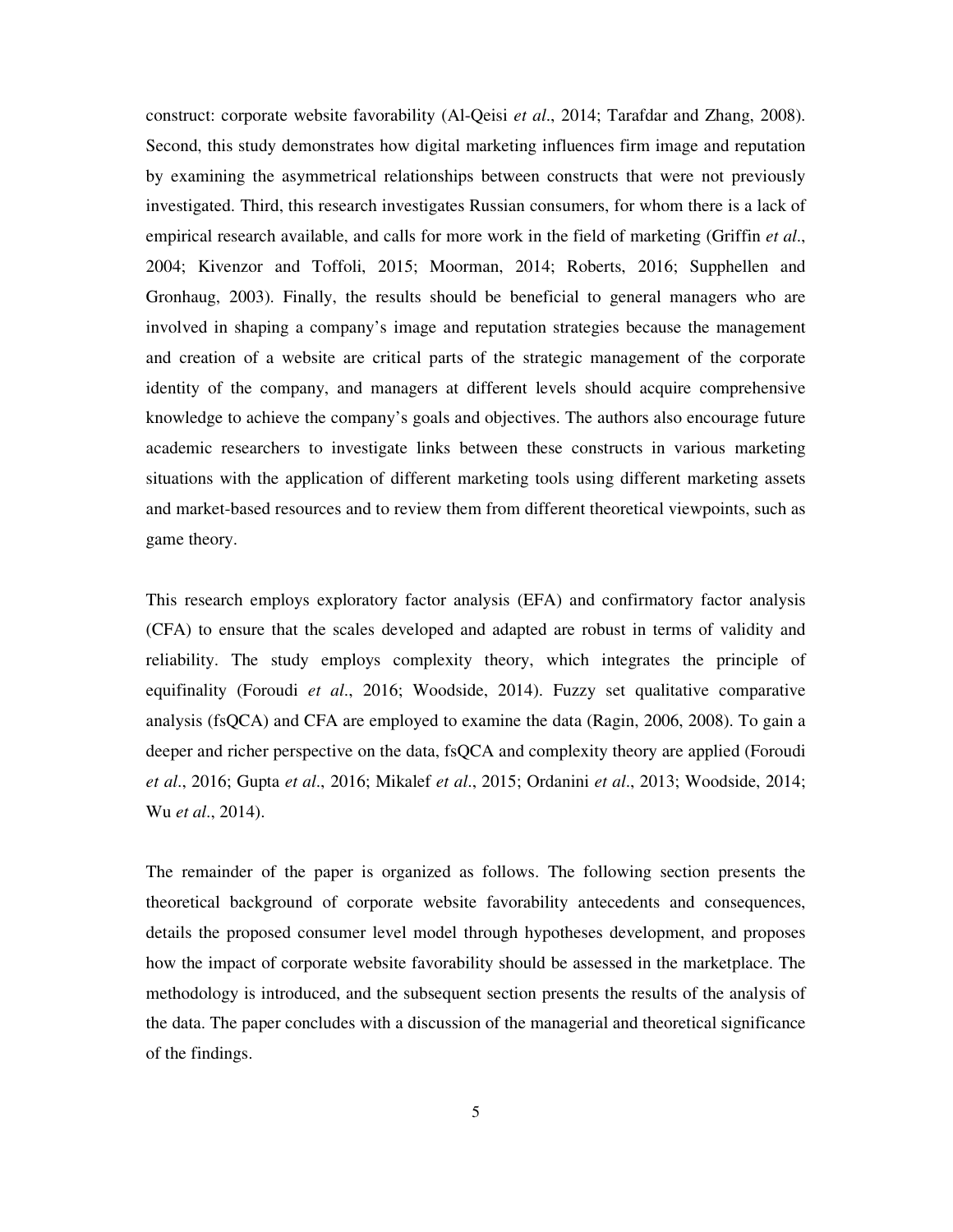#### **Conceptual framework and hypotheses**

In the impression management literature, a website is considered an "electronic storefront" or public work area in which symbolic depictions generate the impressions of a company (Braddy *et al*., 2008; Winter *et al*., 2003). As Hoffman *et al*. (1997) suggested, the main advantage of a website for impression management is that it is not bound to the company's physical attributes. Winter *et al*. (2003) found that websites influence potential customers' impressions of firms and can vary significantly across firms and industries, noting that "website visitors encounter symbols that are compared to mental models stored in memory and used to form impressions of the site and to draw inferences about the firm" and that "identity management must take center stage in creating a Web presence" (Winter *et al*., 2003 p. 309). Winter *et al*. (2003) was one of the first research studies on corporate website impression formation, although it was a limited exploratory study with students.

The importance of a website in impression formation is also supported by Braddy *et al*. (2008), who stated that perceptions of the website quality can change impressions of the company. Similarly, it can be argued that corporate websites convey a socially desirable and managed impression of their companies, acting as "mirrors" for companies to portray their corporate identities. In other words, a corporate website can be characterized as the "virtual storefront" of the company (Berthon *et al*., 1998; Chen *et al*., 2002; Ducoffe., 1996; Leong *et al*., 1998), which helps to promote the corporate and product/brand image (Argyriou *et al*., 2006). Corporate websites, by providing cues about the nature of an organization, can influence the perceptions of the organization's viewers (Braddy *et al*., 2008) and create a positive impression, which is necessary to maintain a favorable image (Gatewood *et al*.,1993) and reputation (Foroudi *et al*., 2014, 2017). The corporate website, as part of the corporate visual identity, is the "face of the organization" and transmits consistent images to its audience (Connolly-Ahern and Broadway, 2007; Pollach, 2005, 2010; Shin and Huh, 2009) and creates a first impression (Argyriou *et al*., 2006; Braddy *et al*., 2008; Winter *et al*., 2003). Moreover, a corporate website can help a firm to differentiate itself, gain a competitive advantage in the market (Brown, 1998), and improve customer relationships (Law *et al*., 2010). Campbell and Beck (2004) concluded that companies "use websites, possibly alongside other communications channels, to manage their reputations through relevant disclosures" (p. 110-111). "Websites as corporate interfaces are assumed to be an indication of the company's corporate brand reputation and equity building effort online" (Argyriou *et*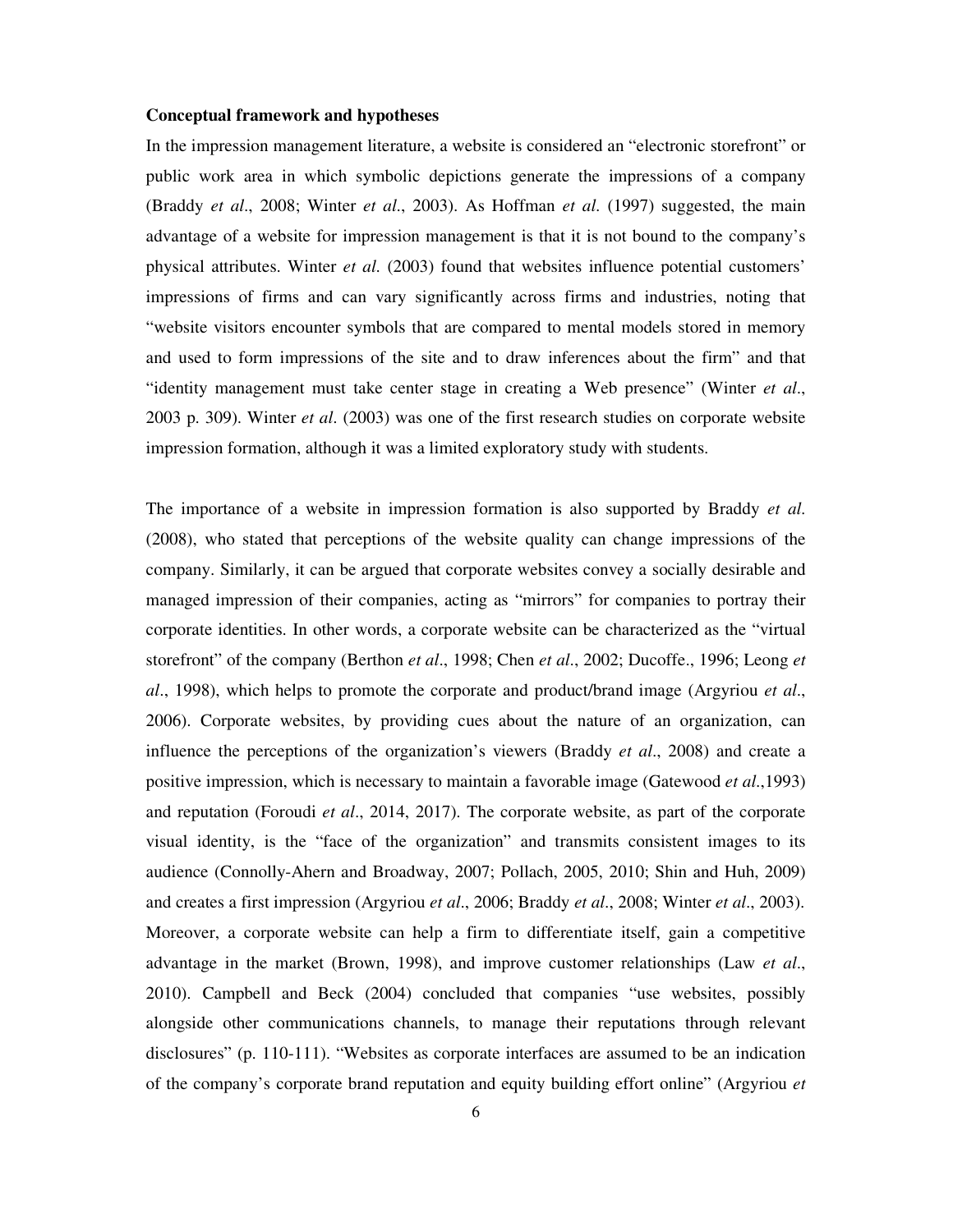*al*., 2006, p. 585). A website is constructed to present the ambitions and values of the organization and its business.

Braddy *et al*. (2003, 2008) concluded that a well-designed website with good navigation is positively related to the general impression of the company. In addition, Braddy *et al*. (2008) stated that a well-designed website has a significant positive impact on the viewer's perception of the company and increases organizational attractiveness. A favorable website provides positive cues about an organization to the audience and suggests that the company is well managed and is a good company (Braddy *et al*., 2008). Therefore, a favorable corporate website leads consumers to be attracted to and satisfied with the company and leads to an improvement in the overall impression of the company. Thus, a favorable website is an effective way to satisfy consumers (Doll and Torkzadeh, 1988; Jayawardhena and Foley, 2000) and attract them to the company (Braddy *et al*., 2008; Williamson *et al*., 2003). It also improves the company's image and reputation (Braddy *et al*., 2008; Winter *et al*., 2003; Foroudi *et al*., 2014, 2017).

A corporate website can create different reactions from its audience and can create an image and reputation. Campbell and Beck (2004) found that companies use websites to establish their reputations. Similarly, Foroudi *et al*. (2014) noted the importance of elements of corporate visual identity (e.g., corporate logo) for corporate impression formation (corporate image and corporate reputation) and emphasized the need for further studies in the area. Thus, favorable corporate websites enable businesses to convey a socially desirable and managed impression of their companies to consumers (Micelotta and Raynard, 2011).

#### *Corporate website favorability*

A corporate website projects a corporate identity (Abdullah *et al*., 2013; Pollach, 2005, 2010; Topalian, 2003), which is "the visual manifestation of the company's reality" (Argenti, 2007, p. 66). Major European global companies communicate their corporate identity across countries via their corporate websites (Halliburton and Ziegfeld, 2009). Based on the perspectives of marketers and practitioners (Melewar and Saunders, 1999; Olins, 1989), corporate visual identity and its elements (i.e., corporate website) should be standardized following the globalization trend by reflecting a unified corporate identity around the world. Opoku *et al*. (2006) concluded that "websites are an important element of corporate identity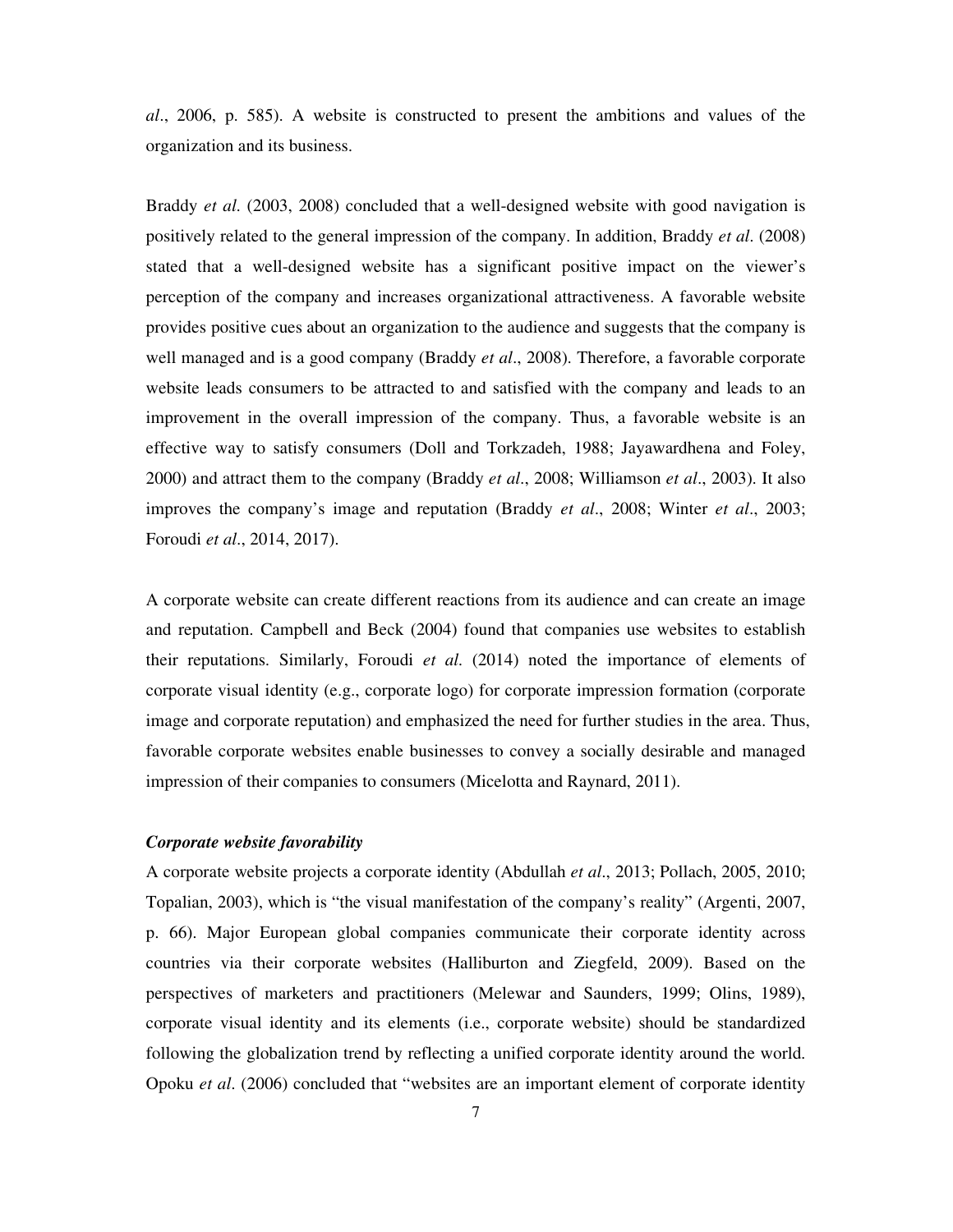management in today's competitive environment" (p. 20). The corporate website is designed to represent the ambitions and values of the organization and its business and plays an essential part in an organization's presentation of itself to internal and external stakeholders (Van den Bosch *et al*., 2006) (Figure 1).

#### **"INSERT FIGURE 1 HERE"**

Alhudaithy and Kitchen (2009) noted that "websites offer the opportunity for marketers to utilize a wide assortment of cues such as colors, images and sounds to attract consumers' attention and generate favorable attitudes" (p. 58). Favorability represents the consumer's positive attitude toward the company. According to Suh and Amine (2007), favorability denotes a "positive attitude towards a company and is frequently measured as a holistic construct" (p. 207). According to Keller (2013), favorability refers to positive overall judgment, which can be related to the product as well as to intangible, non-product-related aspects. Sen and Bhattacharya (2001) emphasized that favorability is linked to the audience's taste regarding the company and product. Some scholars (Park and MacInnis, 2006) have claimed that an equivalent term for "favorability" is "emotional attachment", which is defined as "a relationship-based construct that reflects the emotional bond connecting an individual with an entity" (Park and MacInnis, 2006, p. 17). Suh and Amine (2007) argued that "favorability" includes both attitudes toward the company and emotional attachment. In the organizational behavior literature, the "outcome favorability" construct refers to "receiving a positive result" (Kulik and Ambrose, 1992; Skitka, 2003) or perceived favorability of outcomes (Brockner *et al*., 1997) and is measured differently according to the focus of the study. Corporate website favorability is believed to impact corporate image (Abdullah *et al*., 2013; Alhudaithy and Kitchen, 2009; Bravo *et al*., 2012; Foroudi *et al*., 2017; Melewar *et al*., 2017; Tarafdar and Zhang, 2008).

Based on the above arguments, corporate website favorability is the extent to which a company projects its identity through a website as a primary vehicle of corporate visual identity to promote the positive attitudes of consumers. It does so by transmitting consistent images and messages about the nature of the organization to its audience, which enables a company to build a positive image in the minds of consumers (Abdullah *et al*., 2013; Chen and Wells, 1999; Foroudi *et al*., 2017; Gatewood *et al*., 1993; Haliburton and Ziegfeld, 2009;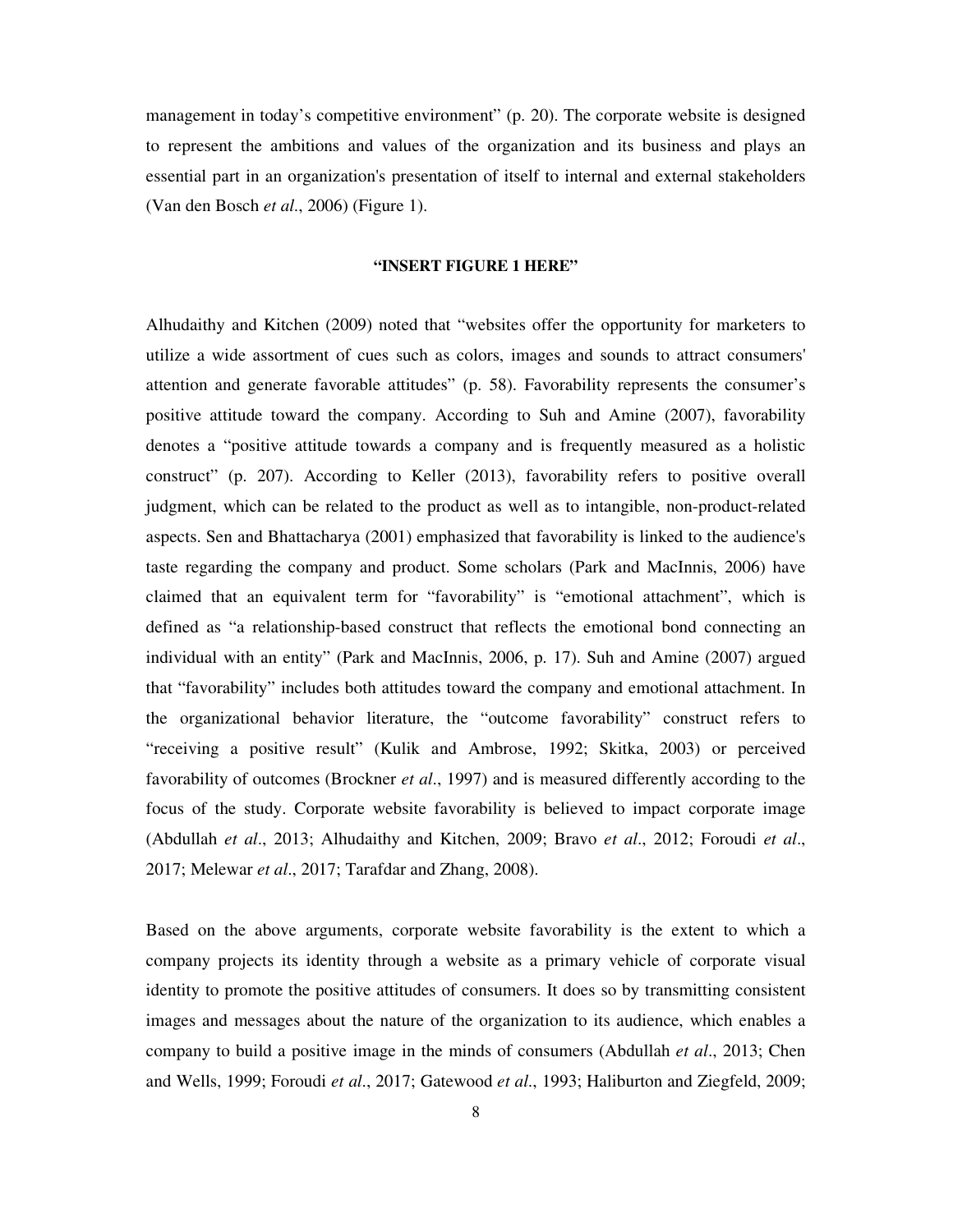Melewar and Karaosmanoglu, 2006; Pollach, 2005, 2010; Tarafdar and Zhang, 2008). There are differences in the perception of the Internet experience based on gender (Cyr and Head, 2013; Garbarino and Strahilevitz, 2004; Rodgers and Harris, 2003), and gender affects website preferences (Cyr and Head, 2013; Moss *et al*., 2006; Simon, 2001). For instance, Cyr and Head (2013) investigated the moderating effect of gender and found that there is a more significant effect for males for the paths of Navigation Design to Trust and Information Content to Satisfaction. Cyr and Bonanni (2005) found differences between men and women regarding information design, navigation design, and visual design. Nevertheless, few studies have investigated differences in website perceptions based on gender (e.g., Cyr and Head, 2013; Cousaris *et al*., 2008; Cyr and Bonanni, 2005; Moss *et al*., 2006; Simon, 2001).

Usability is one of the most significant factors by which consumers evaluate the website (Tarafdar and Zhang, 2008). Researchers (Nielsen, 2012; Flavian *et al*., 2006) have suggested that usability is the quality attribute that measures how easy website interfaces are to use. A usable website is natural and allows users to find what they are looking for rapidly and without effort (Lin, 2013). Flavian *et al*. (2006) concluded that usability can improve the level of trust because "the ease of use of a computer system favors more complete learning and a greater capacity to infer how the system will act", and "greater usability favors a better comprehension of the contents and tasks that the consumer must realize to achieve an objective (e.g., make an order)" (p. 2). Moreover, the usability of a website can help users to successfully achieve their purpose in connection to the website (Agarwal and Venkatesh, 2002). In this study, the usability construct refers to the effort required to use the website, through which the user can learn to manage the system with ease (Casalo *et al*., 2008; Flavian *et al*., 2006; Nielsen, 2012; Tarafdar and Zhang, 2005, 2008).

In websites, navigation is a popular construct among researchers (Cyr, 2008; Cyr and Head, 2013; Foroudi *et al*., 2017; Melewar *et al*., 2017; Tarafdar and Zhang, 2008) that connects pages without confusing the user (Schoon and Cafolla, 2002). Easy navigation is essential for website success (Palmer, 2002) and is a crucial tool for influencing consumers (Kim *et al*., 2003). Nielsen (2000) reported a nine-fold performance enhancement of user success based on user-centered navigation. Successful navigation of a website helps companies to achieve their business goals successfully (Tarafdar and Zhang, 2005, 2008). Sundar *et al*. (2003) concluded that visitors' perceptions of a website positively correlated with the number of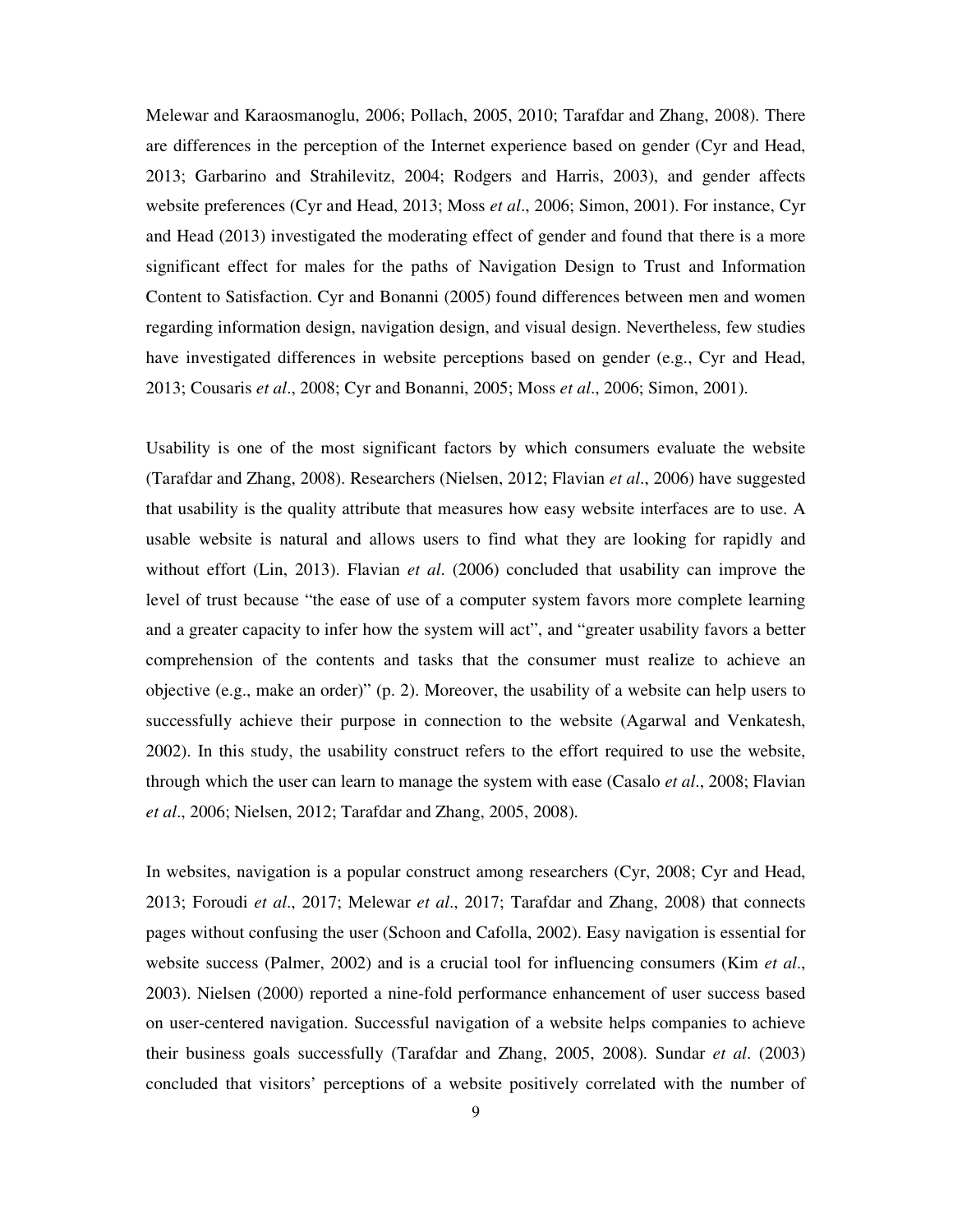links and the navigation structure. According to Pollach (2005), company managers should pay careful attention to website navigation. Drawing on this discussion, navigation can be viewed as the extent to which users can navigate the website and represents the characteristics that help users navigate the website better (Cyr, 2008; Cyr and Head, 2013; Kumar *et al*., 2014; Tarafdar and Zhang, 2005, 2008). In summary, navigation is one of the key factors that influence the value and perception of corporate website favorability.

Customer service is the central notion of interest in academia and practice, especially in the current technologically advanced environment. Therefore, customer service is an essential factor of a favorable corporate website (Parasuraman *et al*., 2005; Wolfinbarger and Gilly, 2003). It is crucial to identify and satisfy customer needs and preferences to establish firmcustomer relationships (Howard and Worboys, 2003). In an online environment, customers especially value convenience and demand more control with high efficiency (Ding *et al*., 2011). Parasuraman *et al*. (2005) stated that to provide high service standards, managers should first identify how consumers perceive and evaluate online customer service. Vila and Kuster (2011) considered customer service, website security, information content, and usability the four design elements to measure the effect on purchase intention and website success. Joseph and Stone (2003) defined customer service as the ease with which customers can provide feedback and the ability for customer problems and concerns to be resolved. For the current study, customer service is considered the measure of how efficient, helpful and willing the service provided to consumers is (Ding *et al*., 2011; Parasuraman *et al*., 2005; Wolfinbarger and Gilly, 2003).

The other antecedent of corporate website favorability is related to information, which is an important factor of a favorable corporate website (Cyr, 2008; Foroudi *et al*., 2017; Melewar *et al*., 2017; Tarafdar and Zhang, 2008). According to Cyr's (2008) results, information can instill confidence in a website's users. Additionally, the information on a website is related to the comparison of options and obtaining more knowledge about the company of interest (Ranganathan and Ganapathy, 2002). Currently, the range of information has increased remarkably, changing from basic web pages to dynamic audio and visual content (Tarafdar and Zhang, 2008). If the information is not organized in a way that satisfies users, they will leave the website quickly (McKinney at el., 2002). Information must also be relevant to the purpose of the website (Davis *et al*., 1989). In this study, the information on the website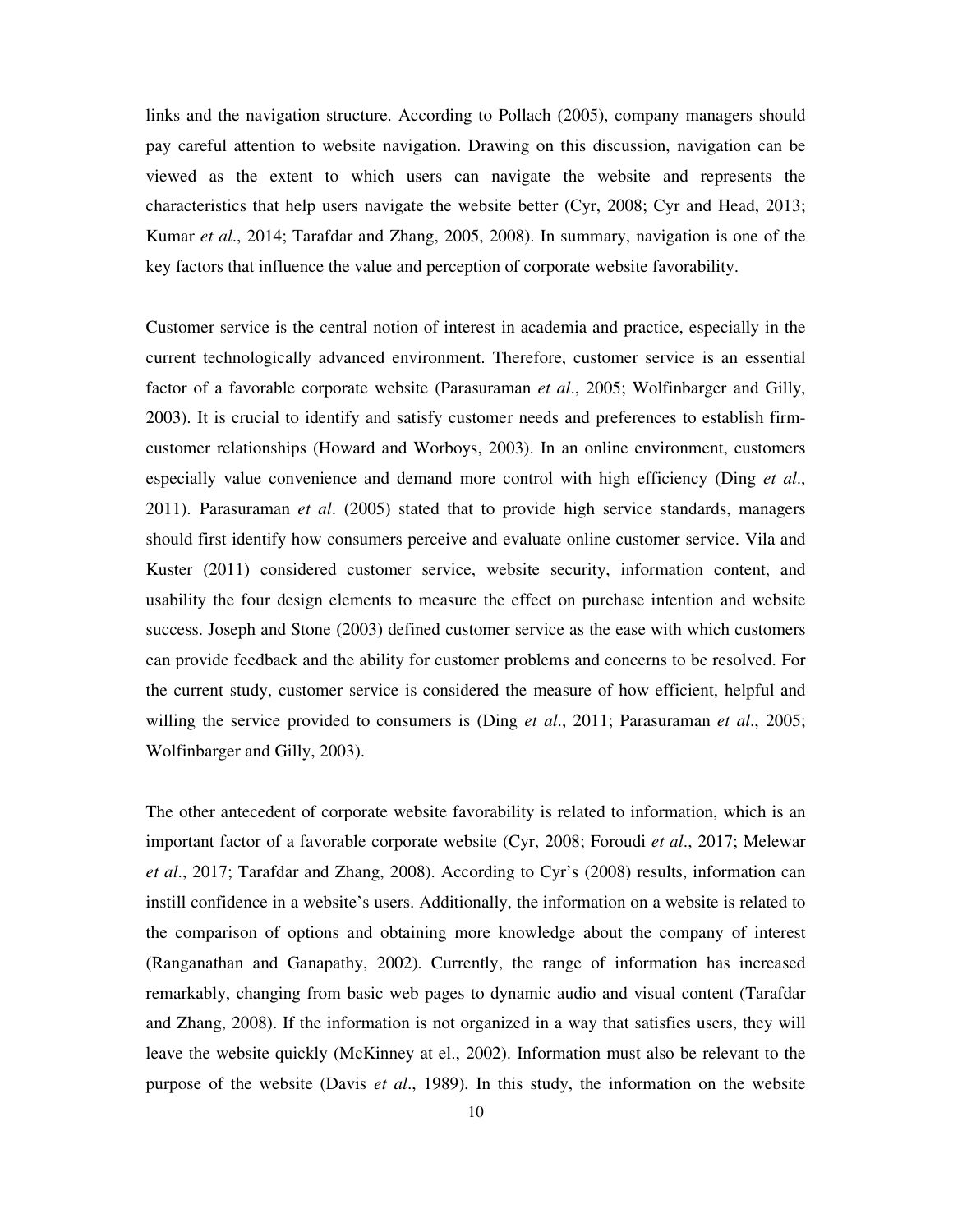refers to the quality of the content, the way it is arranged, and how relevant it is to the purpose of the website (Cyr, 2008; Cyr and Head, 2013; Tarafdar and Zhang, 2005, 2008). In summary, information is an important dimension of corporate website favorability.

The visual aspect is considered an important element of a favorable corporate website and represents a powerful force (Cyr, 2008; Cyr and Head, 2013; Foroudi *et al*., 2017; Garrett, 2003; Melewar *et al*., 2017). According to Garrett (2003), the visual aspect of the website is concerned with the graphical elements (graphics, colors, photographs, and various font types) that improve the look and feel of the website. Visual identity/design makes an organization visible and recognizable by supplying people with extra signs to help them remember it (Van den Bosch *et al*., 2006). The visual element involves the corporate website features that are linked to both marketing communications and visual identity to present an organization to internal and external stakeholders. In addition, it can provide companies with a dimension of difference (Melewar *et al*., 2001). This study adopts the definition of the visual aspect as the extent to which the company uses its "graphic design" and "structure design" to create the overall look and feel of the website for users (Cyr, 2008; Cyr and Head, 2013; Garrett, 2003; Melewar *et al*., 2001). Therefore, we argue that the visual factor is a key factor that influences the value or perception of corporate website favorability.

*T1: A combination of factors, including visual, information, customer service, navigation, and usability, predicts corporate website favorability. No single best configuration of factors leads to corporate website favorability, but there are multiple, equally effective configurations of these causal factors.* 

#### *Corporate website favorability, satisfaction, and corporate image*

Based on the literature review, satisfaction is suggested as the mediator between corporate website favorability and corporate image. Decker and Hoppner (2006) noted that satisfaction is one of the main goals of the website user experience. The satisfaction of the user depends on the website (Vance *et al*., 2008; Steinbruck *et al*., 2002). Additionally, consumer satisfaction is closely related to corporate image (Angelis *et al*., 2005; Bravo *et al*., 2009). Hu *et al*. (2009) and Nguyen and LeBlanc (1998) proposed that customer satisfaction is viewed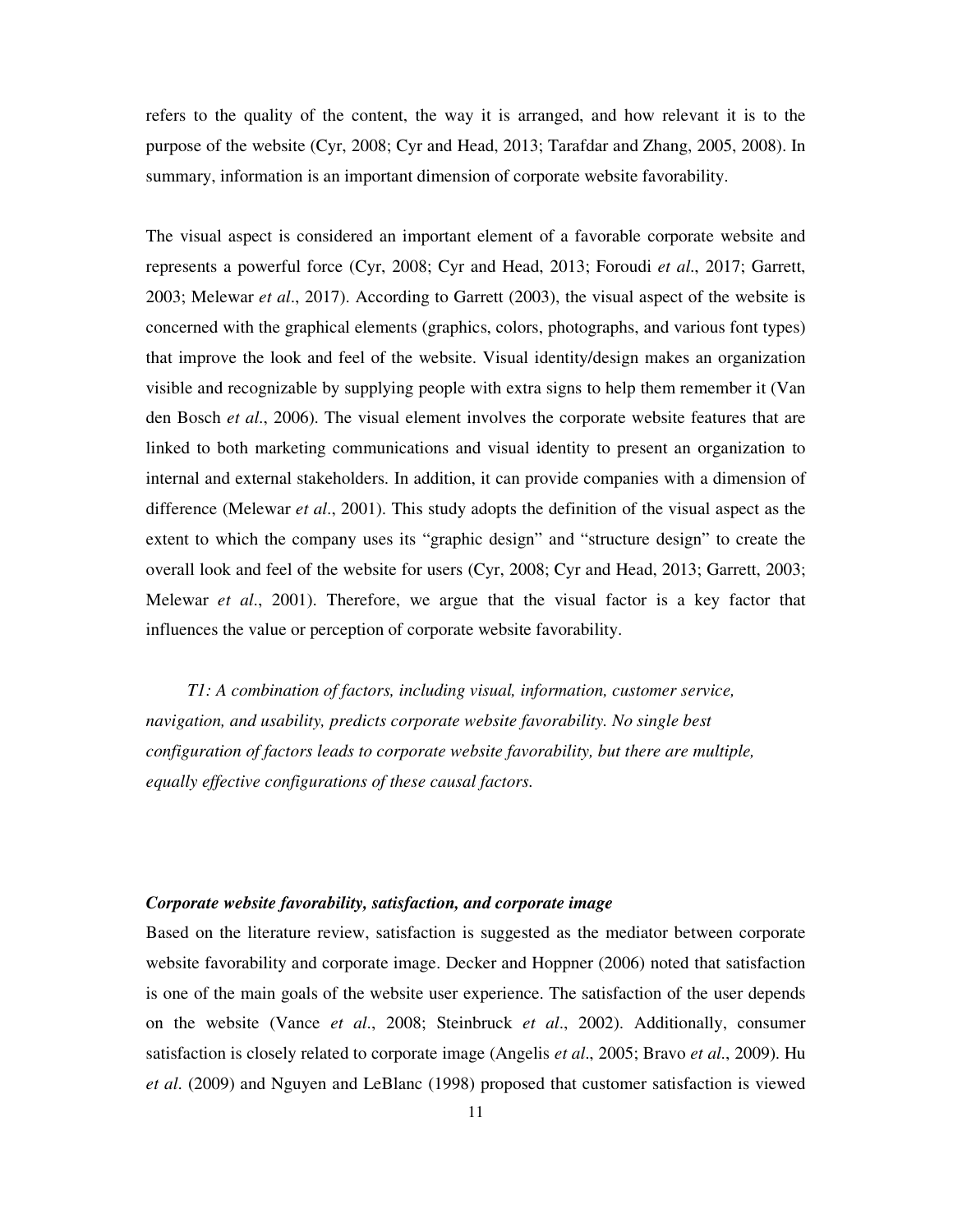as having an impact on image construction in the minds of consumers. Hu *et al*. (2009) concluded that the overall image of the company is affected by perceived service quality, perceived value, and customer satisfaction. In this research, satisfaction is defined as the consumer's evaluations of a product or service with regard to the consumers' needs and expectations (Anderson and Sullivan, 1993; Flavian *et al*., 2006; Law and Bai, 2008). Therefore, consumers who believe that they receive superior value from services or products are satisfied and are more likely to prefer that company over others. Hence, corporate website favorability can positively impact satisfaction. Satisfaction also has an influence on the formation of corporate image.

Based on the literature review, attractiveness is proposed as a mediator between corporate website favorability and corporate image. According to Braddy *et al*. (2008), perceptions of organizational attractiveness are influenced by the viewing of organizational recruitment websites. Attraction to a company has been widely researched in the recruitment literature (Highhouse *et al*., 2003; Turban, 2001; Williamson *et al*., 2003). According to Boudreau and Rynes (1985), companies that attract more qualified people have a larger number of applicants applying for jobs. Websites have become the most convenient way to attract new employees and consumers because individuals think that the cues (websites and the information on them) and characteristics (quality of the website) represent the whole company (Rynes *et al*., 1991). Similarly, Williamson *et al*. (2003) stated that websites influence the attractiveness of an organization. This reinforces the concept proposed by a previous study (Gatewood *et al*., 1993), which found that job applicants are more attracted to companies for which they have positive regard. According to Braddy *et al*. (2008), "participants' perceptions of organizational favorability, overall image and organizational attractiveness increased after viewing the recruitment website" (p. 2998). In this study, attractiveness is considered a measure of how exciting, attractive, appealing, fun and subjectively pleasing the company is in the minds of consumers (Alwi and Ismail, 2013; Tractinsky *et al*., 2006). Therefore, consumers who believe that they receive superior value from services or products (i.e., corporate website favorability) are attracted to the company and are thus more likely to prefer that company over others (corporate image). Hence, by adopting a favorable attitude toward corporate website favorability, consumers will be more attracted to the company. Furthermore, an attractive company can produce a positive image in the minds of consumers.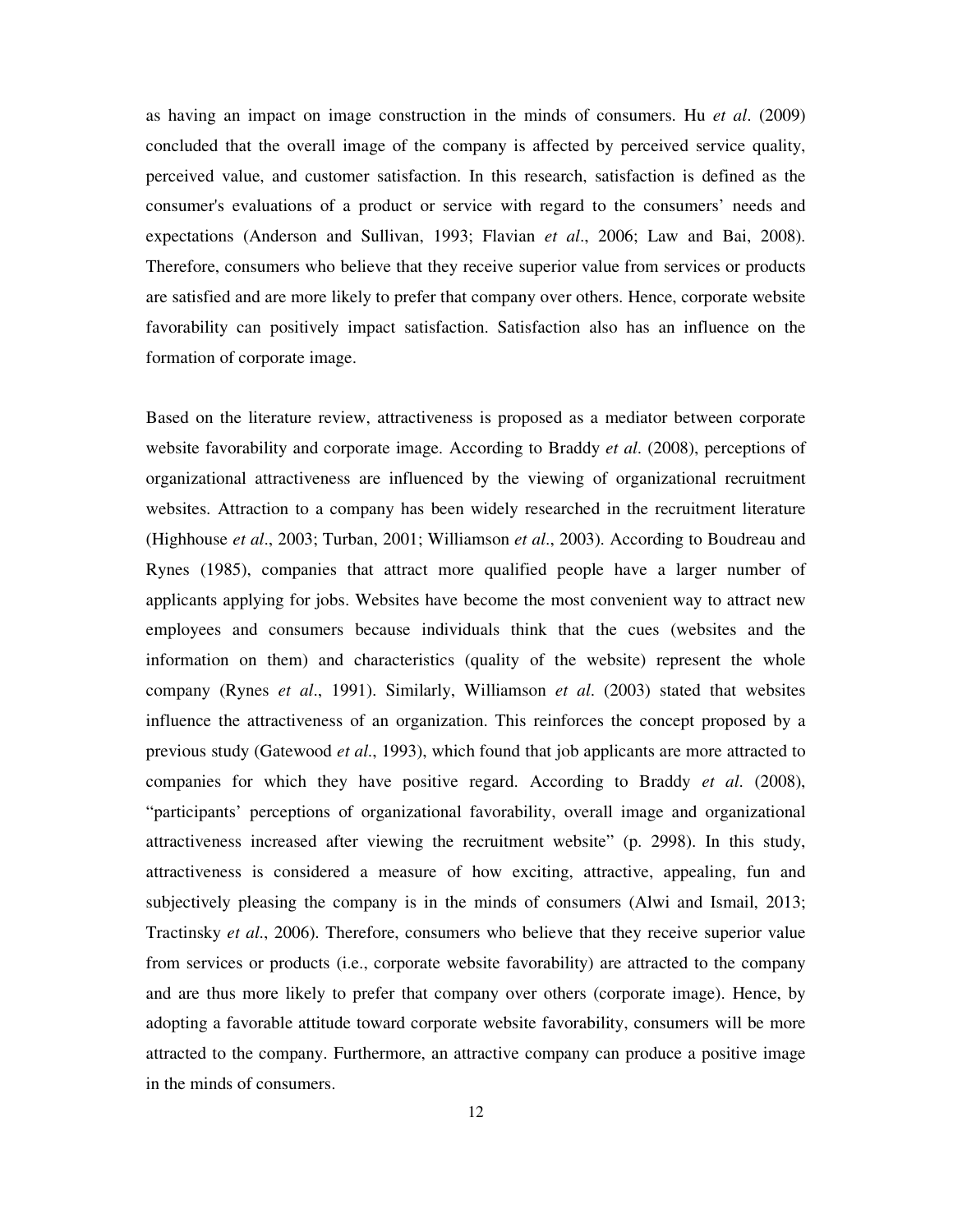The image of a company has an external foundation since it refers to the way in which the public perceives the organization and/or its selling elements (Kotler, 1997). By means of its website, as part of corporate identity management, a company creates and transmits the essence of the brand and its corporate identity to build a favorable image of itself in the minds of consumers (Abdullah *et al*., 2013; Bravo *et al*., 2012; Foroudi *et al*., 2017). Thus, consumers can create and change their impression (corporate image) based on their perceptions of the company website (Bravo *et al*., 2009). In this research, corporate image is the overall immediate impression left in the minds of customers in comparison to its competitors and represents an asset that allows companies to differentiate and increase their chance of success (Balmer *et al*., 2011; Bravo *et al*., 2009; Foroudi *et al*., 2014, 2017; Karaosmanoglu *et al*., 2011). In other words, when consumers have positive attitudes toward a corporate website, they have a more favorable image of the company.

Corporate identity is projected on to the corporate image and, over time, to the corporate reputation through corporate communication activities (Abdullah *et al*., 2013; Dowling, 2001). Corporate image affects corporate reputation (Balmer, 1998; Gotsi and Wilson, 2001), and "this evaluation is based on the stakeholder's direct experiences with the company, any other form of communication and symbolism that provides information about the firm's actions and/or a comparison with the actions of other leading rivals" (Gotsi and Wilson, 2001, p. 29). In other words, a positive corporate reputation can be constructed through steady communication of a positive corporate image (Westcott Alessandri, 2001). This research defines corporate reputation as follows: corporate reputation involves the judgement that results from the reception of direct and indirect experiences and the information about a company over time (Westcott Alessandri, 2001; Fombrun and Shanley, 1990; Foroudi *et al*., 2014, 2017; Gotsi and Wilson, 2001). Thus, the corporation can improve its reputation when it constructs and communicates its corporate identity to its stakeholders (Dowling, 2004) through the corporate website (Topalian, 2003) by first building a favorable corporate image (Foroudi *et al*., 2014). According to scholars (Neil, 1998; Srinivasan *et al*., 2002), a favorable reputation can be constructed and strengthened by a website. An enduring, favorable corporate image ensures a favorable reputation and develops positive attitudes in consumers toward the organization (Van Riel and Balmer, 1997). Therefore, based on the discussion above, we propose the following: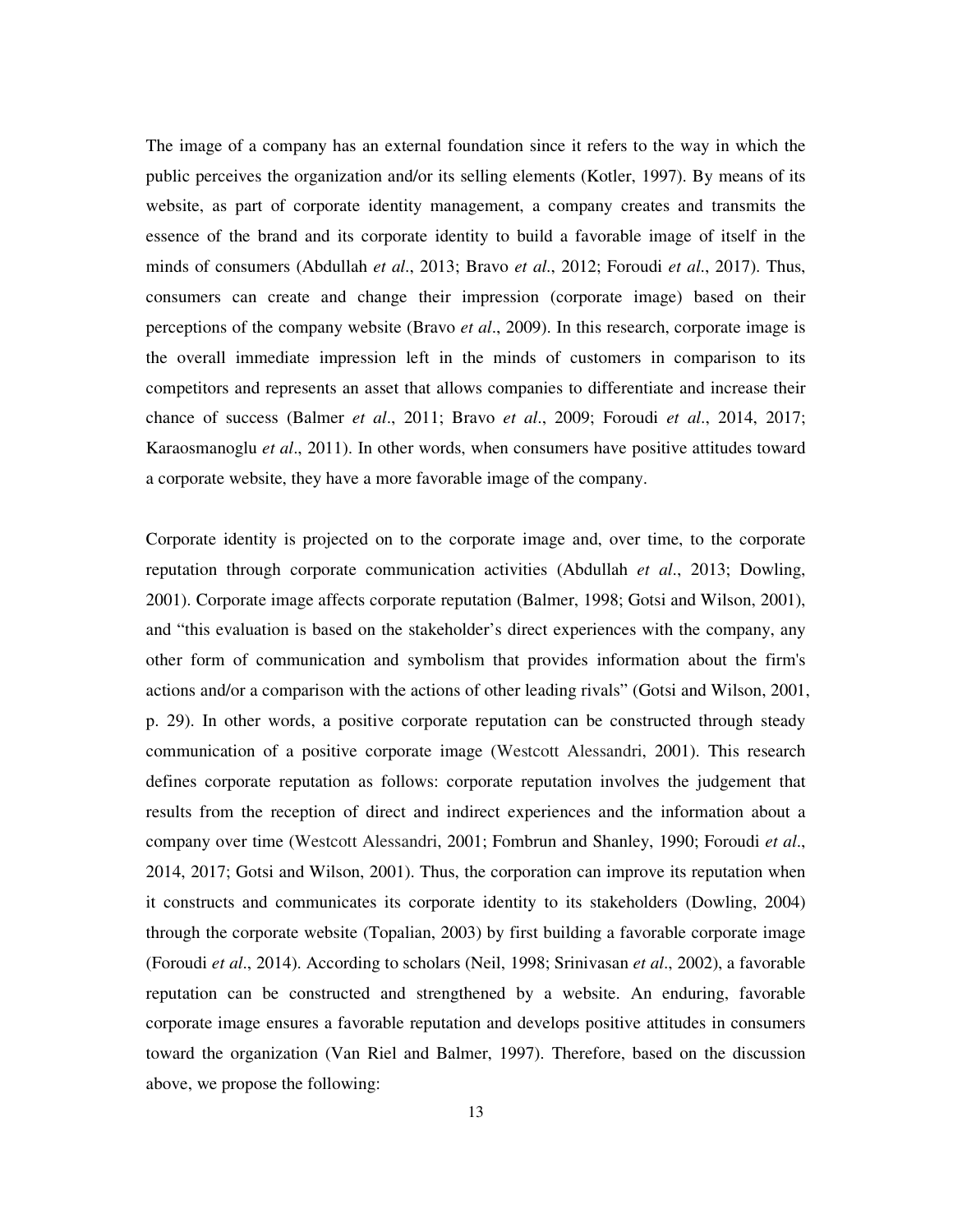*T2: Configurations that lead to high corporate image and corporate reputation require the presence of at least one corporate website favorability causal condition and one demographic condition.* 

### **Research method**

#### *Data collection*

Prior to the main study, qualitative research was conducted to develop the measures of corporate website favorability and to increase the validity of the study (Churchill, 1979; Foroudi *et al*., 2014). The qualitative stage consisted of seven interviews with experts (Table 7) and four focus groups (Table 8) with consumers in Russia. The interviews and focus groups were conducted in the native languages of the respective countries. The translationback-translation procedure and a discussion with a small group of people fluent in both languages (Harpaz *et al*., 2002) were conducted for the Russian data. Then, a pilot study was performed with academics (lecturers, doctoral researchers) in Russia. The 73 questionnaires were examined with regard to the reliability and validity of the scales to assess whether the "measures are free from the error and therefore yield consistent results" (Peter, 1979, p. 6).

# **"INSERT TABLE 7 HERE" "INSERT TABLE 8 HERE"**

After the qualitative phase and the pilot study, the main survey was used to obtain data for further scale purification and hypotheses testing. Two versions of the survey (English and Russian) were developed by employing the same construct measures. The research was conducted in the financial industry (Sberbank in Russia). According to scholars (Alsajjan and Dennis, 2010; Al-Qeisi *et al*., 2014), banks are efficient users of online technology due to the intangible, informative nature of banking. Elsbach and Bhattacharya (2001) noted that focus groups help to categorize the concept of the focal construct and to construct a list of associated companies. The respondents from the qualitative study in Russia were asked to list the most favorable company website in Russia (Bhattacharya and Sen, 2003; Elsbach and Bhattacharya, 2001). Several authors have recommended (Alsajjan and Dennis 2010; Moon and Kim, 2001; Fusilier and Durlabhji, 2005) that more research should be conducted in non-Western countries. There is a lack of empirical research on Russian consumers, and more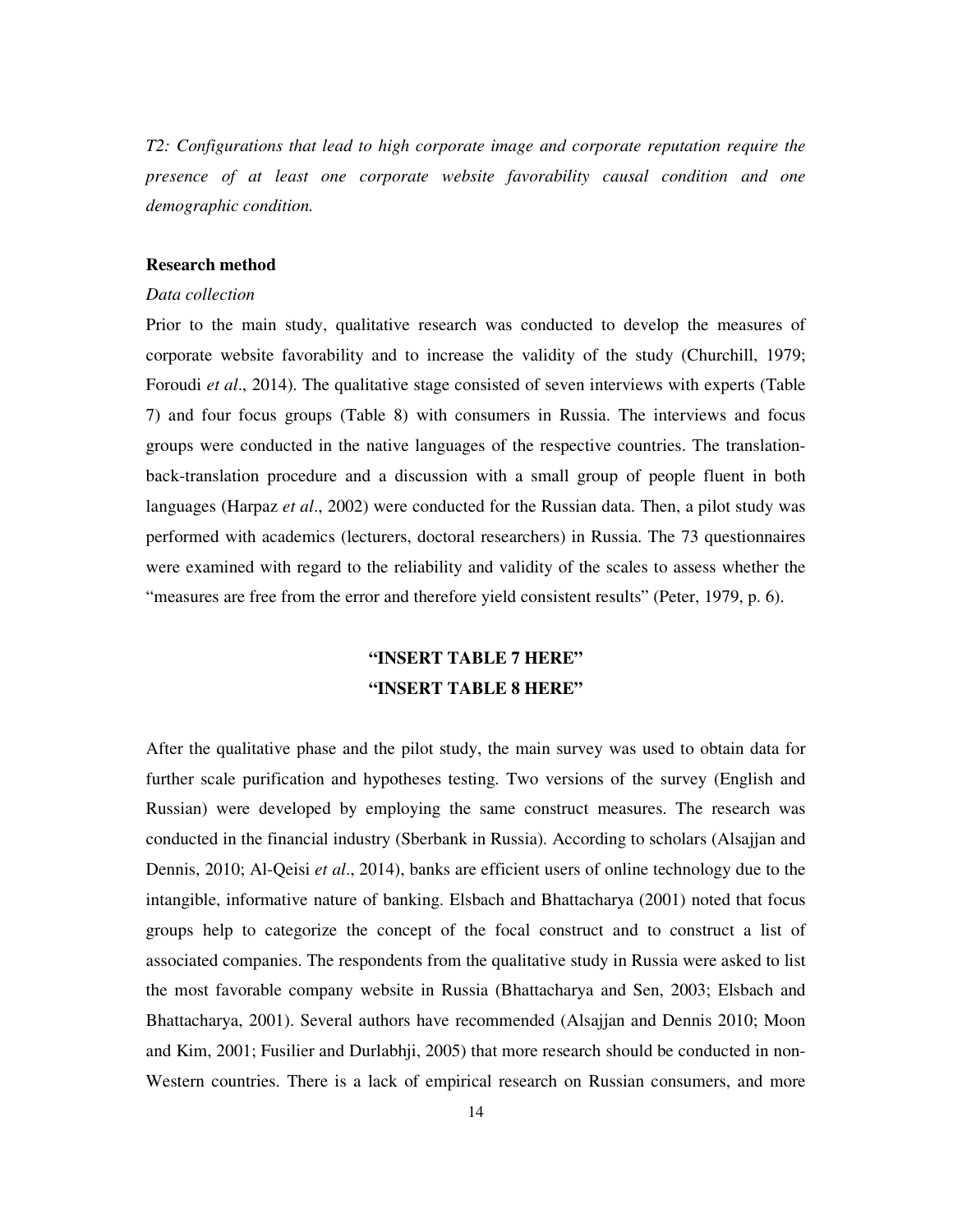work is needed in the field of marketing (Griffin *et al*., 2004; Kivenzor and Toffoli, 2015; Moorman, 2014; Roberts, 2016; Supphellen and Gronhaug, 2003). Therefore, Russia was selected because it was one of the top 5 developing economies by GDP in 2014 (IMF, 2014).

Sberbank in Russia was chosen based on the Brand Finance Global Banking 500 ranking in 2014. It was listed as the strongest Russian brand and was ranked 17th globally; it became 27th in 2015 and 35th in 2016 due to the overall economic downturn in Russia. In 2014, Sberbank was in 75th place among global brands in the ranking of the Brands Top 100. A new image of Sberbank is being formed as a modern, high-tech and customer-friendly company (Sberbank, 2015). In addition, Sberbank has more than 13 million active online banking users according to the Sberbank website (Sberbank, 2015). Sberbank started a phase of major re-branding in 2009 (Sberbank, 2015), from changing the logo to altering the entire company approach. The process is continuing in relation to website development. In 2013, Sberbank officially launched a competition worth 50 million rubles for the development of new website. The development of a new website was regarded as a major way to improve the company's corporate image (cnews.ru, 2016). The Sberbank website was first created in 1997 and has been renewed twice since then, in 1997 and in 2013-2014 (cnews.ru, 2016). Toward the end of 2013, Sberbank launched a beta version, followed by the official launch in February 2014 of the new website. It received a number of comments from website design experts (sostav.ru, 2016).

The data were gathered via various methods. The 1200 questionnaires were distributed via a convenience sampling method in the country. Convenience sampling is useful for gathering data that could not be obtained using random sampling, where no sampling frame is available, and where the population is very large, as in this study (Bryman and Bell, 2007; Etikan, 2016; Foroudi *et al*., 2014; McDaniel and Gates, 2006). It is commonly used in business research (e.g., in online banking; Alsajjan and Dennis, 2010; Al-Qeisi, *et al*., 2014). However, a survey seldom obtains responses from all contacts (Denscombe, 2007). By following Srinivasan *et al*.'s (2002) recommendations, "an email invitation, containing an embedded URL link to the website hosting the survey, was sent to each of the potential respondents", and "a summary of survey results was offered to those who request[ed] it". The emails, with an embedded URL link to the questionnaires, were sent in the middle of January 2016. The deadline for the questionnaire completion was February 7, 2016. In total, 403 questionnaires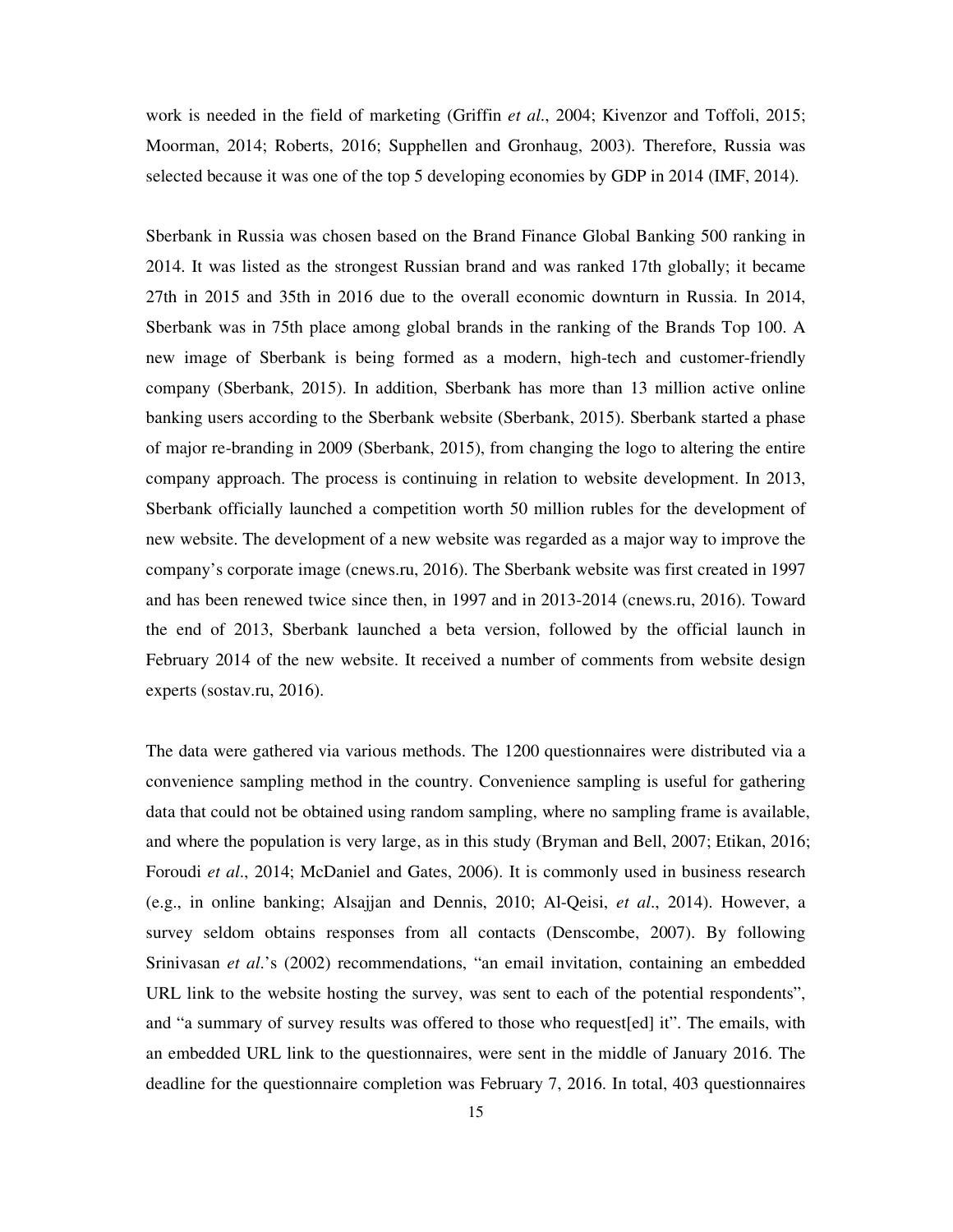were returned out of 2000. The overall response rate was 20%, which is considered an average response rate according to Srinivasan *et al*. (2002).

Additionally, the face-to-face method was employed because it is a widely adopted method for a large survey (Churchill, 1999). A total of 160 questionnaires were conducted face to face at Kazan Federal University (Kazan city in Russia, regional capital of Tatarstan Republic) from January 15, 2016, to March 31, 2016. According to Griffin *et al*. (2004) and Van Heerden and Puth (1995), students and academic staff are widely used by researchers. In addition, according to Van Heerden and Puth (1995), "students as a fairly heterogeneous group can be regarded as a very important target group of banks, albeit in the state of transition. They are future managers and decision makers" (p. 13). Furthermore, snowballing (non-probability sampling) was employed as a method of distribution to enhance the size of the sample and to ensure that the most knowledgeable participants were included (Andriopoulos and Lewis, 2009; Bryman, 1999; Foroudi *et al*., 2014). As a result, 563 usable questionnaires were collected in Russia. This sample size is considered a rigorous statistical analysis data sample (Stevens, 1996).

The study used seven-point Likert-type scales ranging from "strongly disagree" (1) to "strongly agree" (7) for the main survey to measure the level of agreement or disagreement toward corporate website favorability. The seven-point Likert scale is widely employed by marketing researchers (Foroudi *et al*., 2014, 2017; Kim and Stoel, 2004; Martinez and Del Bosque, 2013). The participants were consumers, conditional on their knowledge of the situation (Shiu *et al*., 2009). The survey consisted of questions referring to consumers' perceptions of the influence of corporate websites' favorability on corporate image and corporate reputation.

Table 1 represents the demographic profile of the survey participants. The results indicate that the ages of the major group of participants were almost equal, between 30 and 39 (37.1%) and 20 and 29 (31.6%). The socio-demographic characteristics indicate that 56.7% of the respondents were men and 43.3% were women. Regarding the education level of the respondents, they obtained undergraduate (44.4%) and postgraduate or above degrees (51.0%). The results indicate that 41.7% were students, 13.1% were top executives or managers, 10.7% were workers, and 9.4% were office/clerical staff. Approximately 10.1%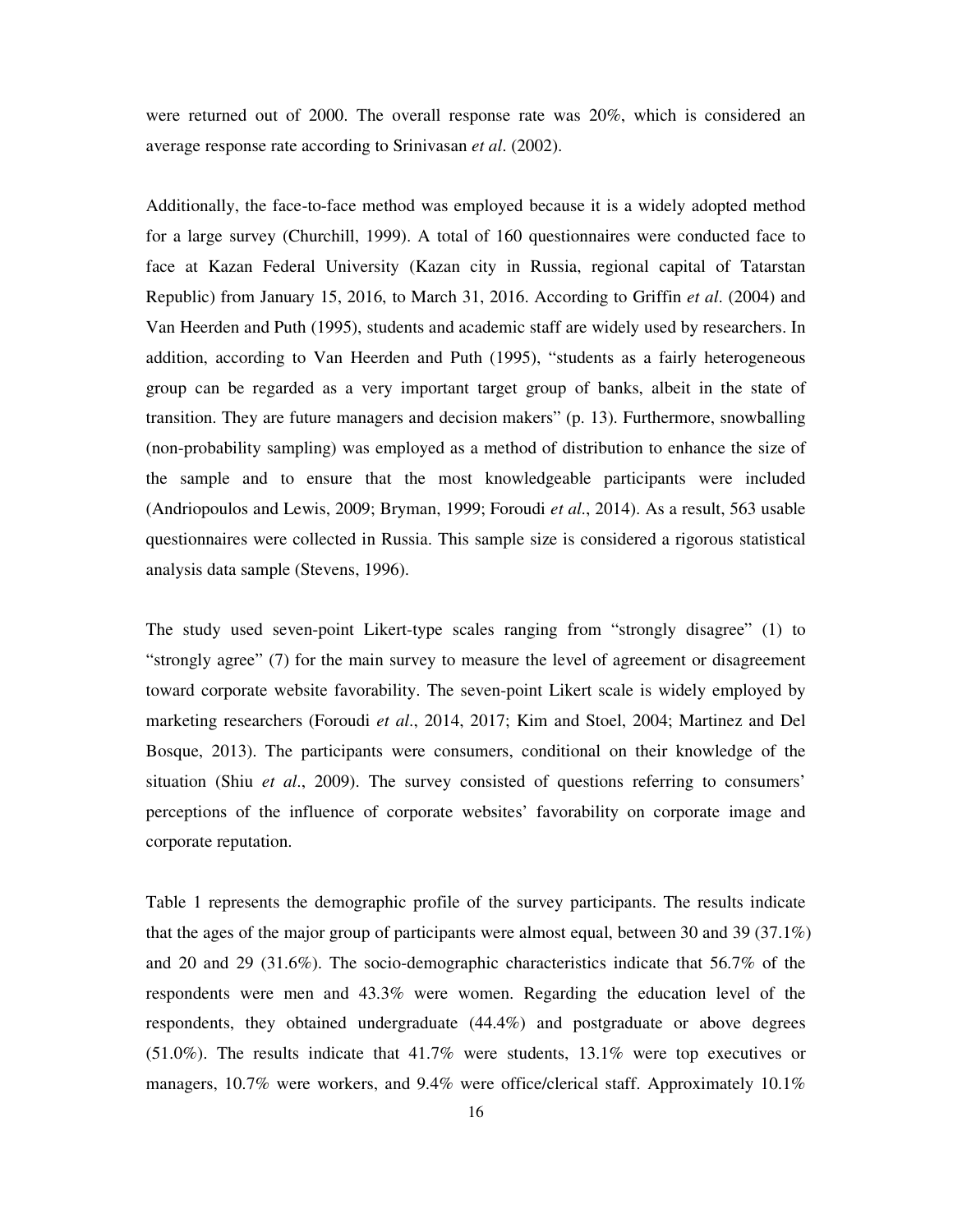were civil servants. As shown in Table 1, all the respondents mentioned that they were users (consumers) of Sberbank in Russia and visited the website a few times a week (43.9%) or a few times a month (51.3%). To examine the familiarity of participants with the companies of interest, they were asked about their relevant website-visiting patterns.

#### **"INSERT TABLE 1 HERE"**

#### **Measurements**

The measurements in Appendix 1 were gathered based on the literature review and qualitative findings. Face and content validity were examined by seven faculty members in the marketing departments. Three bilingual academics from Kazan Federal University Business School served as academic expert judges who were familiar with the topic (Bearden *et al*., 1993; Foroudi *et al*., 2014; Zaichkowsky, 1985). The academics, who were experienced expert judges from previous studies, were asked to comment on the relevance of the items, the clarity of the wording, and whether the items represented the topic of interest (Foroudi *et al*., 2014). After confirmation that the inter-judge reliability was high, a comprehensive process of questionnaire testing and piloting was conducted (Bearden *et al*., 1993; Foroudi *et al*., 2014; Zaichkowsky, 1985).

*Independent variables.* The following constructs represent the independent measures. The navigation construct was taken from existing validated scales from website studies (Chiew and Salim, 2003; Cyr, 2008; Cyr and Head, 2013; Cyr *et al*., 2005; Kumar *et al*., 2014; Tarafdar and Zhang, 2005, 2008). The visual construct was also built on existing scales from website studies (Cyr, 2008; Cyr *et al*. 2005; Cyr and Head, 2013; Kim and Stoel, 2004). For the information construct, the validated items were taken from website studies (Cyr, 2008; Cyr *et al*., 2005; Cyr and Head, 2013; Kim and Stoel, 2004; Kumar *et al*., 2014; Tarafdar and Zhang, 2005, 2008). The usability construct measures were based on the validated item scales (Casalo *et al*., 2008; Flavian *et al*., 2006; Tarafdar and Zhang, 2005, 2008). The customer service items were taken from studies of online service quality from Wolfinbarger and Gilly (2003) and Kumar *et al*. (2014). The satisfaction scale was based on the studies of Cyr and Head (2013), Perez and Del Bosque (2015), and Fan *et al*. (2013). For the attractiveness construct, the validated scales were taken from Highhouse *et al*. (2003) and Turban (2001) as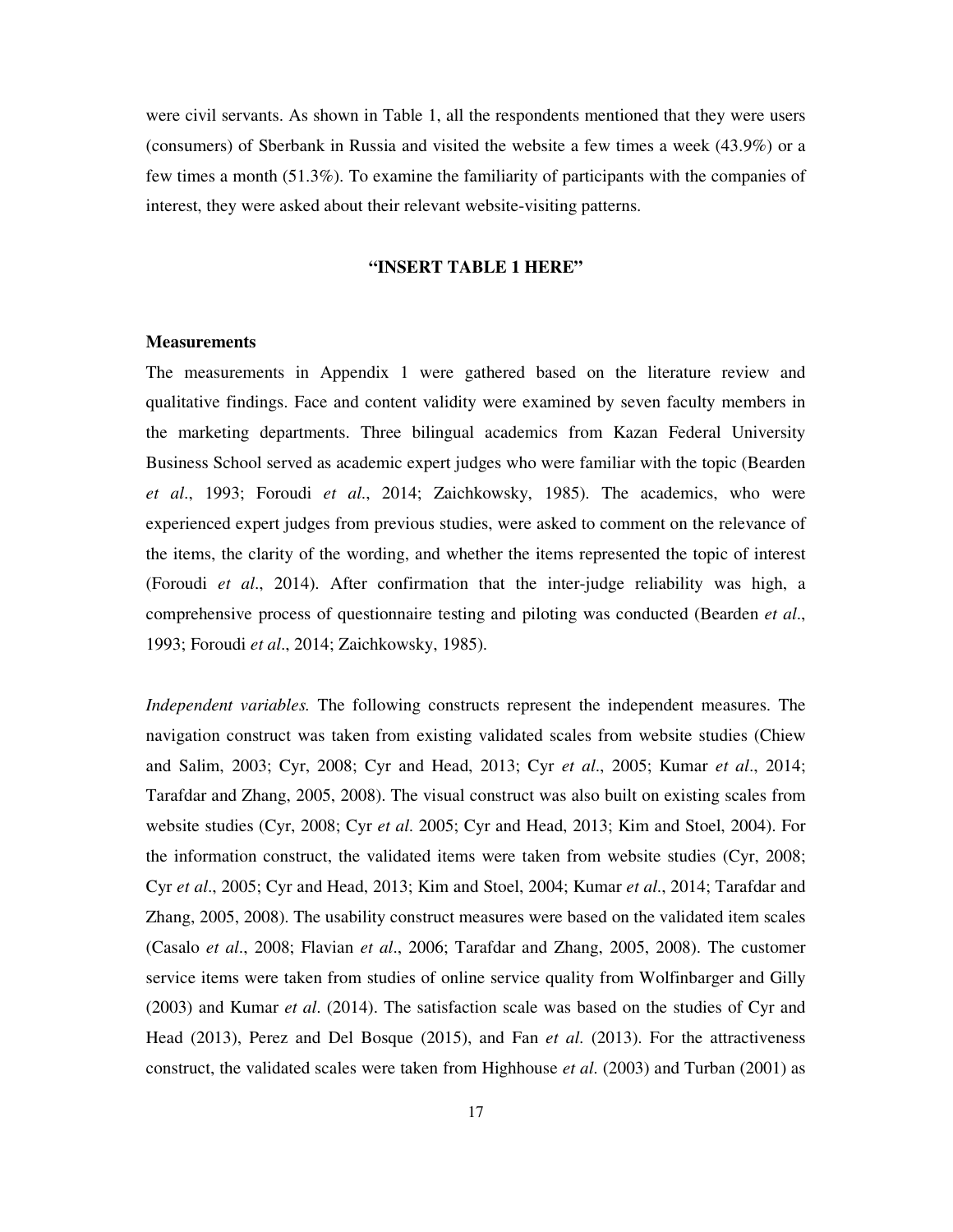well as two items that were added based on the qualitative study results. We also employed two demographic variables: age and gender.

*Dependent variables -* The dependent measures, in addition to the corporate website favorability, in this study are as follows. The corporate image and corporate reputation items were adopted from validated scales (Foroudi *et al*., 2014; Nguyen and LeBlanc, 2001), which were supported by numerous scholars (Brown and Dacin, 1997; Karaosmanoglu *et al*., 2011; Sen and Bhattacharya, 2001; William and Moffitt, 1997) and were based on relevant literature reviews.

Corporate website favorability acted as a dependent variable in Tenet 1 but an independent variable in Tenet 2. To the researcher's knowledge, no clear scale exists for corporate website favorability. We measured this variable via 20 items, 14 from existing literature (Alhudaithy and Kitchen, 2009; Beatty *et al*., 2001; Bravo *et al*., 2012; Chiou *et al*., 2010; Cornelius *et al*., 2007; Kim and Stoel, 2004; Park and Gretzel, 2007; Perry and Bodkin, 2000) and six from the current qualitative study (seven interviews and four focus group findings). The list of measurement items is shown in Appendix 1. The six new items added to the measurement from the qualitative study were whether the company's website was relevant, fresh, beautiful, a necessity, unique, and produced positive feelings. Due to space limitations, we only provide summary data evidence for the qualitative research results here. For example, website freshness was repeatedly mentioned in our qualitative study: "To me, it is crucial for the website to be fresh! The concept of fresh website relates to the wide aspects of the website, such as fresh layout, fresh content. I would compare it with the juicy and fresh fruit, whereas the website should be just fresh!"

The rationale for adopting the other 16 items from the existing literature was as follows. Taking into consideration the definitions of corporate website favorability for this study, the widely cited construct scales of "attitude towards the website" (Chen and Wells, 1999) and "overall website quality" (Everard and Galletta, 2006) were adopted as well as the literature review (Alhudaithy and Kitchen, 2009; Argyriou *et al*, 2006; Beatty *et al*., 2001; Berthon *et al*, 1996; Bravo *et al*., 2012; Chen and Wells, 1999; Chiou *et al*., 2010; Cornelius *et al*., 2007; Everard and Galletta, 2006; Halliburton and Ziegfeld, 2009; Kim and Stoel, 2004; Moore *et al*., 2005; Park and Gretzel, 2007; Perry and Bodkin, 2000; Robbins and Stylianou, 2002;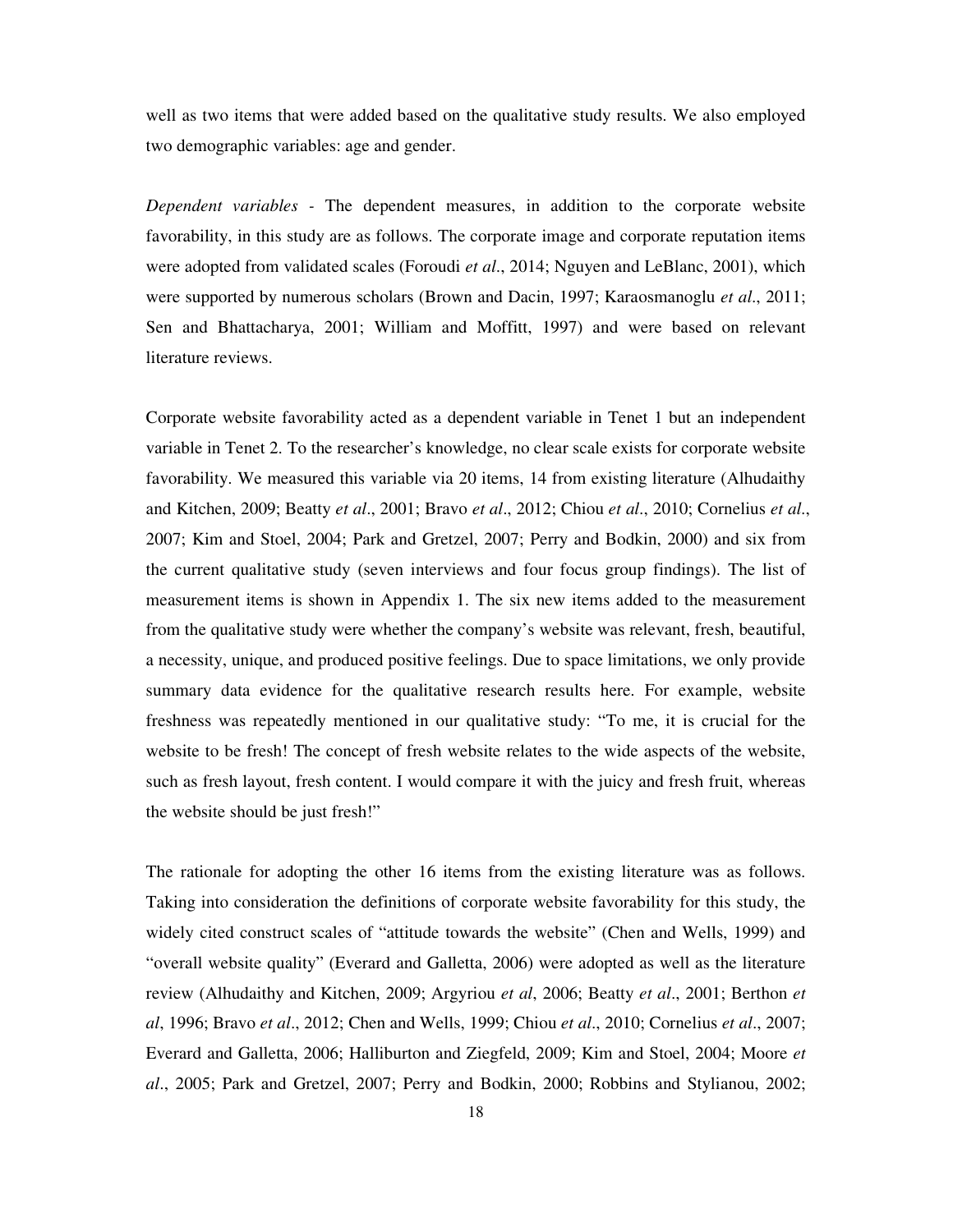Taylor and England, 2006; White and Raman, 2000) and qualitative study results to gain a complete understanding of the new construct. From the study of Chen and Wells (1999), which has been frequently cited, the construct "attitude towards the website" was adopted and refined based on the comments of the expert judges. Furthermore, Wolfinbarger and Gilly (2003) stated that the "attitude toward the website" construct by Chen and Wells (1999) is a measure of website success and a global measure that includes attributes that are reliable but unlikely to convey the whole picture and added that the dimensions of website quality are a strong predictor of customer judgement of quality. Additionally, Kim and Stoel (2004) stated that "attitude towards a website is a construct similar to website quality, indicating a predisposition to respond favorably or unfavorably to a website" (p. 621). For this reason, the construct "overall website quality" was also used in this study based on the study of Everard and Galletta (2006).

#### **"INSERT TABLE 2 HERE"**

#### **Data Analysis Methods-fsQCA**

This research employs fsQCA and fuzzy set to gain a richer perspective on the data together with complexity theory (Foroudi *et al*., 2016; Gupta *et al*., 2016; Leischnig and Kasper-Brauer, 2015; Mikalef *et al*., 2015; Ordanini *et al*., 2013; Pappas *et al*., 2016; Woodside, 2014; Wu *et al*., 2014). FsQCA is a set-theoretic approach that recognizes causal configurations of elements leading to a consequence and goes a step further from a set of empirical cases among independent and dependent constructs (Gunawan and Huarng, 2015; Woodside *et al*., 2011).

According to Woodside (2014), researchers usually ignore contrarian cases when formulating theory, examining data, and predicting fit validity, even though examining such cases is highly informative. This study uses contrarian case analysis by creating quintiles on all constructs and by performance cross-tabulations employing the quintiles among the constructs. Appendix 2 shows such an example between the construct corporate website favorability and corporate website information. The correlation coefficients between the two constructs are .39 (p<.001, Table 3). Given this positive significant relationship, Appendix 2 reveals eight cells in the top right and bottom left of the cross-tabulation table (in total, 22+8+27+15+10+11+23+16=132 cases) accounting for 132/563=23% of the sample. In other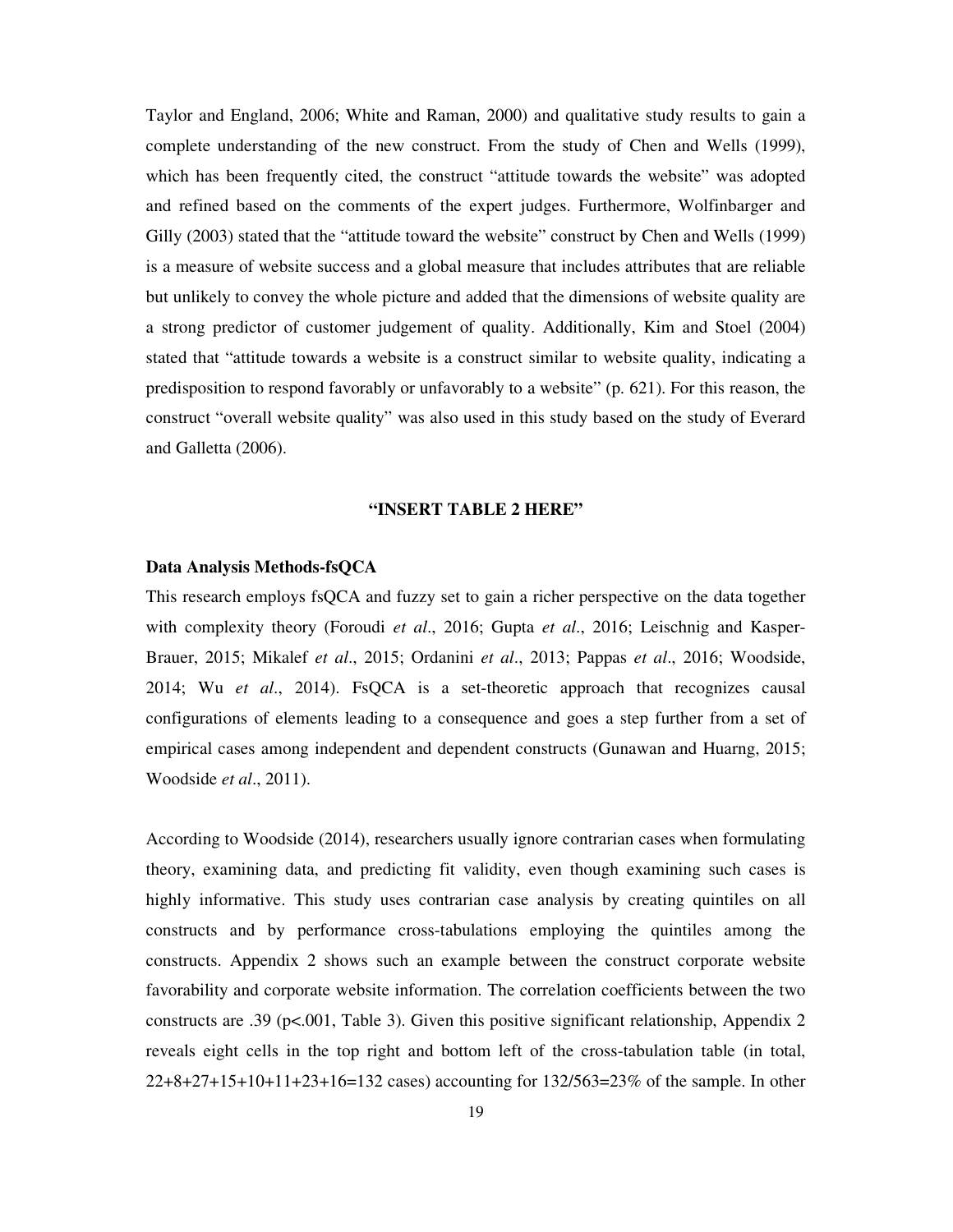words, the analysis indicates a substantive asymmetric relationship between corporate website favorability and corporate website information. Therefore, fsQCA is more suitable in this case than conventional regression-type analysis (Woodside, 2014).

#### **"INSERT TABLE 3 HERE"**

#### **Findings**

#### *Construct validity*

Table 2 presents the results of the CFA. The measurement model indicates a satisfactory fit: RMSEA (root mean square error of approximation) of .056<.08; CFI (comparative fit index) of .905>.90; IFI (incremental fit index) of .906>.90, and TLI (Tucker-Lewis index) of .901>.90 (Byrne, 2001; Hair *et al*., 1998, 2006; Tabachnick and Fidell, 2007).

In Table 2, the average variances extracted (AVEs) for each construct range from .640 to .810, which indicates adequate construct convergent validity (Hair *et al*., 2010). The researchers compared the AVE for each construct with the squared correlation estimates (Hair *et al*., 2010). The results show good discriminant validity for each construct. Cronbach's alpha of all measures is higher than .70, demonstrating adequate internal consistency that is suitable for most research purposes (De Vaus, 2002; Hair *et al*., 2010).

#### *Results from the fsQCA*

To analyze the data, fsQCA requires transformation of the conventional variables into fuzzy set membership scores (i.e., the process of calibration). This research follows the principle of calibration recommended in Wu *et al*. (2014), adjusting extreme scores ignored by the respondents. In this case, only a few cases out of the 489 respondents scored less than 3 on a 7-point Likert scale. Accordingly, seven was set as the threshold for full membership (fuzzy score=.95), five as the cross-over point (fuzzy score=.50), two as the threshold for full nonmembership (fuzzy score=.05), and one as the minimum score (fuzzy score=.00). The current study then applied fsQCA 2.5 software to identify which configurations exhibit high scores in the outcome (Ragin, 2009). Table 3 presents the descriptive statistics and correlation coefficients of all variables. Following Fiss (2011), the study set 1 as the minimum for frequency and .90 as the cut-off point for consistency for identifying sufficiency solutions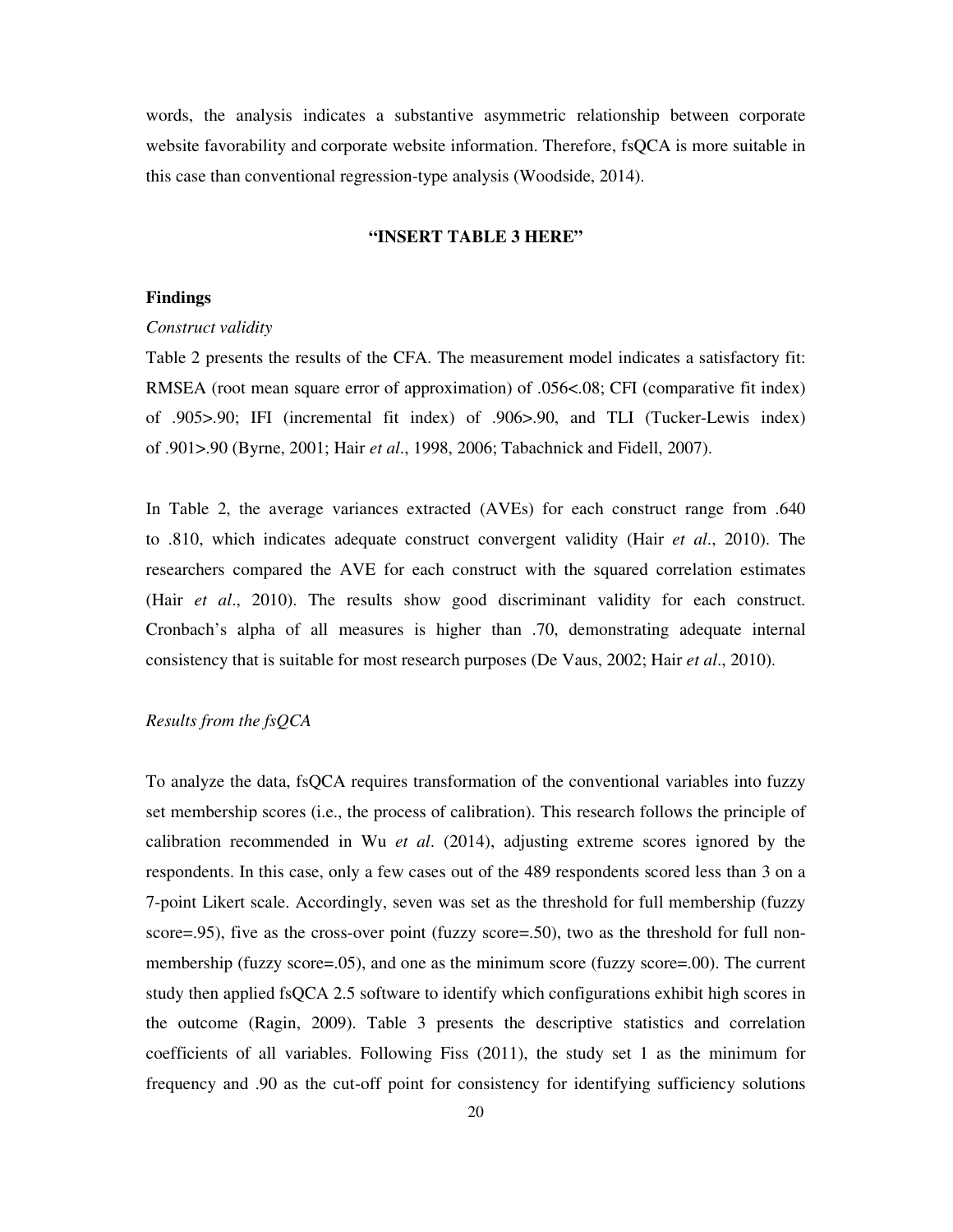using a truth table algorithm. The study further selected the intermediate solutions following recommendations from Wu *et al.* (2014). Table 4 to Table 6 present the results of the fsQCA analysis, corresponding to the examination of Tenets 1 and 2. The solutions in Table 4 indicate that no single variable provides sufficient conditions to predict the outcomes for corporate website favorability. We also conducted robustness checks using alternative process calibration using the percentage points (5%, 50%, 95%) as threshold values corresponding to set memberships (.05, .50, .95). The results for both fsQCA analyses remain the same.

The results from Table 4 support Tenet 1: no single best configuration of factors leads to corporate website favorability, but there are multiple, equally effective configurations of causal factors. For corporate website favorability, Table 4 suggests three solutions that have a total solution coverage of .83 and a consistency of .81, indicating that the three website feature configurations explain a substantive proportion of corporate website favorability. Note that in Table 4, the first model, Solution 1, information\*navigation  $\leq$  corporate website favorability, has a unique coverage of .40 with a consistency of .82, indicating that the combination of information and navigation features is a sufficient condition for high scores of corporate website favorability. However, Solution 3, ~usability\*~information\*visual\*~navigation ≤ corporate website favorability, has a unique coverage of .01 and a consistency of .90, indicating that high scores of the visual feature in combination with low scores of the other three features are sufficient conditions for high scores of corporate website favorability.

The results in Tables 5 and 6 support Tenet 2: configurations that lead to high corporate image and corporate reputation require the presence of at least one corporate website favorability causal condition. Table 5 presents five solutions that have a total of .60 in solution coverage and a consistency of .87, suggesting that a combination of demographic features, such as age and gender, plus the causal conditions of corporate website favorability, attractiveness of the company, and satisfaction of customers explains a substantive proportion of corporate image. Solution 1 in Table 5, for example, suggests that the combination of young male customers with high scores for corporate website favorability is sufficient for high scores for corporate image, with a unique coverage of .15 and a consistency of .86. In contrast, Solution 5 suggests that young female customers with a high score for company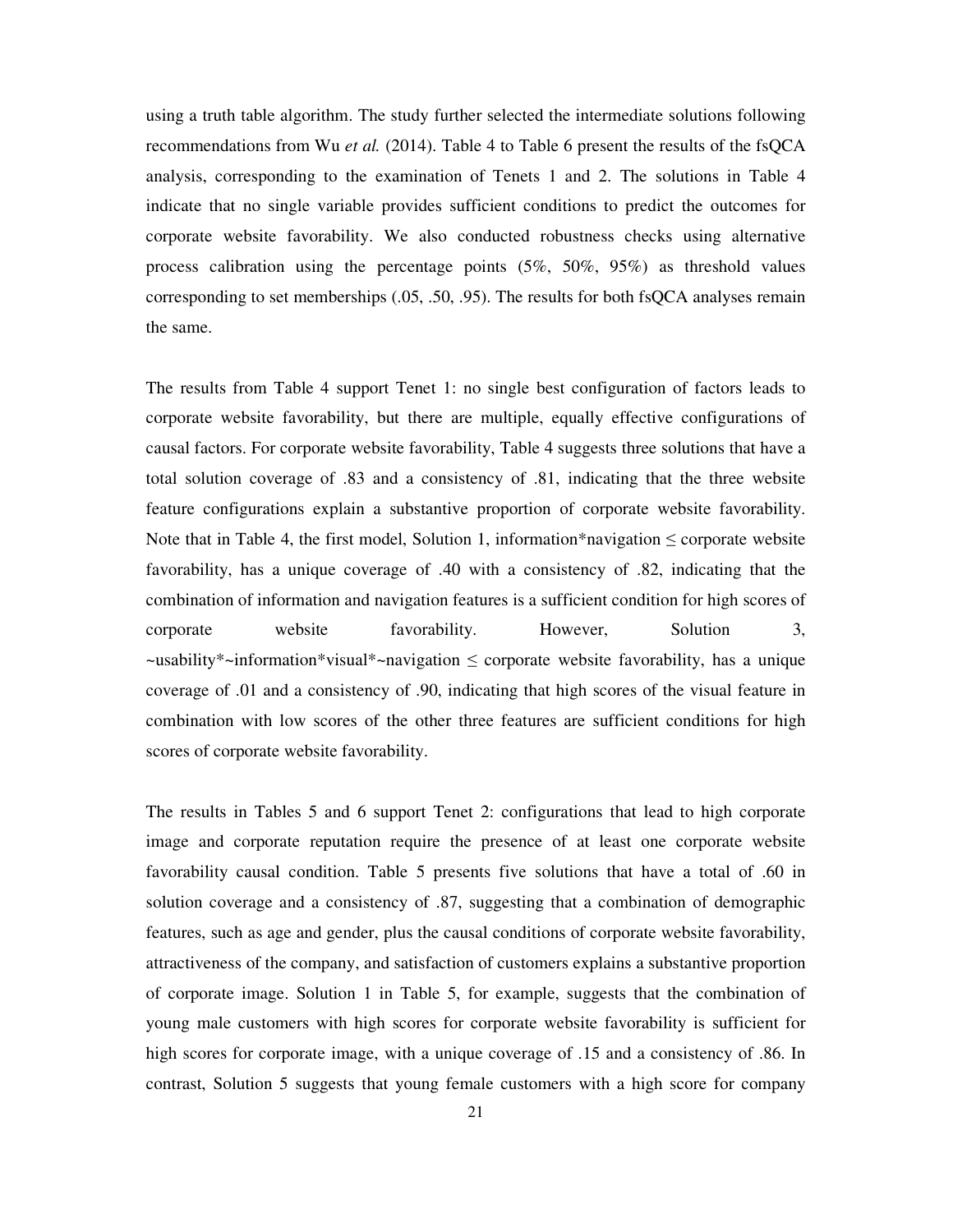attractiveness and satisfaction predict a high score for corporate image. This solution has a unique coverage of .12 and a consistency of .91.

Table 6 presents six solutions predicting corporate reputation that have an overall coverage of .60 and a consistency of .87, suggesting that a combination of demographic features, such as age and gender, plus the causal conditions of corporate website favorability, attractiveness of the company, and satisfaction of customers explains a substantive proportion of corporate reputation. Similar to Solution 5 in Table 5, Solution 6 in Table 6 suggests that for young males, high scores in firm attractiveness and satisfaction are sufficient conditions for high scores for corporate reputation. Solution 1 in Table 6 suggests that a combination of low scores for corporate website favorability and high scores for firm attractiveness are sufficient for high corporate reputation scores. These solutions indicate the complex and asymmetrical nature of explaining the constructs of corporate reputation and corporate image.

#### **"INSERT TABLE 4, 5, and 6 HERE"**

#### **CONCLUSIONS**

This study aims to advance the marketing literature by identifying the associations among customer demographics, corporate website favorability, customer satisfaction, firm attractiveness, corporate reputation, and corporate image. In particular, this research contributes to the current academic literature on marketing management and marketing segmentation. Additionally, it contributes to the current understanding of corporate marketing communications from the customer perspective and demonstrates insight from an important sector, the banking industry.

The paper presents theoretical contributions by proposing and developing a new construct named corporate website favorability. This is important to firms as corporate websites become increasingly important communication tools and form part of the distribution channel (Foroudi *et al*., 2017; Tarafdar and Zhang, 2008; Topalian, 2003). Additionally, based on complexity theory, this study proposes two tenets and provides managerial implications by clarifying how a favorable website can be constructed and how to improve the image and reputation of a company through its website.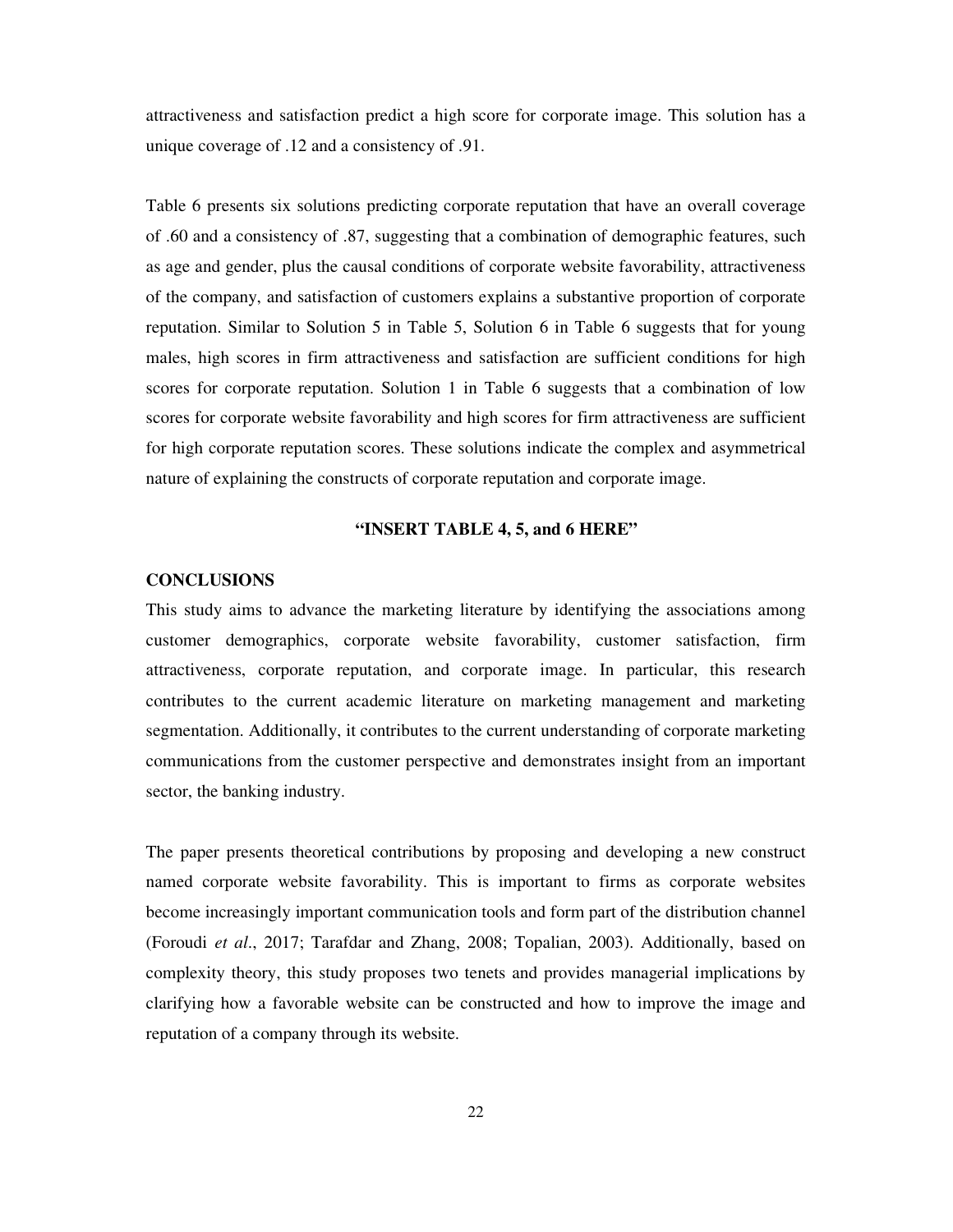#### **Theoretical Contribution**

This research provides an empirically validated framework (Figure 1) that explores the antecedents and consequences of the under-researched construct of corporate website favorability, with particular reference to corporate image and corporate reputation. The findings contribute to knowledge in marketing, corporate identity, and corporate visual identity by investigating these relationships from the consumer perspective as well as offering theoretical discoveries.

The first tenet posits that in banking environments, it is not the individual website factors but complex configurations of these factors that impact corporate website favorability. The findings support this tenet and provide a number of solutions with different combinations of investigation, information, visibility, customer service, and usability to predict high corporate website favorability scores. In the second tenet, this study suggests that both age and gender modify the effect of corporate website favorability, attractiveness of the firm, and customer satisfaction with the firm on corporate image and reputation. The results support prior research (Cyr and Head, 2013; Moss *et al*., 2008; Simon, 2001) findings that gender affects website preferences. Of particular interest is the evident role of corporate website favorability, which illustrates four solutions, each of which predicts high scores in corporate image and reputation. Similarly, the study of Foroudi *et al*. (2014) on corporate visual identity (i.e., corporate logos) found a direct positive effect of the influence of corporate logo on corporate image leading to corporate reputation. Additionally, the results are consistent with the attributional and signaling theories. Attributional theory relates to how individuals' successes or failures can be attributed to another individual's intentional behavior (Kelley and Michela, 1980).

Markwick and Fill (1997) noted that corporate identity is communicated to stakeholders by using a number of cues, which can be arranged so that intentionally planned messages are presented to certain target audiences to reach particular objectives and characterize how the organization would like to be perceived. Marketers frequently used attributional (Foroudi *et al*., 2014, 2017) theories in corporate identity and corporate visual identity studies. Thus, consumers rely on the company's intentional communication (i.e., the corporate website) to form their perceptions of the company. Based on attributional theory, consumers' positive attributions of a company's website and its elements increase the likelihood of achieving a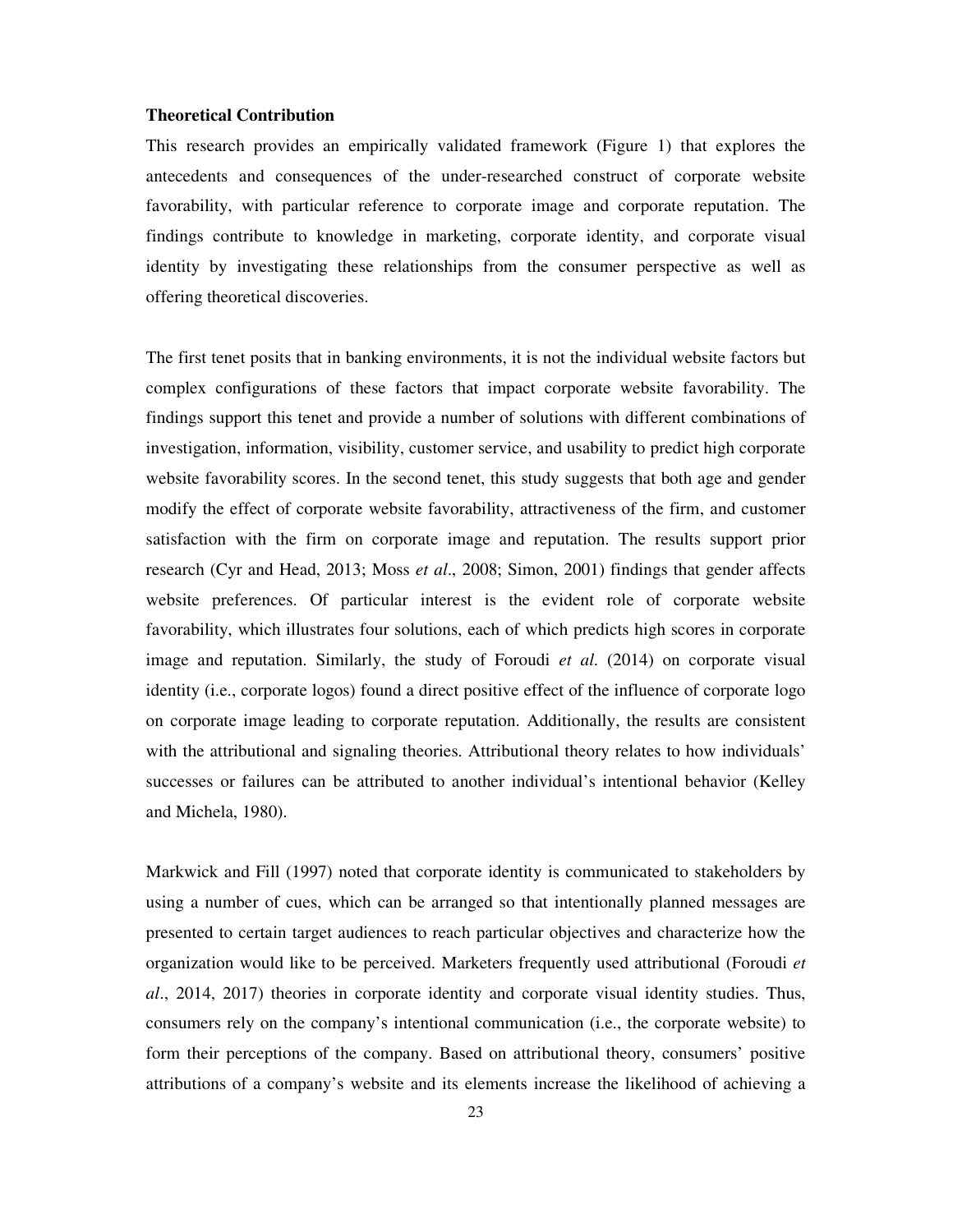favorable impression of the company in consumers' minds, which can positively impact the image and reputation of the company. "Signaling theory focuses primarily on the deliberate communication of positive information in an effort to convey positive organizational attributes" (Connelly *et al*., 2011, p. 44). According to Gregory *et al*. (2013), who applied signaling theory, website design and website context positively affect consumers' attitudes toward a website and organization. Therefore, based on signaling theory, it is proposed that corporate website favorability elements will positively affect attitudes toward corporate website favorability and the company.

The third interesting result of this study is that among the features that relate to corporate website favorability, some may play a more important role than others. For example, we did not find high usability scores as part of a sufficient condition to predict website favorability, although the correlation coefficient between the two was significant  $(.242, p<.01)$ . As noted in previous research (Nielsen, 2000; Tarafdar and Zhang, 2008), when consumers have used a website for some time, the usability factor becomes "less of an issue" than the other factors. However, corporate websites that are perceived as informative, easy to navigate (user friendly), and visually appealing have sufficient conditions to predict corporate website favorability. The findings support the studies by Cyr (2008) and Cyr and Head (2013), which found that information design, navigation design, and visual design were important factors in website trust and website satisfaction. Furthermore, different configurations exist for corporate image and corporate reputation. For example, young female customers with high scores for firm attractiveness and satisfaction predict high scores for corporate image compared to young male customers with high scores for firm attractiveness and satisfaction, which predict high scores in corporate reputation. Further studies may explore why such a difference exists and the underlying principle for this difference between image and reputation.

Finally, concerning the methodology employed in this paper, this research is one of the first studies to examine the configural analysis of corporate website design based on individuallevel data. According to scholars (Leischnig and Kasper-Brauer, 2015; Pappas *et al*., 2016), the application of complexity theory in individual-level phenomena may be suitable for theory building. This paper reported predictive validity and fit validity. Based on recommendations from previous studies (Gunawan and Huarng, 2015; Leischnig and Kasper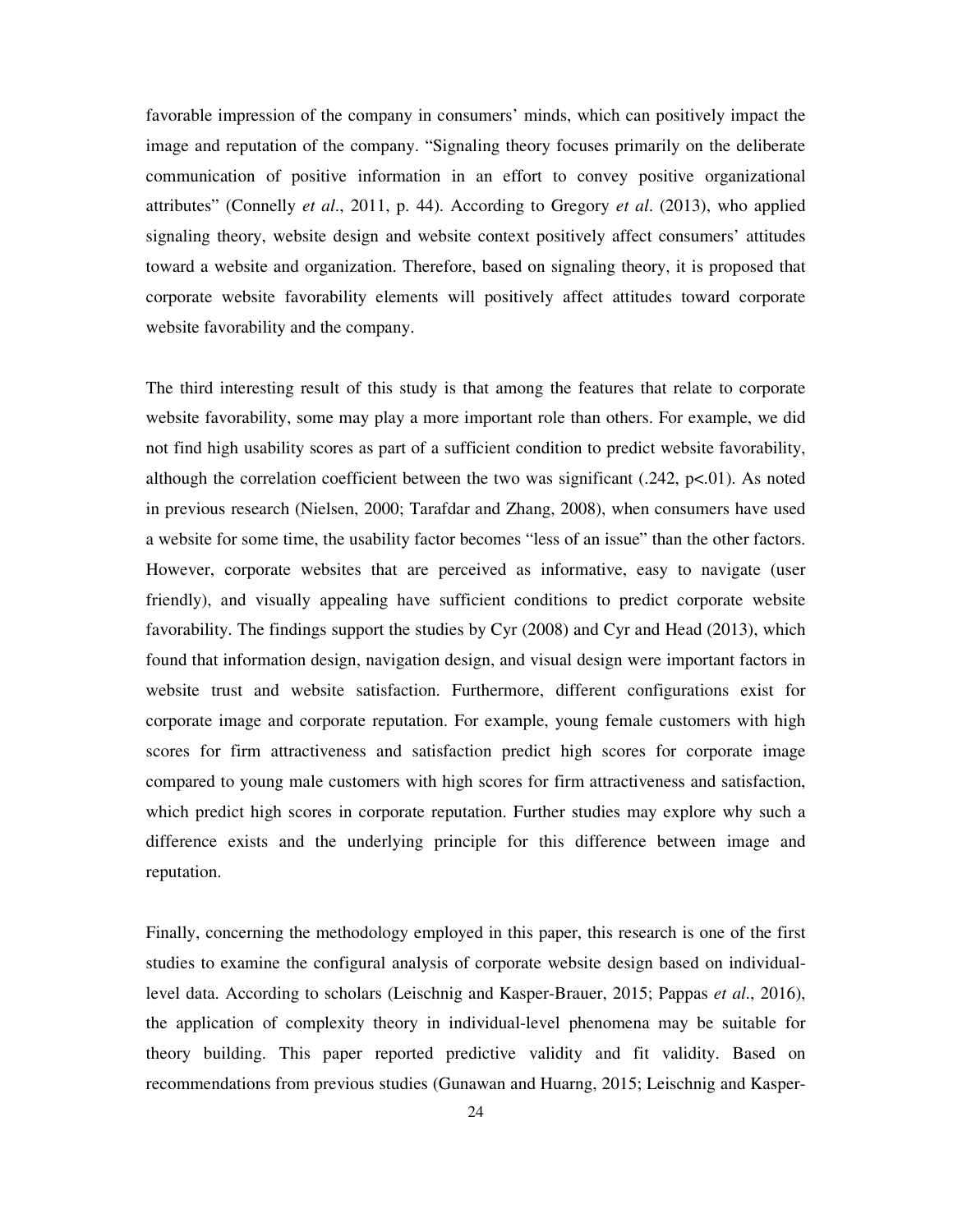Brauer, 2015; Ordanini *et al*., 2013; Pappas *et al*., 2016; Woodside, 2014; Wu *et al*., 2014), this research employed CFA and fsQCA analysis to emphasize interdependencies and interconnected causal structures between the research constructs (Woodside, 2014) by using complexity theory from a configurational approach.

#### **Managerial contribution**

The findings may be useful for companies designing their websites. Managers can use the findings to identify the strengths and weaknesses of their current capabilities for corporate website design and strategies for corporate communication using digital tools. This study can help various types of decision-makers in a company (e.g., company managers) comprehend the importance of a favorable corporate website by presenting the key factors of corporate website favorability and the significance of the gender, education, and age of consumers. Additionally, this research recommends that decision-makers attempt to understand designers better, attempt to think from their perspective (Foroudi *et al*., 2014), and communicate with them accordingly when modifying a website or building it from scratch.

This research suggests that company managers should take a more active approach in the website development process. Building and managing a favorable corporate website needs a combined approach, from an academic and professional perspective, to efficiently communicate with external and internal stakeholders. Therefore, this study assists in building a favorable corporate website by producing guidelines for website marketers, designers, and managers. All parties involved in the process should ensure that the website is aligned with the identity of the company to reach the company's goals and objectives as well as satisfying and attracting consumers and choosing appropriate target audiences. The current paper also highlights the importance of the corporate website as a route for the achievement of critical objectives, such as corporate image and reputation. This study aims to assist consultants and managers by clarifying that a company's website is a critical element of corporate identity management (Opoku *et al*., 2006) that enables communication (Foroudi *et al*., 2017) and impacts corporate image and corporate reputation. The outcomes of this research will assist managers by ensuring that they know that generating a favorable corporate website to communicate in the market strengthens the corporate image, leading to an improved corporate reputation. According to several researchers (Foroudi *et al*., 2014, 2017; Henderson and Cote, 1998), the creation of a corporate visual identity (e.g., website) is an expensive and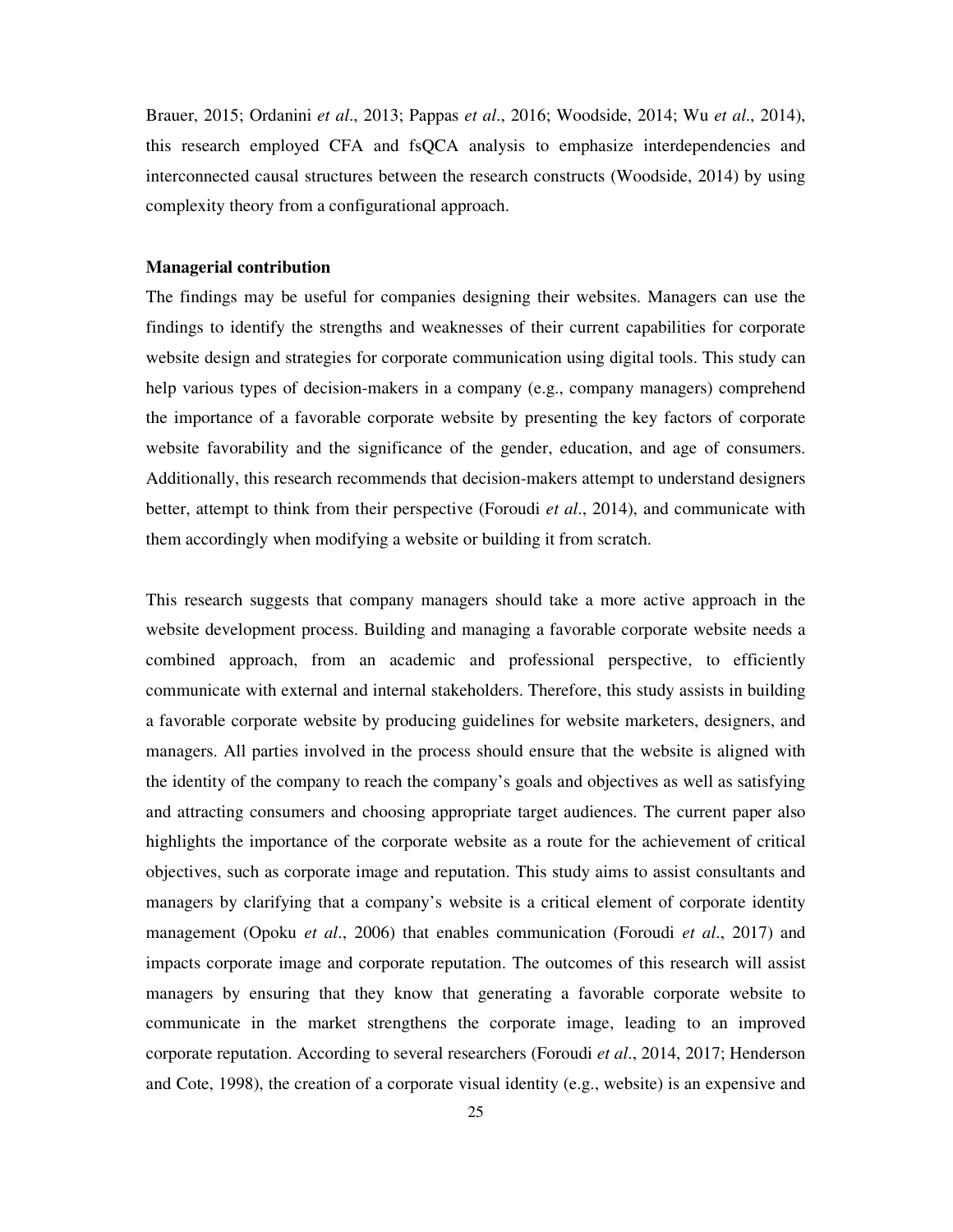demanding task. Therefore, managers need to take great care in developing a favorable corporate website that will create a positive impression of the company (corporate image and corporate reputation).

#### **Limitations and future study**

This study is subject to several limitations. As with other marketing research (Al-Qeisi *et al*., 2014) in which a probability-based sampling method cannot be performed because of imposed restrictions, such as data protection, the non-probability sampling technique (i.e., convenience sample) is a suitable option. However, non-probability sampling can lead to relatively limited generalizability of its statistical results (Denscombe, 2007). The current research is primarily based on a convenience sample, a non-random sampling technique. According to Bryman and Bell (2007), "convenience samples are very common and indeed are more prominent than are samples based on probability sampling" (p. 198). Although a convenience sample may be used as an appropriate means for theory testing, a probability sampling technique should be adopted in future studies to overcome the potential bias in terms of the validity and generalizability of the scales (Churchill, 1999).

A second limitation of this research might be attributed to the context. The research setting is the financial industry in Russia. However, the results might be different when applied to other countries. Additionally, the website of one company from the financial industry (i.e., banking; Sberbank in Russia) was targeted as the focal company. Although some of the items for the scales were based on qualitative studies in various settings, the specific features of Sberbank may affect some aspects of the research. Additionally, because a specific company was assessed in Russia (i.e., Sberbank), other studies should consider using companies from different industries to increase the validity and generalizability of the research. Although no specific company will entirely represent all sectors, the results may, with caution, be viewed as having relevance in other (particularly similar) sectors and industries (Aaker, 1997; Churchill, 1999; Van Riel *et al*., 1998).

A third limitation can be attributed to the design of the research in that interviews with experts as well as focus groups with academics were used to generate additional measurement items. Thus, the questions that were used in qualitative research were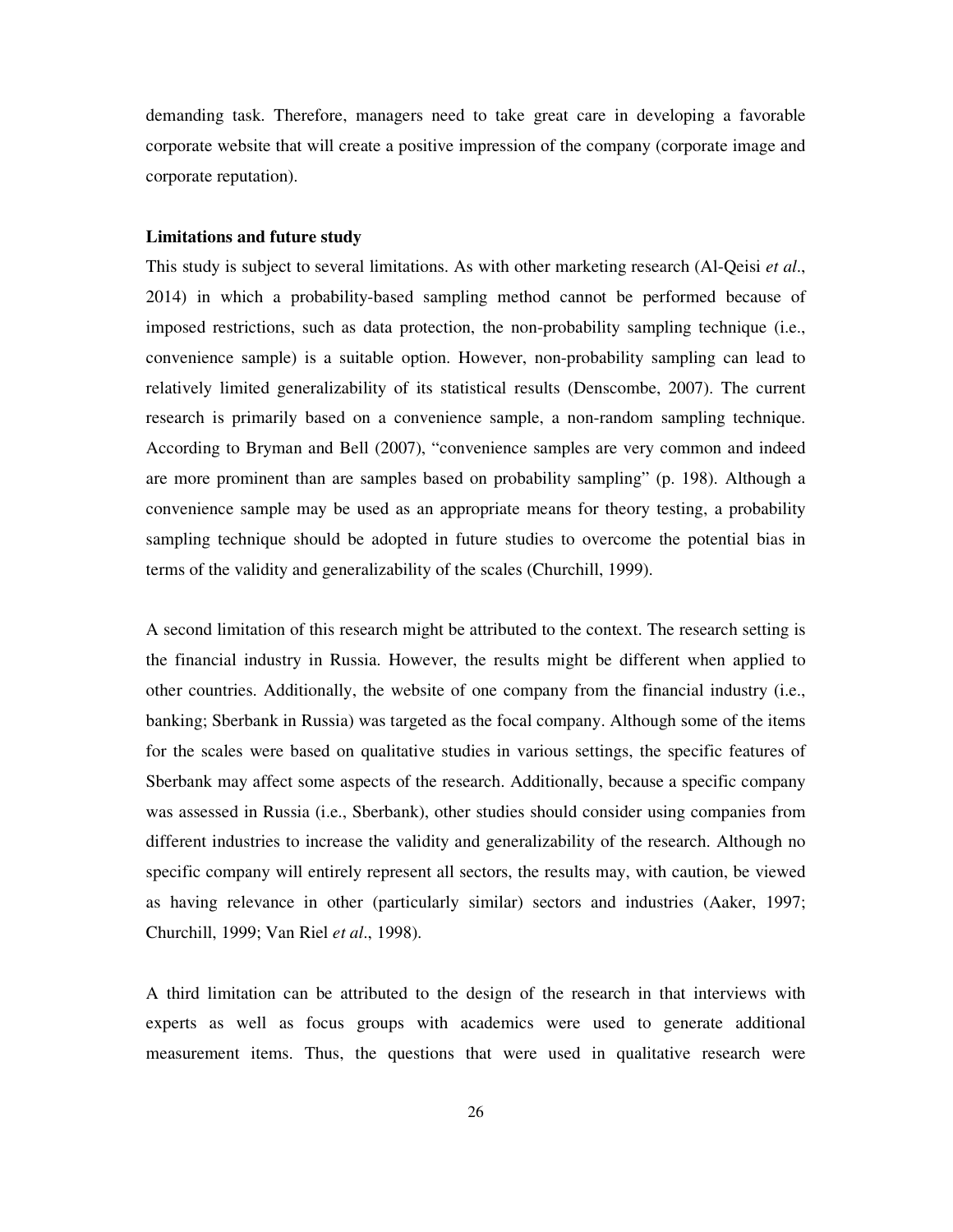associated with the study and therefore might restrict the generalizability of the measurement items.

In summary, this research explores the construct of corporate website favorability, its antecedents and consequences, which future research can develop to advance knowledge concerning favorable corporate websites, corporate visual identity, and corporate identity. This research is the first attempt to conceptualize and construct comprehensive measurement scales for the corporate website favorability construct using a mixed method approach. Future studies should be implemented to confirm and enhance the measurement validity.

#### **References**

- Aaker, J. L. (1997). Dimensions of brand personality. Journal of Marketing Research, 34(3), 347-356.
- Abdullah, Z., Nordin, S. M., & Abdul Aziz, Y. (2013). Building a unique online corporate identity. Marketing Intelligence and Planning, 31(5), 45-471.
- Agarwal, R., & Venkatesh, V. (2002). Assessing a firm's web presence: a heuristic evaluation procedure for the measurement of usability. Information Systems Research, 13(2), 168- 186.
- Al-Qeisi, K., Dennis, C., Alamanos, E., & Jayawardhena, C. (2014). Website design quality and usage behavior: unified theory of acceptance and use of technology. Journal of Business Research, 67(11), 2282-2290.
- Westcott Alessandri, S. (2001). Modeling corporate identity: a concept explication and theoretical explanation. Corporate Communications: An International Journal, 6(4), 173-182.
- Alhudaithy, A. I., & Kitchen, P. J. (2009). Rethinking models of technology adoption for internet banking: the role of website features. Journal of Financial Services Marketing, 14(1), 56-69.
- Alsajjan, B., & Dennis, C. (2010). Internet banking acceptance model: cross-market examination. Journal of Business Research, 63(9), 957-963.
- Alwi, S., & Azwan Ismail, S. (2013). A framework to attain brand promise in an online setting. Marketing Intelligence and Planning, 31(5), 557-578.
- Anderson, E. W., & Sullivan, M. W. (1993). The antecedents and consequences of customer satisfaction for firms. Marketing Science, 12(2), 125-143.
- Andriopoulos, C., & Lewis, M. W. (2009). Exploitation-exploration tensions and organizational ambidexterity: managing paradoxes of innovation. Organization Science, 20(4), 696-717.
- Angelis, V. A., Lymperopoulos, C., & Dimaki, K. (2005). Customers' perceived value for private and state-controlled Hellenic banks. Journal of Financial Services Marketing, 9(4), 360-374.
- Argenti, P. A. (2007). Corporate Communication. McGraw-Hill Higher Education, NY.
- Argyriou, E., Kitchen, P. J., & Melewar, T. C. (2006). The relationship between corporate websites and brand equity: a conceptual framework and research agenda. International Journal of Market Research, 48(5), 575-599.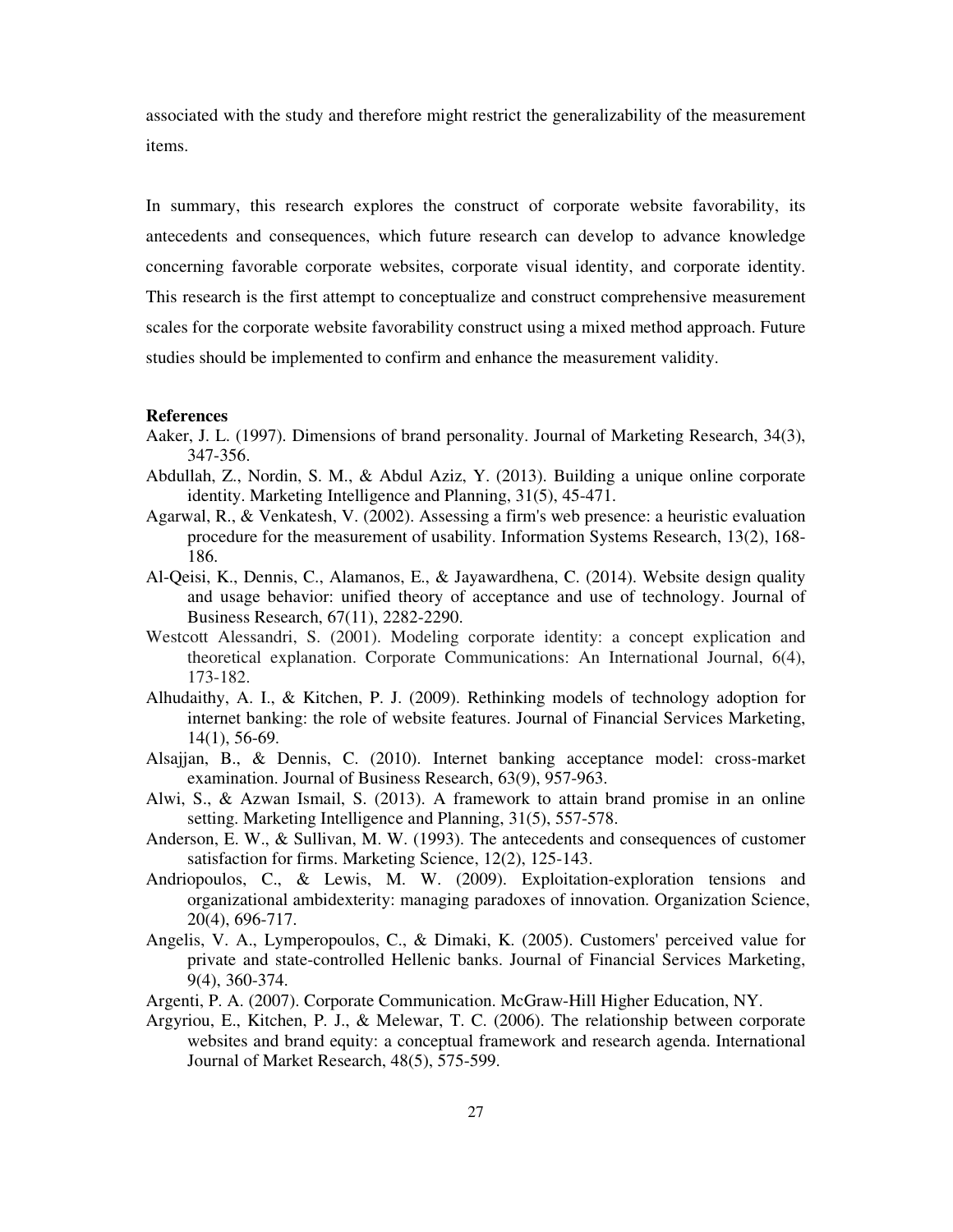- Balmer, J. M. T. (1998). Corporate identity and the advent of corporate marketing. Journal of Marketing Management, 14(8), 963-996.
- Balmer, J. M. T., Powell, S. M., & Greyser, S. A. (2011). Explicating ethical corporate marketing. Insights from the BP Deepwater Horizon catastrophe: the ethical brand that exploded and then imploded. Journal of Business Ethics, 102(1), 1-14.
- Bearden, W. O., Netemeyer, R., & Mobley, M. F. (1993). Handbook of marketing scales. Sage Publication, Newburg Park, CA.
- Beatty, R. C., Shim, J. P., & Jones, M. C. (2001). Factors influencing corporate web site adoption: a time-based assessment. Information and Management, 38(6), 337-354.
- Berthon, P., Lane, N., Pitt, L., & Watson, R. T. (1998). The world wide web as an industrial marketing communication tool: models for the identification and assessment of opportunities. Journal of Marketing Management, 14(7), 691-704.
- Berthon, P., Pitt, L. F., & Watson, R. T. (1996). The world wide web as an advertising medium. Journal of Advertising Research, 36(01), 43-54.
- Bhattacharya, C. B., & Sen, S. (2003). Consumer-company identification: a framework for understanding consumers' relationships with companies. Journal of Marketing, 67(2), 76-88.
- Boudreau, J. W., & Rynes, S. L. (1985). Role of recruitment in staffing utility analysis. Journal of Applied Psychology, 70(2), 354-366.
- Braddy, P. W., Meade, A. W., & Kroustalis, C. M. (2008). Online recruiting: the effects of organisational familiarity, website usability, and website attractiveness on viewers' impressions of organisations. Computers in Human Behaviour, 24(6), 2992-3001.
- Braddy, P. W., Thompson, L. F., Wuensch, K. L., & Grossnickle, W. F. (2003). Internet recruiting: the effects of web page design features. Social Science Computer Review, 21(3), 374-385.
- Brand finance global 500 (2014). Retrieved fromwww.rankingthebrands.com. Accessed by 10.03.2014
- Bravo, R., Matute, J., & Pina, J. M. (2012). Corporate social responsibility as a vehicle to reveal the corporate identity: a study focused on the websites of Spanish financial entities. Journal of Business Ethics, 107(2), 129-146.
- Bravo, R., Montaner, T., & Pina, J. M. (2009). The role of bank image for customers versus non-customers. International Journal of Bank Marketing, 27(4), 315-334.
- Brockner, J., Siegel, P. A., Daly, J. P., Tyler, T., & Martin, C. (1997). When trust matters: the moderating effect of outcome favorability. Administrative Science Quarterly, 42(3), 558-583.
- Brown, T. J. (1998). Corporate associations in marketing: antecedents and consequences. Corporate Reputation Review, 1(3), 215-233.
- Brown, T. J., & Dacin, P. A. (1997). The company and the product: corporate associations and consumer product responses. Journal of Marketing, 61(1), 68-84.
- Bryman, A. (1999). Global Disney. The American Century: Consensus and Coercion in the Projection of American Power, 261-272.
- Bryman, A., & Bell, E. (2007). Business research methods (4 ed.). Oxford University Press. Oxford, UK.
- Byrne, B. M. (2001). Structural equation modeling with AMOS. New Jersey, US: LawrenceErlbaum Associates.
- Campbell, D. J., & Beck, A. C. (2004). Answering allegations: the use of the corporate website for issue-specific reputation management. Business Ethics: A European Review, 13 (2/3), 100-116.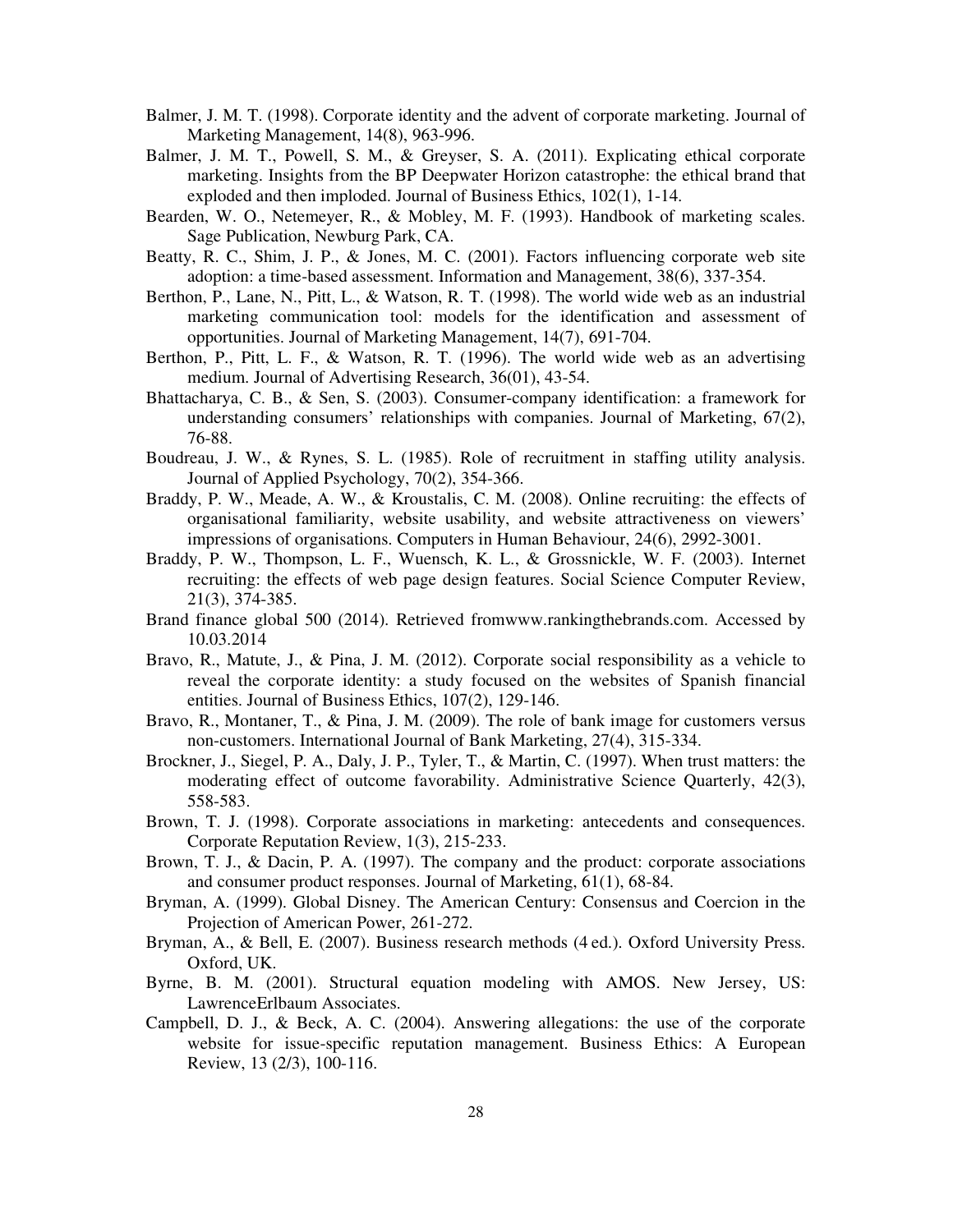- Casalo, L. V., Flavian, C., & Guinaliu, M. (2008). The role of satisfaction and website usability in developing customer loyalty and positive word-of-mouth in the e-banking services. International Journal of Bank Marketing, 26(6), 399-417.
- Chang, H. H., & Chen, S. W. (2009). Consumer perception of interface quality, security, and loyalty in electronic commerce. Information and Management, 46(7), 411-417.
- Chen, Q., & Wells, W. D. (1999). Attitude toward the site. Journal of Advertising Research, 39(5), 27-38
- Chen, Q., Clifford, S. J., & Wells, W. D. (2002). Attitude toward the site II: new information. Journal of Advertising Research, 42(2), 33-45.
- Chiew, T. K., & Salim, S. S. (2003). Webuse: website usability evaluation tool. Malaysian Journal of Computer Science, 16(1), 47-57.
- Chiou, W. C., Lin, C. C., & Perng, C. (2010). A strategic framework for website evaluation based on a review of the literature from 1995-2006. Information and Management, 47(5), 282-290.
- Chun, R. (2005). Corporate reputation: meaning and measurement. International Journal of Management Reviews, 7(2), 91-109.
- Churchill Jr, G. A. (1979). A paradigm for developing better measures of marketing constructs. Journal of Marketing Research, 16(1), 64-73.
- Churchill, G. A. (1999). Marketing research: methodological foundations. The Dryden Press, IL.
- Cnews.ru (2016). Сбербанк готовит новый сайт. Стоимость дизайна 50 млн рублей. www.cnews.ru. Accessed by 13.05.16
- Connelly, B. L., Certo, S. T., Ireland, R. D., & Reutzel, C. R. (2011). Signaling theory: a review and assessment. Journal of Management, 37(1), 39-67.
- Connolly-Ahern, C., & Broadway, S. C. (2007). The importance of appearing competent: an analysis of corporate impression management strategies on the world wide web. Public Relations Review, 33(3), 343-345.
- Cornelius, N., Wallace, J., & Tassabehji, R. (2007). An analysis of corporate social responsibility, corporate identity and ethics teaching in business schools. Journal of Business Ethics, 76(1), 117-135.
- Cousaris, C., Swierenga, S., & Watrall,E. (2008). An empirical investigation of color temperature and gender effects on web aesthetics. Journal of Usability Studies, 3(3), 103-117.
- Cyr, D. (2008). Modeling web site design across cultures: relationships to trust, satisfaction, and e-loyalty. Journal of Management Information Systems, 24(4), 47-72.
- Cyr, D., & Bonanni, C. (2005). Gender and website design in e-business. International Journal of Electronic Business, 3(6), 565-582.
- Cyr, D., & Head, M. (2013). Website design in an international context: the role of gender in masculine versus feminine oriented countries. Computers in Human Behaviour, 29(4), 1358-1367.
- Cyr, D., Bonanni, C., Bowes, J., & Ilsever, J. (2005). Beyond trust: Web site design preferences across cultures. Journal of Global Information Management, 13(4), 25-54.
- Cyr, D., Kindra, G. S., & Dash, S. (2008). Web site design, trust, satisfaction and e-loyalty: The Indian experience. Online Information Review, 32(6), 773-790.
- Davis, F. D., Bagozzi, R. P., & Warshaw, P. R. (1989). User acceptance of computer technology: a comparison of two theoretical models. Management Science, 35(8), 982- 1003.
- De Vaus, D. (2002). Surveys in social research. London: Routledge.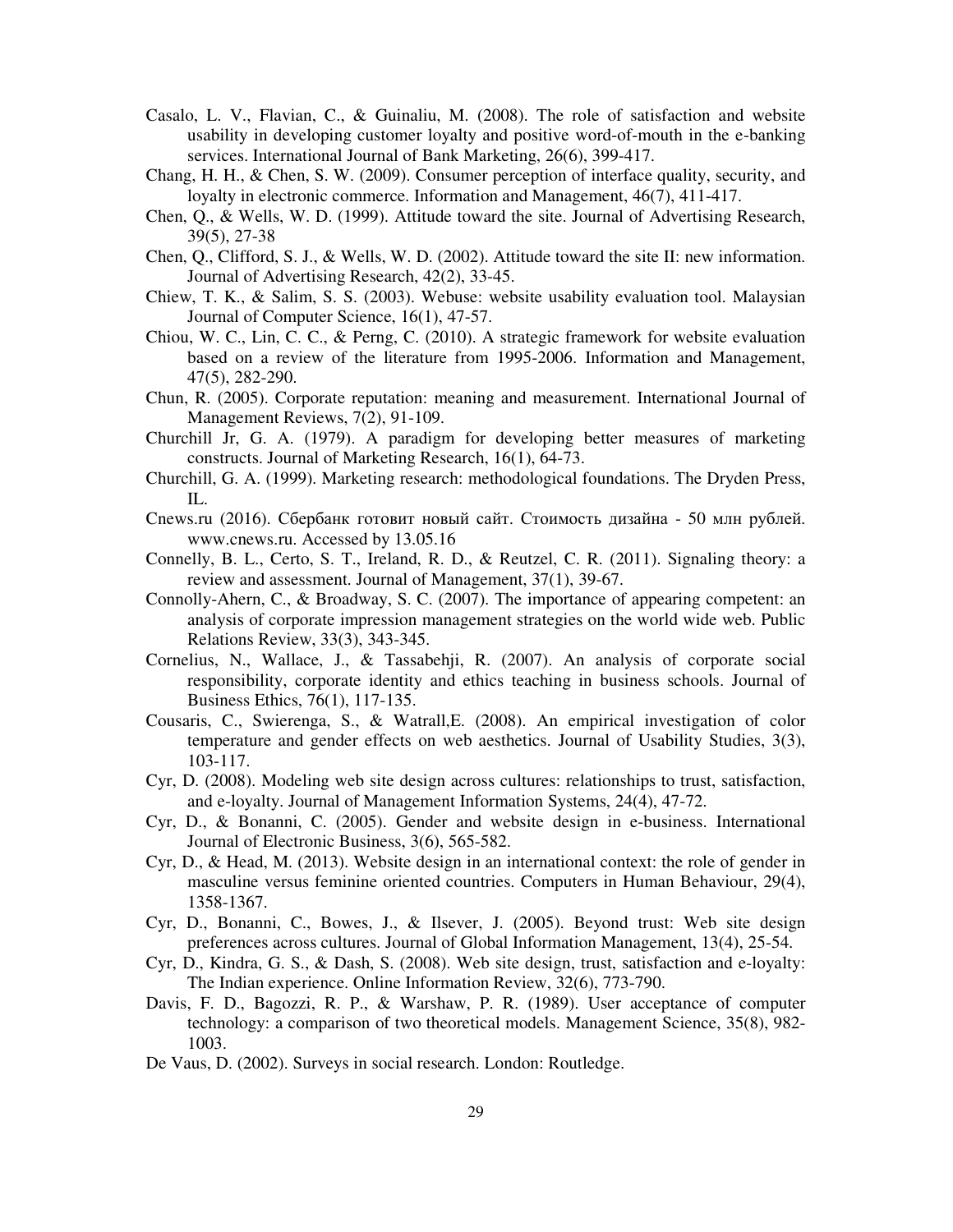- Decker, R., & Hoppner, M. (2006). Information services: customer intelligence and strategic planning. Proceedings of the 8th International Bielefeld Conference.
- DeLone, W. H., & McLean, E. R. (1992). Information systems success: the quest for the dependent variable. Information Systems Research, 3(1), 60-95.
- Denscombe, M. (2007). Good research guide: for small-scale social research. Open University Press.
- Ding, D. X., Hu, P. J. H., & Sheng, O. R. L. (2011). e-SELFQUAL: a scale for measuring online self-service quality. Journal of Business Research, 64(5), 508-515.
- Doll, W. J., & Torkzadeh, G. (1988). The measurement of end-user computing satisfaction. MIS Quarterly, 12(2), 259-274.
- Dowling, G. R. (1994). Corporate reputations: strategies for developing the corporate brand. Kogan Page.
- Dowling, G. R. (2001). Creating corporate reputations. Oxford University Press, Oxford.
- Dowling, G. R. (2004). Corporate reputations: should you compete on yours? California Management Review, 46(3), 19-36.
- Ducoffe, R. H. (1996). Advertising value and advertising on the web. Journal of Advertising Research, 36(5), 21-21.
- Elsbach, K. D., & Bhattacharya, C. B. (2001). Defining who you are by what you're not: organisational disidentification and the National Rifle Association. Organisation Science, 12(4), 393-413.
- Etikan, I., Musa, S. A., & Alkassim, R. S. (2016). Comparison of convenience sampling and purposive sampling. American Journal of Theoretical and Applied Statistics, 5(1), 1-4.
- Everard, A., & Galletta, D. F. (2006). How presentation flaws affect perceived site quality, trust, and intention to purchase from an online store. Journal of Management Information Systems, 22(3), 56-95.
- Fan, Q., Lee, J. Y., & Kim, J. I. (2013). The impact of web site quality on flow-related online shopping behaviors in C2C e-marketplaces: a cross-national study. Managing Service Quality: An International Journal, 23(5), 364-387.
- Fiss, P. C. (2011). Building better causal theories: A fuzzy set approach to typologies in organization research. Academy of Management Journal, 54(2), 393-420.
- Flavian, C., Guinaliu, M., & Gurrea, R. (2006). The role played by perceived usability, satisfaction and consumer trust on website loyalty. Information and Management, 43(1), 1-14.
- Fombrun, C. J., Gardberg, N. A., & Barnett, M. L. (2000). Opportunity platforms and safety nets: corporate citizenship and reputational risk. Business and Society Review, 105(1), 85-106.
- Fombrun, C., & Shanley, M. (1990). What's in a name? Reputation building and corporate strategy. Academy of Management Journal, 33(2), 233-258.
- Foroudi, P., Dinnie, K., Kitchen, P. J., Melewar, T. C., & Foroudi, M. M. (2017). IMC antecedents and the consequences of planned brand identity in higher education. European Journal of Marketing, 51(3), 528-550.
- Foroudi, P., Jin, Z., Gupta, S., Melewar, T. C., & Foroudi, M. M. (2016). Influence of innovation capability and customer experience on reputation and loyalty. Journal of Business Research, 69(11), 4882-4889.
- Foroudi, P., Melewar, T. C., & Gupta, S. (2014). Linking corporate logo, corporate image, and reputation: an examination of consumer perceptions in the financial setting. Journal of Business Research, 67(11), 2269-2281.
- Francis, J. E., & White, L. (2002). PIRQUAL: a scale for measuring customer expectations and perceptions of quality in Internet retailing. K. Evans and L. Scheer (Eds.), 263-270.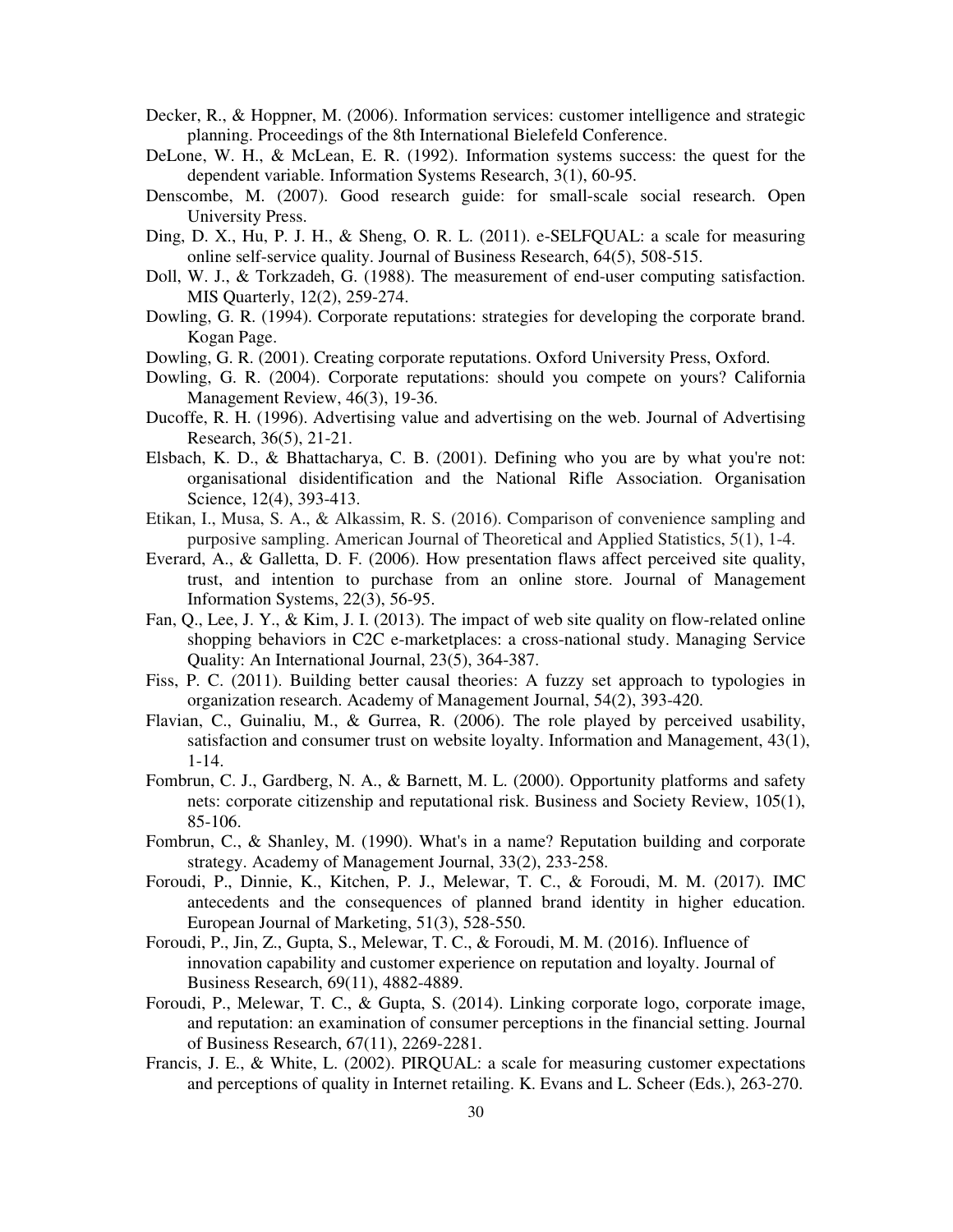- Fusilier, M., & Durlabhji, S. (2005). An exploration of student internet use in India: the technology acceptance model and the theory of planned behaviour. Campus-Wide Information Systems, 22(4), 233-246.
- Garbarino, E., & Strahilevitz, M. (2004). Gender differences in the perceived risk of buying online and the effects of receiving a site recommendation. Journal of Business Research, 57, 768-775.
- Garrett, J. J. (2003). The Elements of user experience: user-centered design for the web. New Riders, Indianapolis, IN.
- Gatewood, R. D., Gowan, M. A., & Lautenschlager, G. J. (1993). Corporate image, recruitment image and initial job choice decisions. Academy of Management Journal, 36(2), 414-427.
- Gotsi, M., & Wilson, A. M. (2001). Corporate reputation: seeking a definition. Corporate Communications: An International Journal, 6(1), 24-30.
- Gregory, C. K., Meade, A. W., & Thompson, L. F. (2013). Understanding internet recruitment via signaling theory and the elaboration likelihood model. Computers in Human Behaviur, 29(5), 1949-1959.
- Griffin, M., Babin, B. J., & Christensen, F. (2004). A cross-cultural investigation of the materialism construct: assessing the Richins and Dawson's materialism scale in Denmark, France and Russia. Journal of Business Research, 57(8), 893-900.
- Gunawan, D. D., & Huarng, K. H. (2015). Viral effects of social network and media on consumers' purchase intention. Journal of Business Research, 68(11), 2237-2241.
- Gupta, S., Malhotra, N. K., Czinkota, M., & Foroudi, P. (2016). The local brand representative in reseller networks. Journal of Business Research, 69(12), 5712-5723.
- Hair, J. F., Tatham, R. L., Anderson, R. E., & Black, W. (2010). Multivariate data analysis. Upper Saddle River, NJ: Pearson Prentice Hall.
- Halliburton, C., & Ziegfeld, A. (2009). How do major European companies communicate their corporate identity across countries? An empirical investigation of corporate internet communications. Journal of Marketing Management, 25(9-10), 909-925.
- Han, J. K., Kim, N., & Srivastava, R. K. (1998). Market orientation and organizational performance: Is innovation a missing link? The Journal of Marketing, 30-45.
- Harpaz, I., Honig, B., & Coetsier, P. (2002). A cross-cultural longitudinal analysis of the meaning of work and the socialization process of career starters. Journal of World Business, 37(4), 230-244.
- Harris, L. C., & Goode, M. M. (2010). Online service escapes, trust, and purchase intentions. Journal of Services Marketing, 24(3), 230-243.
- Helm, S. (2007). The role of corporate reputation in determining investor satisfaction and loyalty. Corporate Reputation Review, 10(1), 22-37.
- Henderson, P. W., & Cote, J. A. (1998). Guidelines for selecting or modifying logos. Journal of Marketing, 62(2), 14-30.
- Highhouse, S., Lievens, F., & Sinar, E. F. (2003). Measuring attraction to organizations. Educational and Psychological Measurement, 63(6), 986-1001.
- Hoffman D. L., Novak T. P. & Chatterjee, P. (1997). Commercial scenarios for the web: opportunities and challenges. In Electronic Commerce (Kalakota, R. and Whinston, A. B. Eds), Wesley, Reading, MA.
- Howard, M., & Worboys, C. (2003). Self-service-a contradiction in terms or customer-led choice? Journal of Consumer Behaviour, 2(4), 382-392.
- Hu, H. H., Kandampully, J., & Juwaheer, T. D. (2009). Relationships and impacts of service quality, perceived value, customer satisfaction, and image: an empirical study. Service Industries Journal, 29(2), 111-125.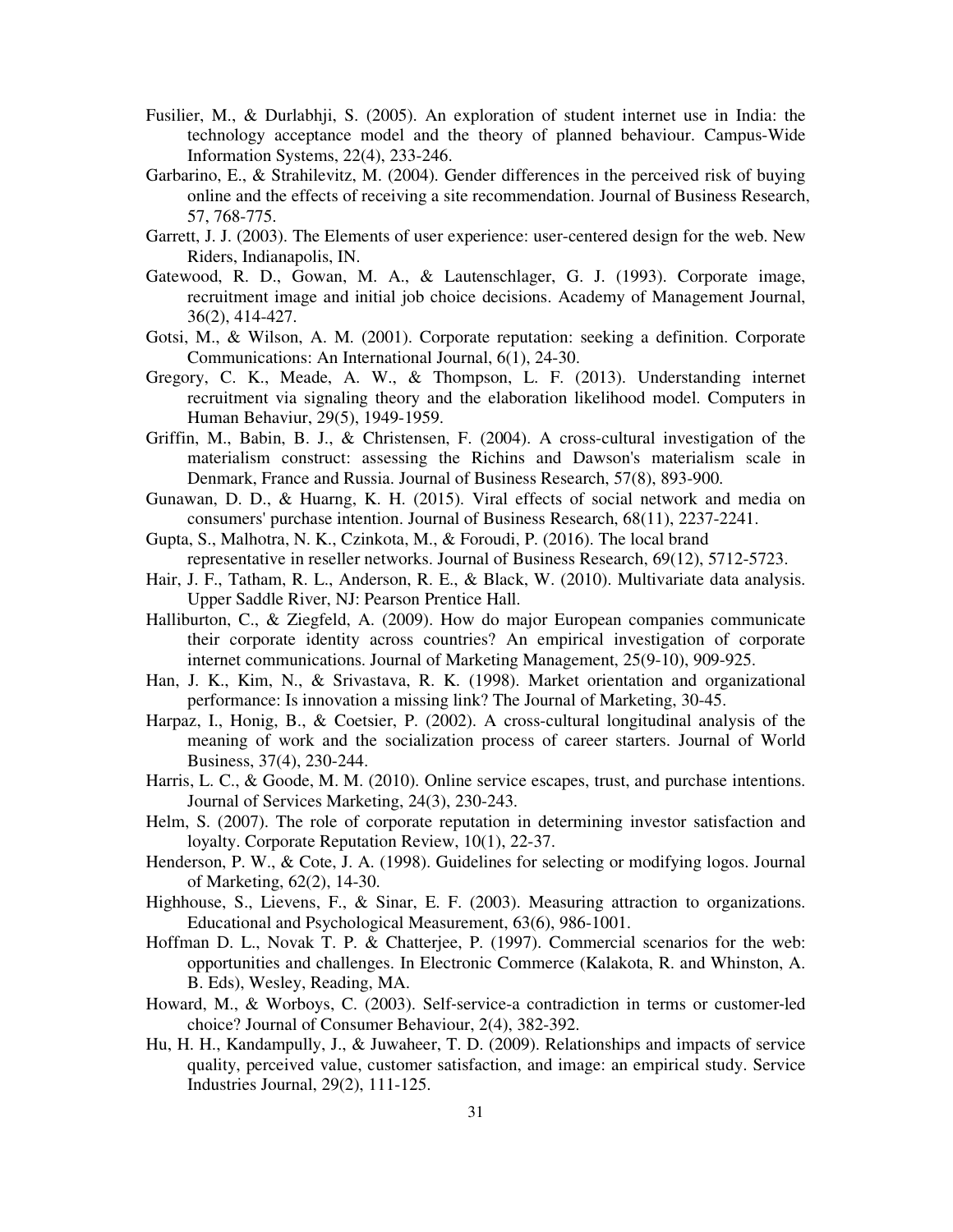- Internet world statistics (2015). Retrieved from www.internetworldstats.com. Accessed by 10.1.2015.
- Jayawardhena, C., & Foley, P. (2000). Changes in the banking sector–the case of Internet banking in the UK. Internet Research, 10(1), 19-31.
- Joseph, M., & Stone, G. (2003). An empirical evaluation of US bank customer perceptions of the impact of technology on service delivery in the banking sector. International Journal of Retail and Distribution Management, 31(4), 190-202.
- Karaosmanoglu, E., Banu Elmadag Bas, A., & Zhang, J. (2011). The role of other customer effect in corporate marketing: Its impact on corporate image and consumer-company identification. European Journal of Marketing, 45(9/10), 1416-1445.
- Keller, H. (2013). Cultures of infancy. Psychology Press.
- Kelley, H. H., & Michela, J. L. (1980). Attribution theory and research. Annual Review of Psychology, 31(1), 457-501.
- Kim, S. E., Shaw, T., & Schneider, H. (2003). Web site design benchmarking within industry groups. Internet Research, 13(1), 17-26.
- Kim, S., & Stoel, L. (2004). Dimensional hierarchy of retail website quality. Information and Management, 41(5), 619-633.
- Kivenzor, G. J., & Toffoli, R. (2015). Social Mobility and the Demand for Luxury in Russia: A Typology of Russian Consumers of Luxury Goods. In Marketing Dynamism and Sustainability: Things Change, Things Stay the Same (pp. 534-534). Springer International Publishing.
- Kotler, P. (1997) Marketing Management: Analysis, planning, implementation and control. Prentice, London.
- Kulik, C. T., & Ambrose, M. L. (1992). Personal and situational determinants of referent choice. Academy of Management Review, 17(2), 212-237.
- Kumar Roy, S., M. Lassar, W., & T. Butaney, G. (2014). The mediating impact of stickiness and loyalty on word-of-mouth promotion of retail websites: a consumer perspective. European Journal of Marketing, 48(9/10), 1828-1849.
- Law, R., & Bai, B. (2008). How do the preferences of online buyers and browsers differ on the design and content of travel websites? International Journal of Contemporary Hospitality Management, 20(4), 388-400.
- Law, R., Qi, S., & Buhalis, D. (2010). Progress in tourism management: a review of website evaluation in tourism research. Tourism Management, 31(3), 297-313.
- Leischnig, A., & Kasper-Brauer, K. (2015). Employee adaptive behavior in service enactments. Journal of Business Research, 68(2), 273-280.
- Leong, E. K., Huang, X., & Stanners, P. J. (1998). Comparing the effectiveness of the website with traditional media. Journal of Advertising Research, 38(5), 44-45.
- Lin, Y. J. (2013). Evaluation factors influencing corporate website effectiveness. Journal of Global Business Management, 9(3), 42.
- Louvieris, P., Van Westering, J., & Driver, J. (2003). Developing an ebusiness strategy to achieve consumer loyalty through electronic channels. International Journal of Wine Marketing, 15(1), 44-53.
- Markwick, N., & Fill, C. (1997). Towards a framework for managing corporate identity. European Journal of marketing, 31(5/6), 396-409.
- Martinez, P., & Del Bosque, I. R. (2013). CSR and customer loyalty: the roles of trust, customer identification with the company and satisfaction. International Journal of Hospitality Management, 35, 89-99.
- McDaniel, C. & Gates, R. (2006). Marketing research essentials, 15th ed. John Wiley, New Jersey.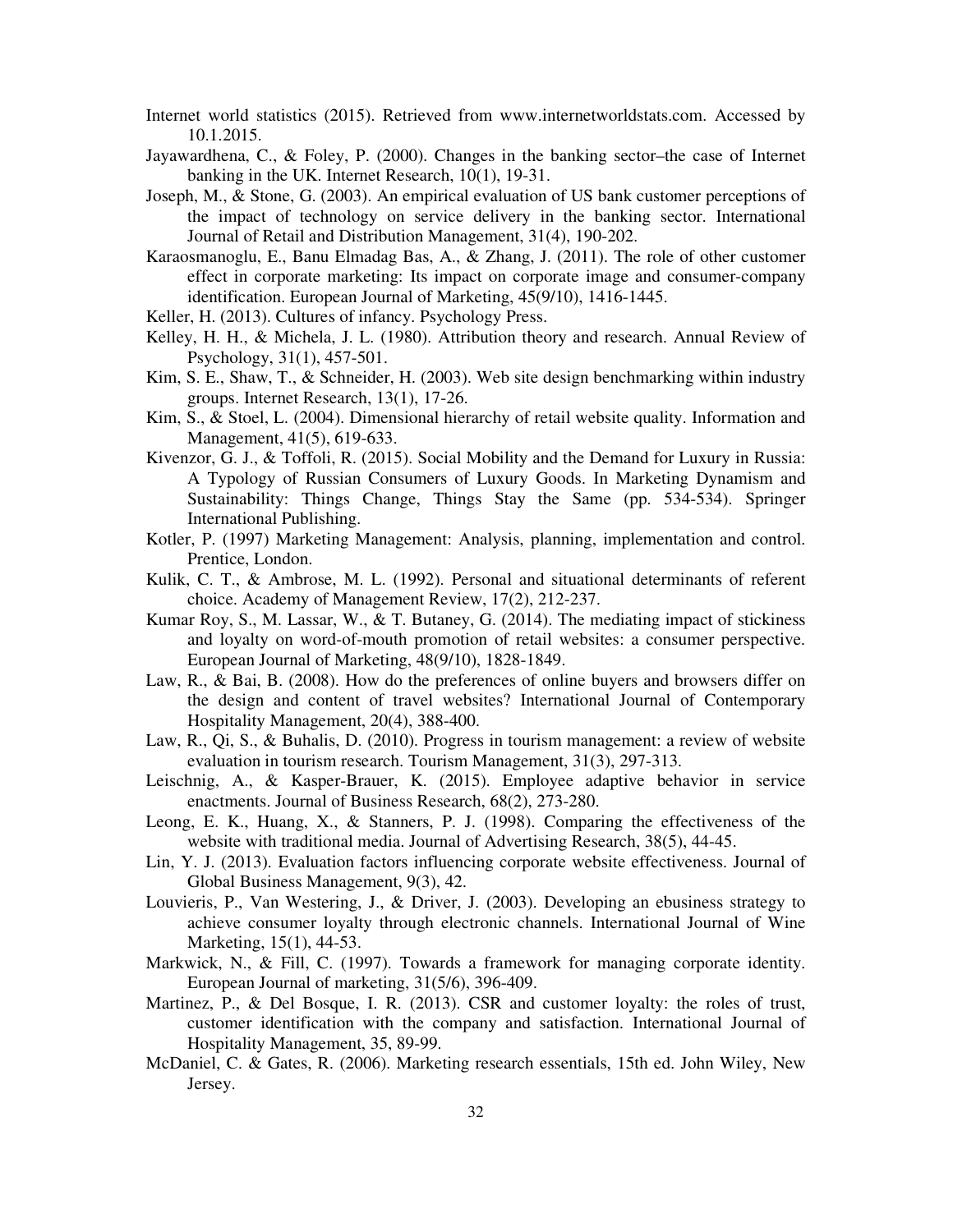- McKinney, V., Yoon, K., & Zahedi, F. M. (2002). The measurement of web-customer satisfaction: an expectation and disconfirmation approach. Information Systems Research, 13(3), 296-315.
- Melewar, T. C. (2001). Measuring visual identity: a multi-construct study. Corporate Communications: An International Journal, 6(1), 36-42.
- Melewar, T. C., & Karaosmanoglu, E. (2006). Seven dimensions of corporate identity: A categorisation from the practitioners' perspectives. European Journal of Marketing, 40(7/8), 846-869.
- Melewar, T. C., & Saunders, J. (1999). International corporate visual identity: standardization or localization? Journal of International Business Studies, 30(3), 583-598.
- Melewar, T. C., Foroudi, P., Gupta, S., Kitchen, P. J., & Foroudi, M. M. (2017). Integrating identity, strategy and communications for trust, loyalty and commitment. European Journal of Marketing, 51(3), 572-604.
- Melewar, T. C., Saunders, J., & Balmer, J. M. (2001). Cause, effect and benefits of a standardised corporate visual identity system of UK companies operating in Malaysia. European Journal of Marketing, 35(3/4), 414-427.
- Micelotta, E. R., & Raynard, M. (2011). Concealing or revealing the family? Corporate brand identity strategies in family firms. Family Business Review, 24(3), 197-216.
- Mikalef, P., Pateli, A., Batenburg, R. S., & Wetering, R. V. D. (2015). Purchasing alignment under multiple contingencies: a configuration theory approach. Industrial Management and Data Systems, 115(4), 625-645.
- Moon, J. W., & Kim, Y. G. (2001). Extending the TAM for a world-wide-web context. Information and Management, 38(4), 217-230.
- Moore, R., Stammerjohan, C., & Coulter, R. (2005). Banner advertiser-web site context congruity and colour effects on attention and attitudes. Journal of Advertising 34 (2), 71.
- Moorman (2014). The riddle of marketing in Russia. Retrieved from forbes.com. Accessed by 10.01.2016.
- Moss, G., Gunn, R., & Heller, J. (2006). Some men like it black, some women like it pink: Consumer implications of differences in male and female website design. Journal of Consumer Behavior, 5(4), 328-341.
- Neil, S. (1998). Web site images a cut above. PC Week, 15 (47), 25-26
- Nguyen, N., & LeBlanc, G. (1998). The mediating role of corporate image on customers' retention decisions: an investigation in financial services. International Journal of Bank Marketing, 16(2), 52-65.
- Nguyen, N., & LeBlanc, G. (2001). Corporate image and corporate reputation in customers' retention decisions in services. Journal of Retailing and Consumer Services, 8(4), 227- 236.
- Nielsen, J. (2000). Designing web usability. Indianapolis. IN: New Riders Publishing.
- Nielsen, J. (2012). Usability 101: introduction to usability. Retrieved from www.nngroup.com. Accessed by 01.03.2014.
- Olins, W. (1989). Corporate identity: making business strategy visible through design. Thames and Hudson, London.
- Olins, W. (1990). The Wolff Olin's guide to corporate identity. London: Design Council.
- Opoku, R., Abratt, R., & Pitt, L. (2006). Communicating brand personality: are the websites doing the talking for the top South African business schools? Journal of Brand Management, 14(1), 20-39.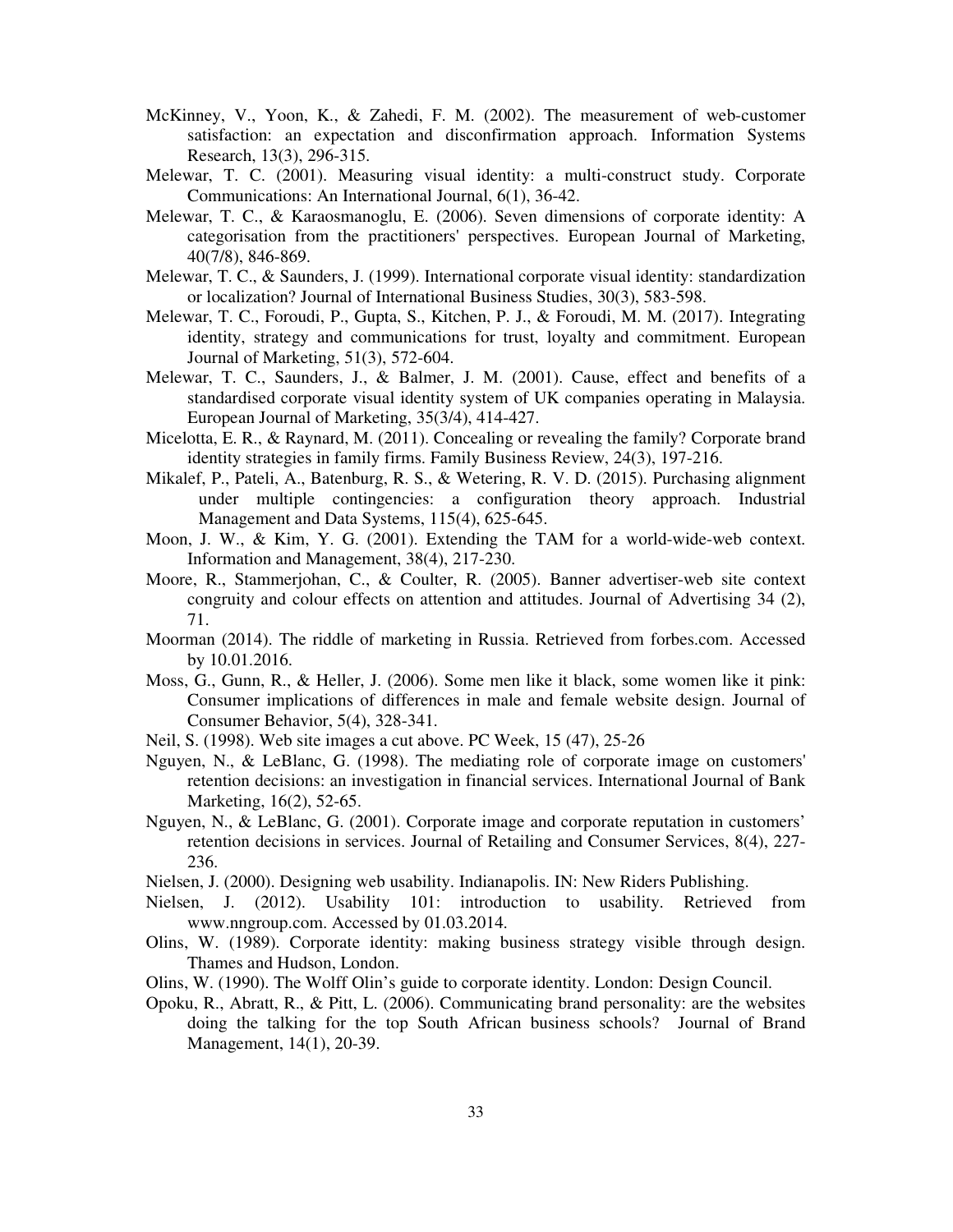- Ordanini, A., Parasuraman, A., & Rubera, G. (2013). When the recipe is more important than the ingredients a Qualitative Comparative Analysis (QCA) of service innovation configurations. Journal of Service Research, 17(2) 134-149.
- Palmer, J. W. (2002). Web site usability, design, and performance metrics. Information Systems Research, 13(2), 151-167.
- Palmer, J. W., & Griffith, D. A. (1998). An emerging model of web site design for marketing. Communications of the ACM, 41(3), 44-51.
- Pappas, I. O., Kourouthanassis, P. E., Giannakos, M. N., & Chrissikopoulos, V. (2016). Explaining online shopping behavior with fsQCA: The role of cognitive and affective perceptions. Journal of Business Research, 69(2), 794-803.
- Parasuraman, A., Zeithaml, V. A., & Malhotra, A. (2005). ES-QUAL a multiple-item scale for assessing electronic service quality. Journal of Service Research, 7(3), 213-233.
- Park, C. W., & MacInnis, D. J. (2006). What's in and what's out: questions on the boundaries of the attitude construct. Journal of Consumer Research, 33(1), 16-18.
- Park, Y. A., & Gretzel, U. (2007). Success factors for destination marketing web sites: A qualitative meta-analysis. Journal of Travel Research, 46(1), 46-63.
- Perez, A., & Del Bosque, I. R. (2015). Corporate social responsibility and customer loyalty: exploring the role of identification, satisfaction and type of company. Journal of Services Marketing, 29(1), 15-25.
- Perry, M., & Bodkin, C. (2000). Content analysis of Fortune 100 company web sites. Corporate Communications: An International Journal, 5(2), 87-97.
- Peter, J. P. (1979). Reliability: A review of psychometric basics and recent marketing practices. Journal of Marketing Research, 16(1), 6-17.
- Pollach, I. (2005). Corporate self-presentation on the WWW: strategies for enhancing usability, credibility and utility. Corporate Communications: An International Journal, 10(4), 285-301.
- Pollach, I. (2010). The readership of corporate websites: a cross-cultural study. Journal of Business Communication, 48(1), 27-53.
- Ragin, C. C. (2006). Set relations in social research: Evaluating their consistency and coverage. Political Analysis, 14(3), 291-310.
- Ragin, C. C. (2008). Redesigning social inquiry: Fuzzy sets and beyond. Chicago: Chicago.
- Ragin, C. C. (2009). Qualitative comparative analysis using fuzzy sets (fsQCA). Rihoux, B.
- Rahimnia, F., & Hassanzadeh, J. F. (2013). The impact of website content dimension and etrust on e-marketing effectiveness: The case of Iranian commercial saffron corporations. Information and Management, 50(5), 240-247.
- Ranganathan, C., & Ganapathy, S. (2002). Key dimensions of business-to-consumer web sites. Information and Management, 39(6), 457-465.
- Robbins, S. S., & Stylianou, A. C. (2002). A study of cultural differences in global corporate web sites. Journal of Computer Information Systems, 42(2), 3-9.
- Roberts, G. H. (2016). Consumer culture, branding and identity in the new Russia: From fiveyear plan to 4x4. Routledge, UK.
- Rodgers, S., & Harris, M. A. (2003). Gender and e-commerce: An exploratory study. Journal of Advertising Research, 43(3), 322-329.
- Rynes, S. L., Bretz, R. D., & Gerhart, B. (1991). The importance of recruitment in job choice: a different way of looking. Personnel Psychology, 44(3), 487-521.
- Sberbank website (2015). Retrieved from www.sberbank.ru/en/. Accessed by 08.05.2015.
- Scheffelmaier, G. W., & Vinsonhaler, J. F. (2003). A synthesis of research on the properties of effective internet commerce web sites. Journal of Computer Information Systems, 43(2), 23-30.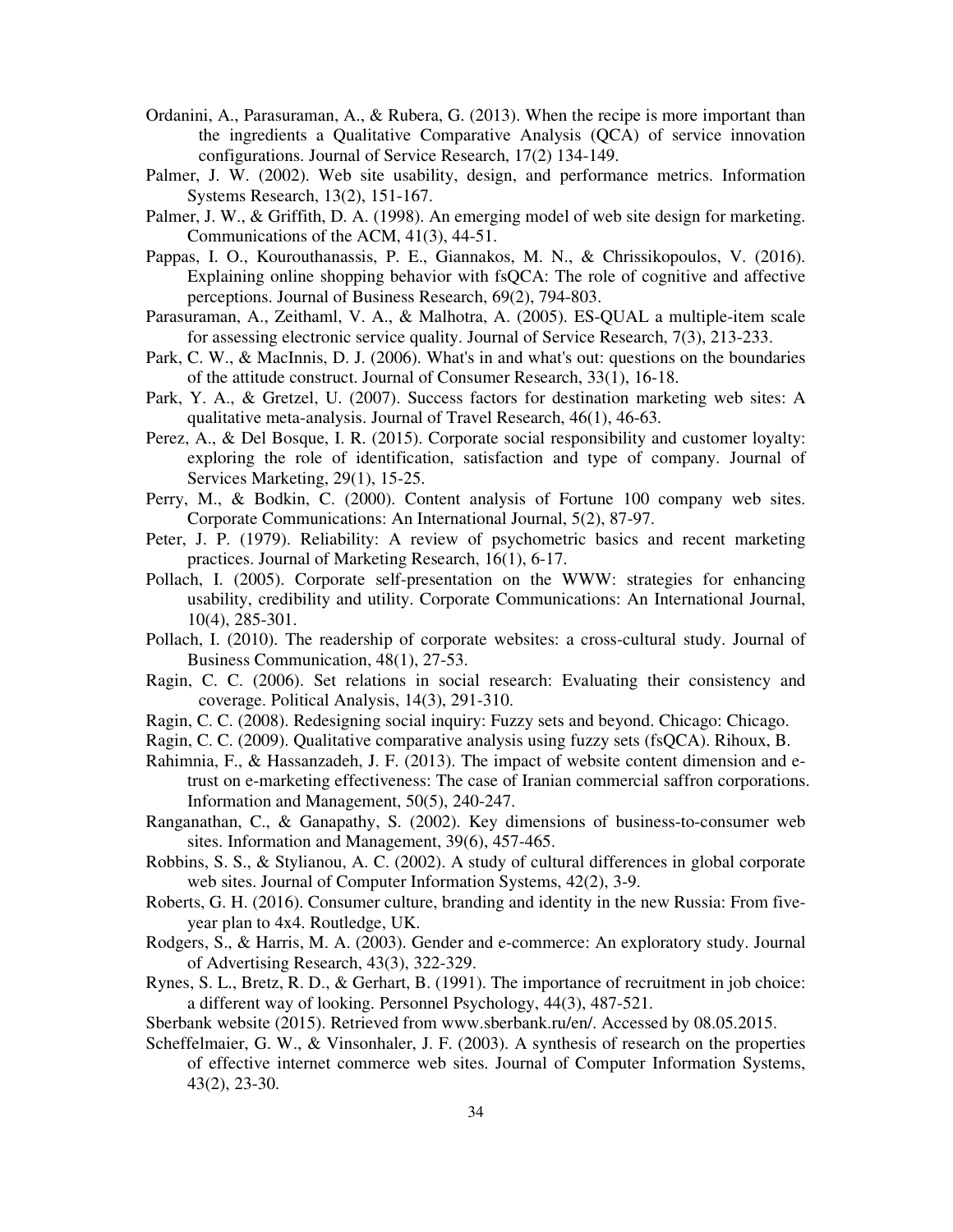- Schoon, P., & Cafolla, R. (2002). World wide web hypertext linkage patterns. Journal of Educational Multimedia and Hypermedia, 11(2), 117-140.
- Sen, S., & Bhattacharya, C. B. (2001). Does doing good always lead to doing better? Consumer reactions to corporate social responsibility. Journal of Marketing Research, 38(2), 225-243.
- Shin, W., & Huh, J. (2009). Multinational corporate website strategies and influencing factors: a comparison of US and Korean corporate websites. Journal of Marketing Communications, 15(5), 287-310.
- Shiu, E., Hair, J. J. F., Bush, R. P., & Ortinau, D. J. (2009). Marketing Research. McGraw-Hill, London.
- Simon, S. J. (2001). The impact of culture and gender on web sites: An empirical study. The Data Base for Advances in Information Systems, 32(1), 18-37.
- Skitka, L. J. (2003). Of different minds: An accessible identity model of justice reasoning. Personality and Social Psychology Review, 7(4), 286-297.
- Sostav.ru website (2016). Retrieved from www.sostav.ru. Accessed by 07.06. 2016.
- Srinivasan, S. S., Anderson, R., & Ponnavolu, K. (2002). Customer loyalty in e-commerce: an exploration of its antecedents and consequences. Journal of Retailing, 78(1), 41-50.
- Steinbruck, U., Schaumburg, H., Duda, S., & Kruger, T. (2002). A picture says more than a thousand words: photographs as trust builders in e-commerce websites. Proceedings of the Conference on Human Factors in Computing Systems.
- Stevens, J. (1996). Applied multivariate statistics for the social sciences. Lawrence Erlbaum, New Jersey.
- Suh, T., & Amine, L. S. (2007). Defining and managing reputational capital in global markets. Journal of Marketing Theory and Practice, 15(3), 205-217.
- Sundar, S. S., Kalyanaraman, S., & Brown, J. (2003). Explicating Web Site interactivity impression formation effects in political campaign sites. Communication Research, 30(1), 30-59.
- Supphellen, M., & Gronhaug, K. (2003). Building foreign brand personalities in Russia: the moderating effect of consumer ethnocentrism. International Journal of Advertising, 22(2), 203-226.
- Tabachnick, B. G., & Fidell, L. S. (2007). Using multivariate statistics. Pearson Allyn and Bacon.
- Tarafdar, M., & Zhang, J. (2005). Analyzing the influence of web site design parameters on web site usability1. Information Resources Management Journal, 18(4), 62.
- Tarafdar, M., & Zhang, J. (2008). Determinants of reach and loyalty: a study of website performance and implications for website design. Journal of Computer Information Systems, 48(2), 16-24.
- Taylor, M. J., & England, D. (2006). Internet marketing: web site navigational design issues. Marketing Intelligence and Planning, 24(1), 77-85.
- Topalian, A. (2003). Experienced reality: the development of corporate identity in the digital era. European Journal of Marketing, 37(7/8), 1119-1132.
- Tractinsky, N., Cokhavi, A., Kirschenbaum, M., & Sharfi, T. (2006). Evaluating the consistency of immediate aesthetic perceptions of web pages. International Journal of Human-Computer Studies, 64(11), 1071-1083.
- Tran, M. A., Nguyen, B., Melewar, T. C., & Bodoh, J. (2015). Exploring the corporate image formation process. Qualitative Market Research: An International Journal, 18(1), 86- 114.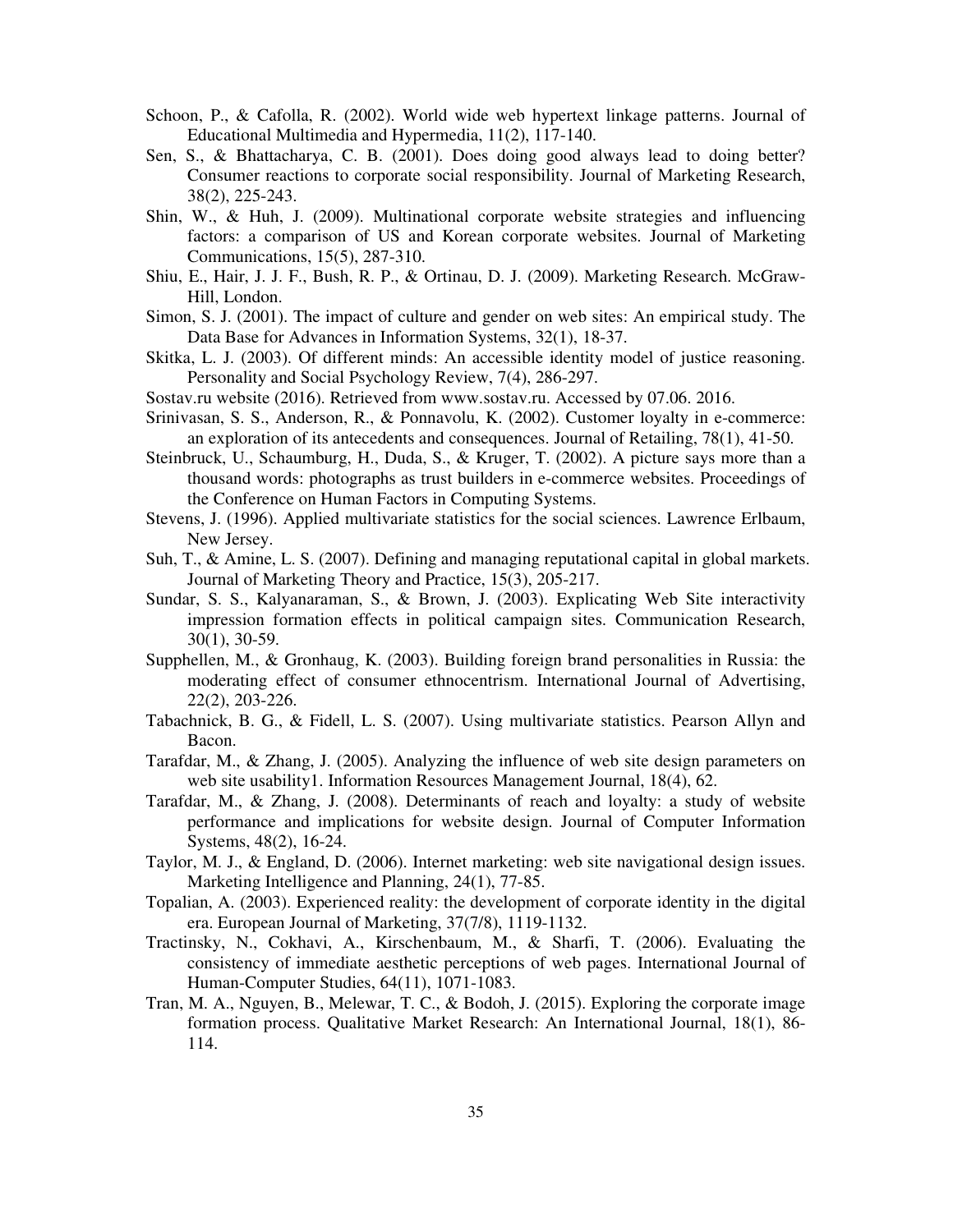- Turban, D. B. (2001). Organizational attractiveness as an employer on college campuses: An examination of the applicant population. Journal of Vocational Behavior, 58(2), 293- 312.
- Van den Bosch, A. L., Elving, W. J., & de Jong, M. D. (2006). The impact of organisational characteristics on corporate visual identity. European Journal of Marketing, 40(7/8), 870-885.
- Van Heerden, C. H., & Puth, G. (1995). Factors that determine the corporate image of South African banking institutions: an exploratory investigation. International Journal of Bank Marketing, 13(3), 12-17.
- Van Riel, C. B., & Balmer, J. M. (1997). Corporate identity: the concept, its measurement and management. European Journal of Marketing, 31(5/6), 340-355.
- Van Riel, C. B., Stroeker, N. E., & Maathuis, O. J. M. (1998). Measuring corporate images. Corporate Reputation Review, 1(4), 313-326.
- Vance, A., Elie-Dit-Cosaque, C., & Straub, D. W. (2008). Examining trust in information technology artifacts: the effects of system quality and culture. Journal of Management Information Systems, 24(4), 73-100.
- Vila, N., & Kuster, I. (2011). Consumer feelings and behaviours towards well designed websites. Information and Management, 48(4), 166-177.
- White, C., & Raman, N. (2000). The world wide web as a public relations medium: the use of research, planning, and evaluation in web site development. Public Relations Review, 25(4), 405-419.
- Williams, S. L., & Moffitt, M. A. (1997). Corporate image as an impression formation process: prioritizing personal, organisational, and environmental audience factors. Journal of Public Relations Research, 9(4), 237-258.
- Williamson, I. O., Lepak, D. P., & King, J. (2003). The effect of company recruitment website orientation on individuals' perceptions of organizational attractiveness. Journal of Vocational Behavior, 63(2), 242-263.
- Winter, S. J., Saunders, C., & Hart, P. (2003). Electronic window dressing: impression management with websites. European Journal of Information Systems, 12(4), 309-322.
- Wolfinbarger, M., & Gilly, M. C. (2003). eTailQ: dimensionalizing, measuring and predicting etail quality. Journal of Retailing, 79(3), 183-198.
- Woodside, A. G. (2014). Embrace perform model: Complexity theory, contrarian case analysis, and multiple realities. Journal of Business Research, 67(12), 2495-2503.
- Woodside, A. G., Oriakhi, M., Lucas, C., & Beasley, J. E. (2011). Heuristic algorithms for the cardinality constrained efficient frontier. European Journal of Operational Research, 213(3), 538-550.
- World Economic Outlook. International Monetary Fund (IMF 2014). Retrieved from www.imf.org. Accessed by 01.11.2014.
- Wu, P. L., Yeh, S. S., & Woodside, A. G. (2014). Applying complexity theory to deepen service dominant logic: Configural analysis of customer experience-and-outcome assessments of professional services for personal transformations. Journal of Business Research, 67(8), 1647-1670.
- Yoo, B., & Donthu, N. (2001). Developing a scale to measure the perceived quality of an Internet shopping site (SITEQUAL). Quarterly Journal of Electronic Commerce, 2(1), 31-45.
- Zaichkowsky, J. L. (1985). Measuring the involvement construct. Journal of Consumer Research, 12(3), 341-352.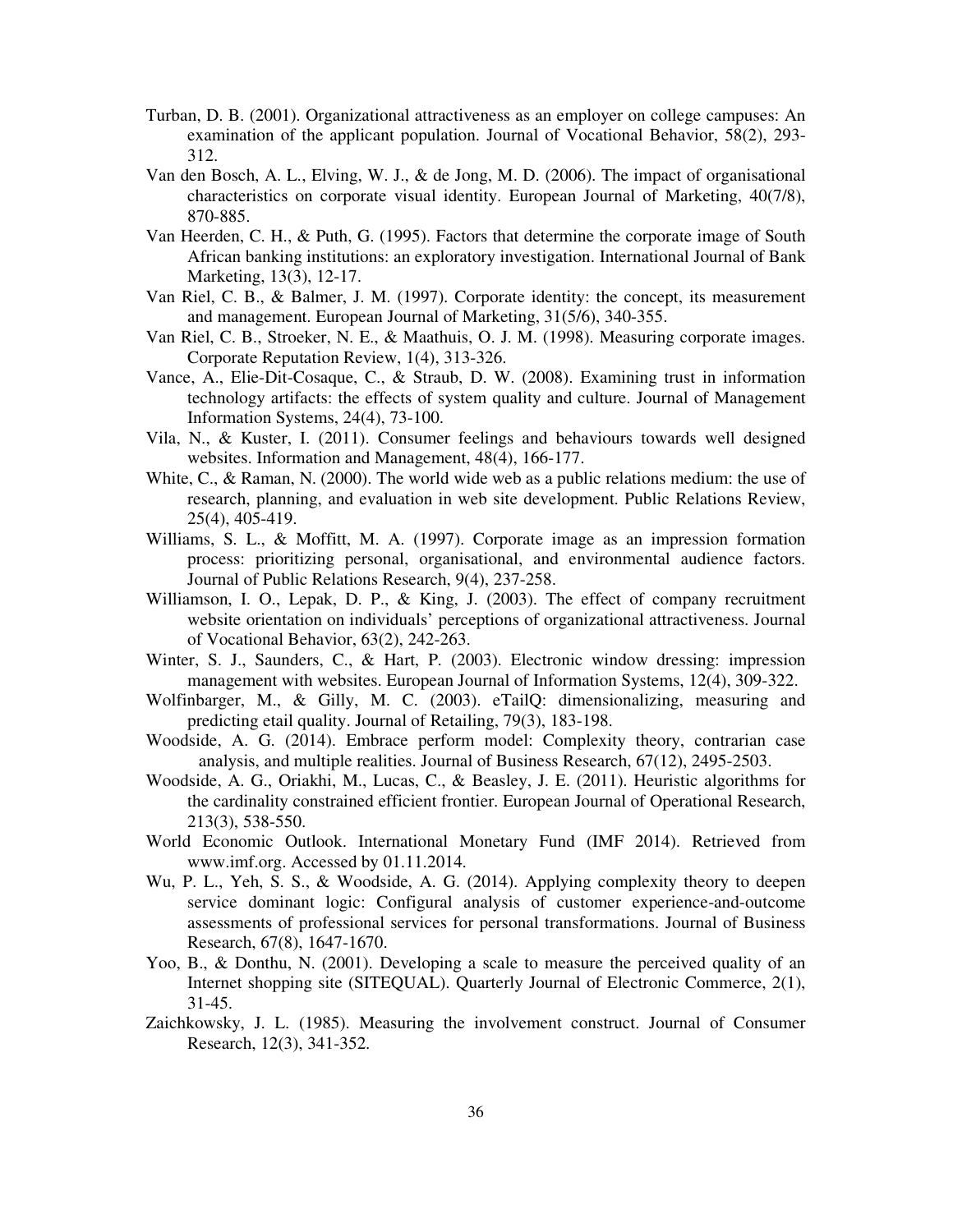

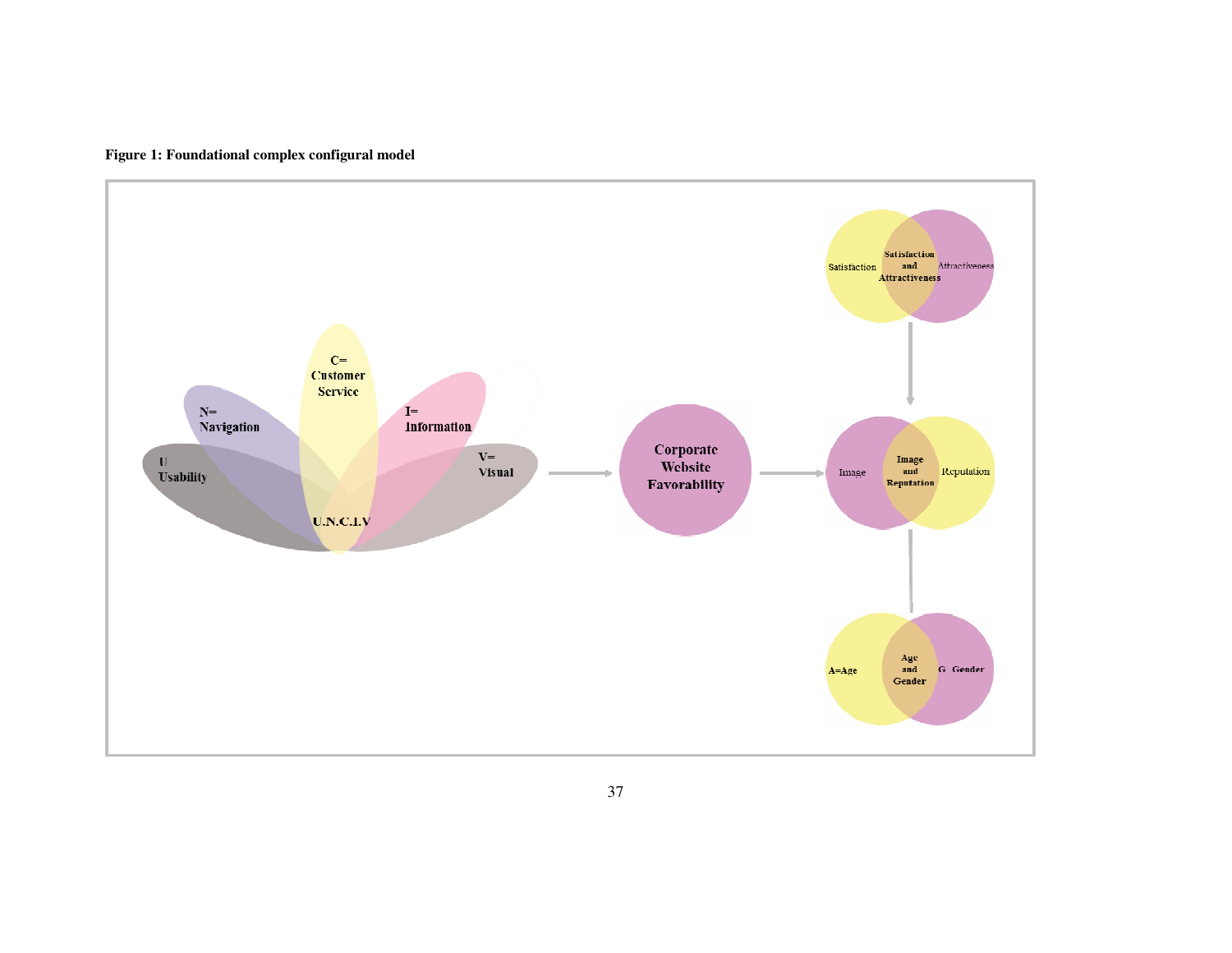| Sample size (N)                     |                | <b>Sberbank</b> (Russia)    |
|-------------------------------------|----------------|-----------------------------|
|                                     | N              | $\mathcal{G}_{\mathcal{O}}$ |
| Age                                 |                |                             |
| 19 years old or less                | 8              | 1.4                         |
| 20 to 29 years                      | 178            | 31.6                        |
| $30$ to $39$ years                  | 209            | 37.1                        |
| 40 to 49 years                      | 121            | $\overline{21.5}$           |
| 50 to 59 years                      | 30             | 5.3                         |
| 60 years old or more                | 17             | 3.0                         |
| <b>Gender and education</b>         |                |                             |
| Male                                | 319            | 56.7                        |
| Female                              | 244            | 43.3                        |
| High school                         | 26             | 4.6                         |
| Undergraduate                       | 250            | 44.4                        |
| Postgraduate and above              | 287            | 51.0                        |
| Occupation                          |                |                             |
| Top executive or manager            | 74             | 13.1                        |
| Owner of a company                  | $\overline{4}$ | .7                          |
| Lawyer, dentist, or architect etc.  | 49             | 8.7                         |
| Office/clerical staff               | 53             | 9.4                         |
| Worker                              | 60             | 10.7                        |
| Civil servant                       | 57             | 10.1                        |
| Craftsman                           | 24             | 4.3                         |
| Student                             | 235            | 41.7                        |
| Housewife/husband                   | 7              | 1.2                         |
| How often do you visit the website? |                |                             |
| A few times a week                  | 247            | 43.9                        |
| A few times a month                 | 289            | 51.3                        |
| A few times year                    | 27             | 4.8                         |
| N/A                                 |                |                             |
| Total                               | 563            | 100.0                       |

**Table 1: Demographic profile of the consumers of Sberbank in Russia compared with the main population figures (Russia N=563)**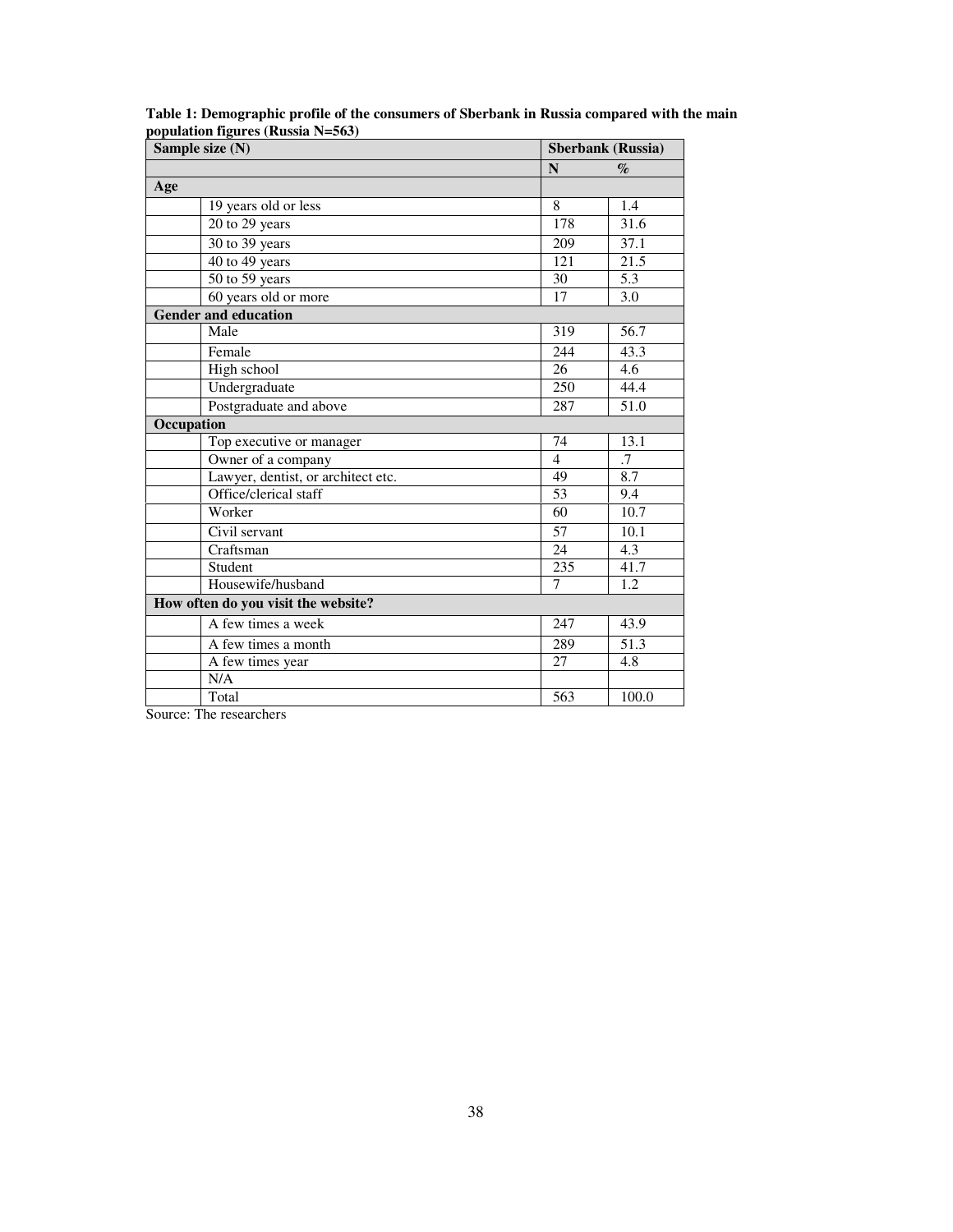|                                                                                                             |                           | Cronbach's<br>alpha | <b>CFA Loading</b> | <b>AVE</b> | <b>Construct</b><br><b>Reliability</b> |
|-------------------------------------------------------------------------------------------------------------|---------------------------|---------------------|--------------------|------------|----------------------------------------|
| Corporate website favorability                                                                              |                           | .937                |                    | .657       | .905                                   |
|                                                                                                             | CWF1                      |                     | .873               |            |                                        |
|                                                                                                             | CWF3                      |                     | .867               |            |                                        |
|                                                                                                             | CWF15                     |                     | .825               |            |                                        |
|                                                                                                             | CWF18                     |                     | .720               |            |                                        |
|                                                                                                             | CWF19                     |                     | .756               |            |                                        |
| <b>Usability</b>                                                                                            |                           | .939                |                    | .810       | .927                                   |
|                                                                                                             | CWU <sub>2</sub>          |                     | .885               |            |                                        |
|                                                                                                             | CWU4                      |                     | .906               |            |                                        |
|                                                                                                             | CWU <sub>6</sub>          |                     | .908               |            |                                        |
| <b>Customer service</b>                                                                                     |                           | .967                |                    | .695       | .873                                   |
|                                                                                                             | CWCS3                     |                     | .845               |            |                                        |
|                                                                                                             | CWCS6                     |                     | .851               |            |                                        |
|                                                                                                             | CWCS7                     |                     | .805               |            |                                        |
| <b>Information</b>                                                                                          |                           | .953                |                    | .640       | .877                                   |
|                                                                                                             | CWI <sub>2</sub>          |                     | .743               |            |                                        |
|                                                                                                             | CWI7                      |                     | .811               |            |                                        |
|                                                                                                             | CWI12                     |                     | .840               |            |                                        |
|                                                                                                             | CWI15                     |                     | .804               |            |                                        |
| <b>Visual</b>                                                                                               |                           | .965                |                    | .663       | .908                                   |
|                                                                                                             | $\overline{\text{CWV}}$ 1 |                     | .817               |            |                                        |
|                                                                                                             | CWV3                      |                     | .814               |            |                                        |
|                                                                                                             | CWV <sub>5</sub>          |                     | .803               |            |                                        |
|                                                                                                             | CWV <sub>6</sub>          |                     | .835               |            |                                        |
|                                                                                                             | CWV9                      |                     | .801               |            |                                        |
| Corporate image                                                                                             |                           | .963                |                    | .703       | .904                                   |
|                                                                                                             | $\overline{CI1}$          |                     | .832               |            |                                        |
|                                                                                                             | CI5                       |                     | .824               |            |                                        |
|                                                                                                             | CI6                       |                     | .845               |            |                                        |
|                                                                                                             | C18                       |                     | .852               |            |                                        |
| <b>Corporate reputation</b>                                                                                 |                           | .971                |                    | .696       | .902                                   |
|                                                                                                             | CR1                       |                     | .852               |            |                                        |
|                                                                                                             | CR2                       |                     | .855               |            |                                        |
|                                                                                                             | CR3                       |                     | .803               |            |                                        |
|                                                                                                             | CR5                       |                     | .827               |            |                                        |
| <b>Satisfaction</b>                                                                                         |                           | .904                |                    | .605       | .857                                   |
|                                                                                                             | S1                        |                     | .777               |            |                                        |
|                                                                                                             | $\overline{S2}$           |                     | .603               |            |                                        |
|                                                                                                             | S <sub>3</sub>            |                     | .861               |            |                                        |
|                                                                                                             | S <sub>4</sub>            |                     | .843               |            |                                        |
| <b>Attractiveness</b>                                                                                       |                           | .897                |                    | .632       | .872                                   |
|                                                                                                             | CRA8                      |                     | .822               |            |                                        |
|                                                                                                             | CRA3                      |                     | .821               |            |                                        |
|                                                                                                             | CRA2                      |                     | .717               |            |                                        |
|                                                                                                             | CRA1                      |                     | .814               |            |                                        |
| RMSEA- root mean square error of approximation=.056; CFI- comparative fit index, .905; IFI- incremental fit |                           |                     |                    |            |                                        |

# **Table 2: Confirmatory factor analysis and reliability**

RMSEA- root mean square error of approximation=.056; CFI- comparative fit index, .905; IFI- incremental fit index=.906; and TLI- Tucker-Lewis index=.901.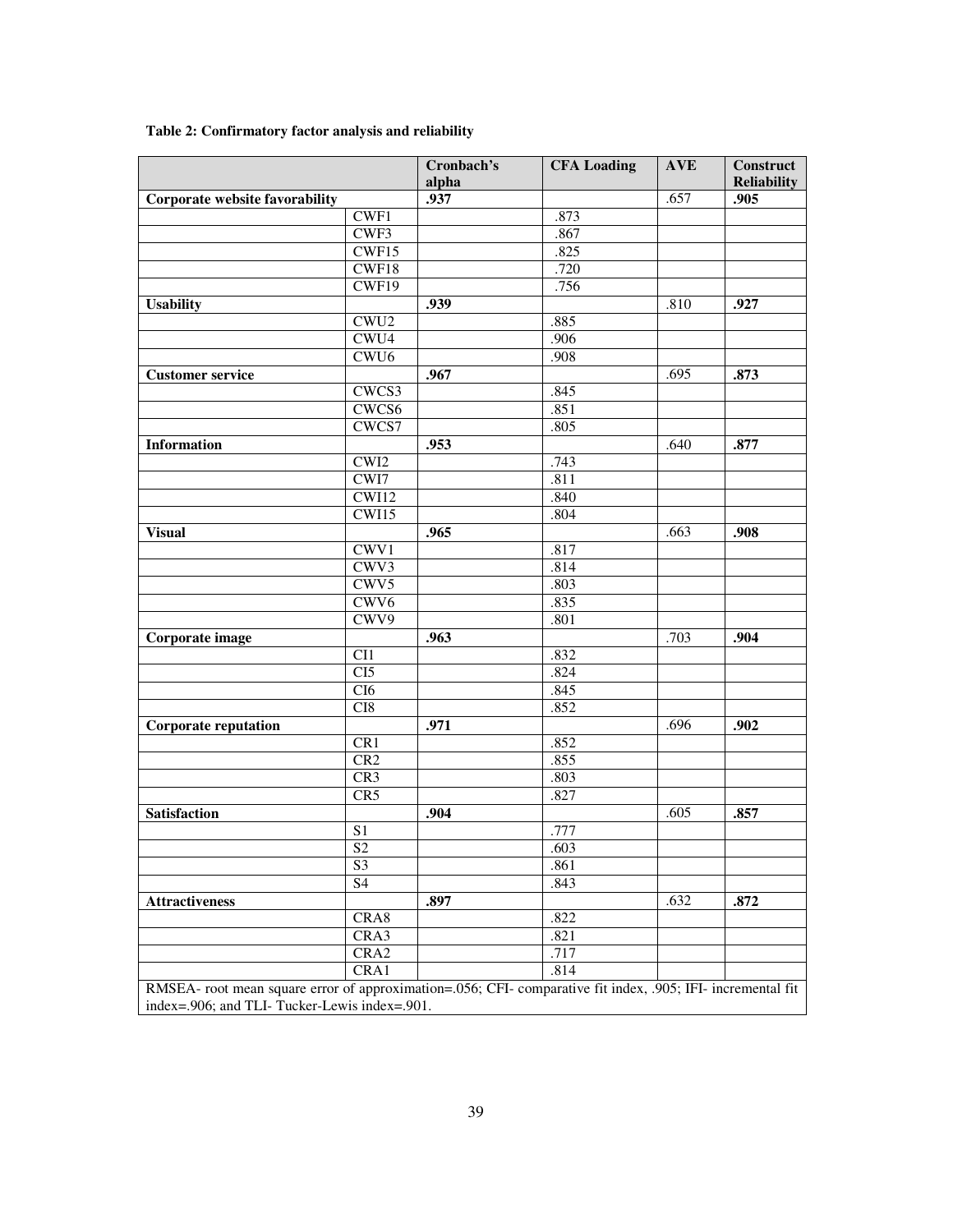|                                   | <b>Mean</b> | <b>SD</b>        |           | $\overline{2}$ | 3         | 4         | 5         | 6       | 5       | 8         | 9        | 10        | 11       |
|-----------------------------------|-------------|------------------|-----------|----------------|-----------|-----------|-----------|---------|---------|-----------|----------|-----------|----------|
| 1.Navigation                      | 5.335       | 1.508            |           |                |           |           |           |         |         |           |          |           |          |
| 2. Visual                         | 5.384       | L <sub>471</sub> | $.426**$  |                |           |           |           |         |         |           |          |           |          |
| 3. Information                    | 4.994       | 1.486            | $.317***$ | $.510**$       |           |           |           |         |         |           |          |           |          |
| 4. Usability                      | 5.478       | 1.565            | $.249**$  | $.272**$       | $.233**$  |           |           |         |         |           |          |           |          |
| <b>5. Customer service</b>        | 5.108       | 1.805            | $.367**$  | $.443**$       | $.488**$  | $.219**$  |           |         |         |           |          |           |          |
| <b>6. Age</b>                     | 3.067       | 1.034            | .009      | .016           | .040      | $-.006$   | .031      |         |         |           |          |           |          |
| 7. Gender                         | .433        | .496             | .078      | .051           | $-.039$   | $-.017$   | $-.014$   | $-.050$ |         |           |          |           |          |
| 8. Corporate website favorability | 5.310       | l.441            | $.379***$ | $.339**$       | $.389**$  | $.242**$  | $.376***$ | .008    | .015    |           |          |           |          |
| 9. Satisfaction                   | 5.351       | 1.148            | $.322**$  | $.359**$       | $.346**$  | $.207**$  | $.252**$  | .021    | .043    | $.370**$  |          |           |          |
| <b>10. Attractiveness</b>         | 5.161       | 1.355            | $.328**$  | $.303**$       | $.271***$ | $.227**$  | $.241**$  | .036    | $-.007$ | $.335***$ | $.410**$ |           |          |
| 11. Corporate image               | 5.361       | 1.408            | $.375***$ | $.406**$       | $.327**$  | $.186***$ | $.290**$  | $-.059$ | .029    | $.357**$  | $.359**$ | $.318***$ |          |
| 12. Corporate reputation          | 5.282       | .254             | $.320**$  | $.450**$       | $.272**$  | $.222**$  | $.279**$  | .009    | .055    | $.333**$  | $.380**$ | $.335***$ | $.511**$ |

## **Table 3: Descriptive Statistics and Correlations (N=563)**

\*\*. Correlation is significant at the .01 level (2-tailed).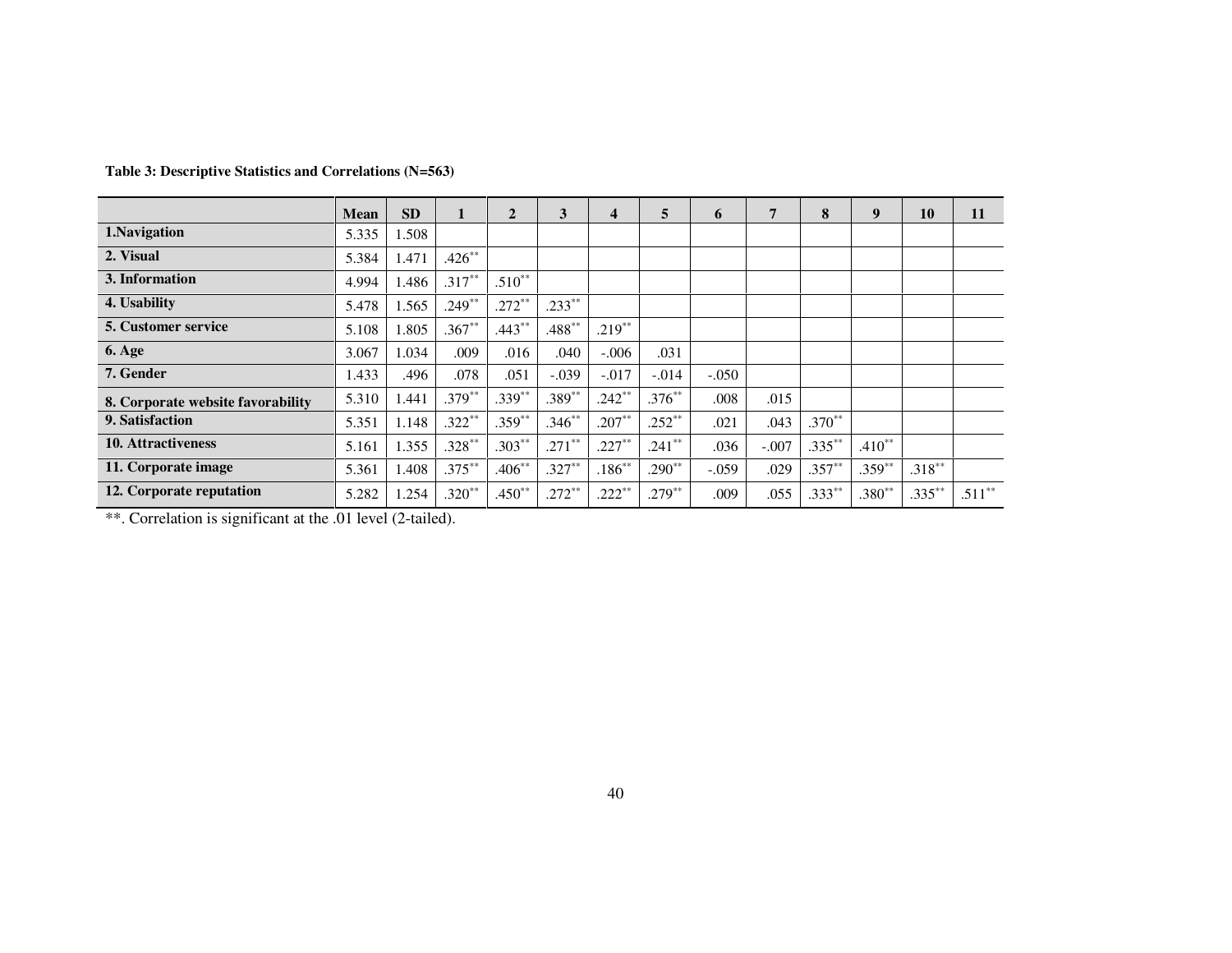| Solution | Causal conditions |                        |        |                           |           | Raw Coverage | Unique Coverage | Consistency |
|----------|-------------------|------------------------|--------|---------------------------|-----------|--------------|-----------------|-------------|
|          | Information       | navigation             | visual | Customer                  | usability |              |                 |             |
|          |                   |                        |        | service                   |           |              |                 |             |
|          |                   |                        |        |                           |           | .73          | .40             | .82         |
|          |                   |                        |        |                           |           | .40          | .07             | .88         |
|          |                   |                        |        |                           |           |              |                 |             |
| 3        | $\circ$           | $\circ$                |        |                           | $\circ$   | .25          | .01             | .90         |
|          |                   |                        |        |                           |           |              |                 |             |
|          |                   |                        |        |                           |           |              |                 |             |
| Overall  |                   | Solution coverage: .83 |        | Solution consistency: .81 |           |              |                 |             |

#### **Table 4: Sufficient configurations for corporate website favorability**

Note: Filled circles indicate above threshold levels of respective conditions, whereas unfilled circles indicate negative conditions. Large circles indicate core conditions; small ones, peripheral conditions. Blank cells represent "do not care" conditions.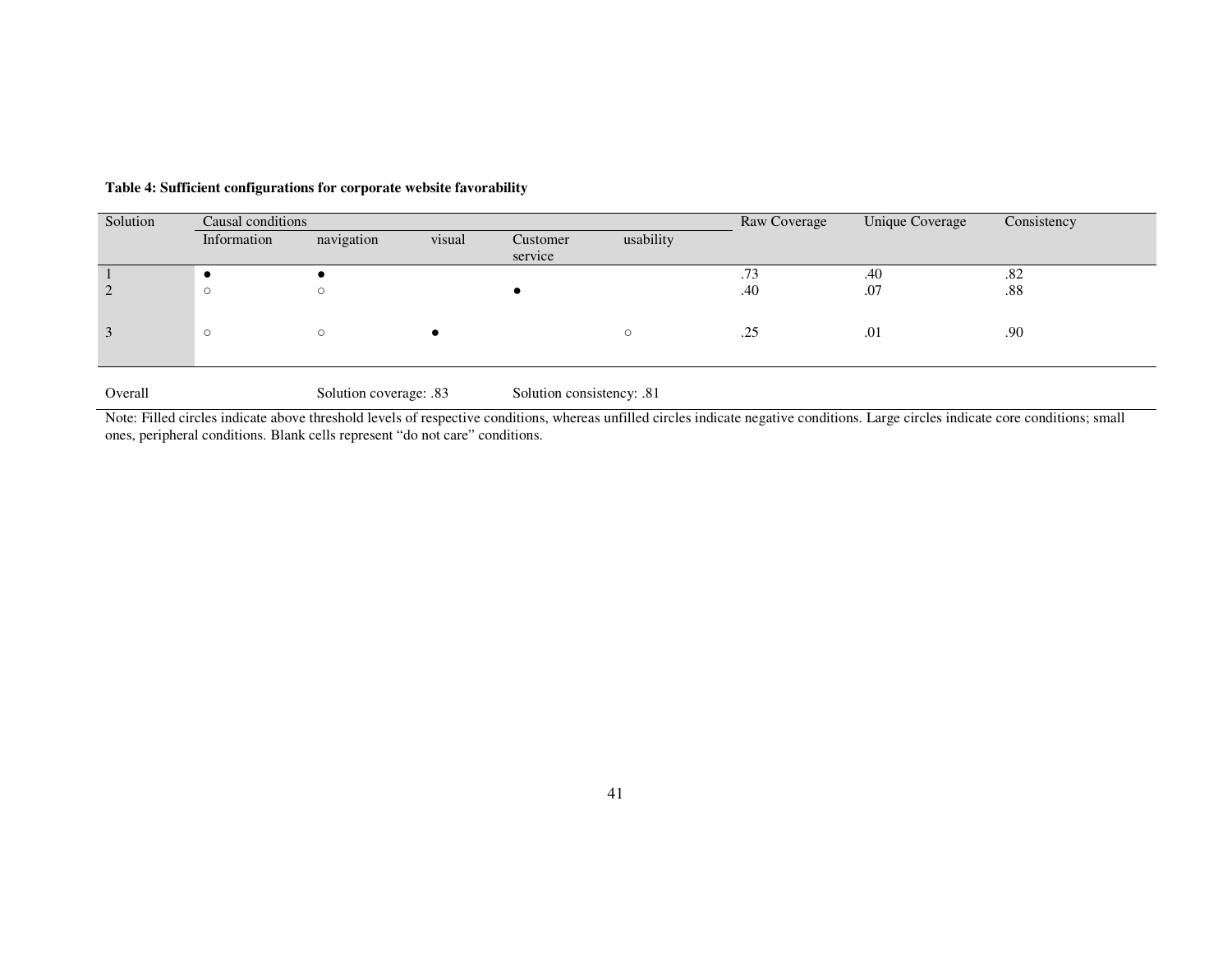| Solution       | Causal conditions |         |            |                |              | Raw Coverage | Unique Coverage | Consistency |
|----------------|-------------------|---------|------------|----------------|--------------|--------------|-----------------|-------------|
|                | Young             | Male    | <b>CWF</b> | Attractiveness | Satisfaction |              |                 |             |
|                |                   |         |            |                |              | .24          | .15             | .86         |
|                | $\circ$           |         | $\circ$    |                | $\circ$      | .10          | .02             | .91         |
|                |                   |         |            |                |              |              |                 |             |
|                |                   | $\circ$ | $\bullet$  | $\circ$        | $\circ$      | .17          | .04             | .92         |
|                |                   |         |            |                |              |              |                 |             |
| $\overline{4}$ |                   |         | $\circ$    | $\bullet$      | $\circ$      | .25          | .01             | .93         |
|                |                   |         |            |                |              |              |                 |             |
|                |                   |         |            |                |              |              |                 |             |
| $\mathcal{L}$  |                   | $\circ$ |            |                |              | .28          | .12             | .91         |
|                |                   |         |            |                |              |              |                 |             |

|  | Table 5: Configurations of demographics via corporate website favorability (CWF), satisfaction, and attractiveness predicting corporate image |  |  |  |
|--|-----------------------------------------------------------------------------------------------------------------------------------------------|--|--|--|
|  |                                                                                                                                               |  |  |  |

Overall Solution coverage: .60 Solution consistency: .87

Note: Filled circles indicate above threshold levels of respective conditions, whereas unfilled circles indicate negative conditions. Large circles indicate core conditions; small ones, peripheral conditions. Blank cells represent "do not care" conditions.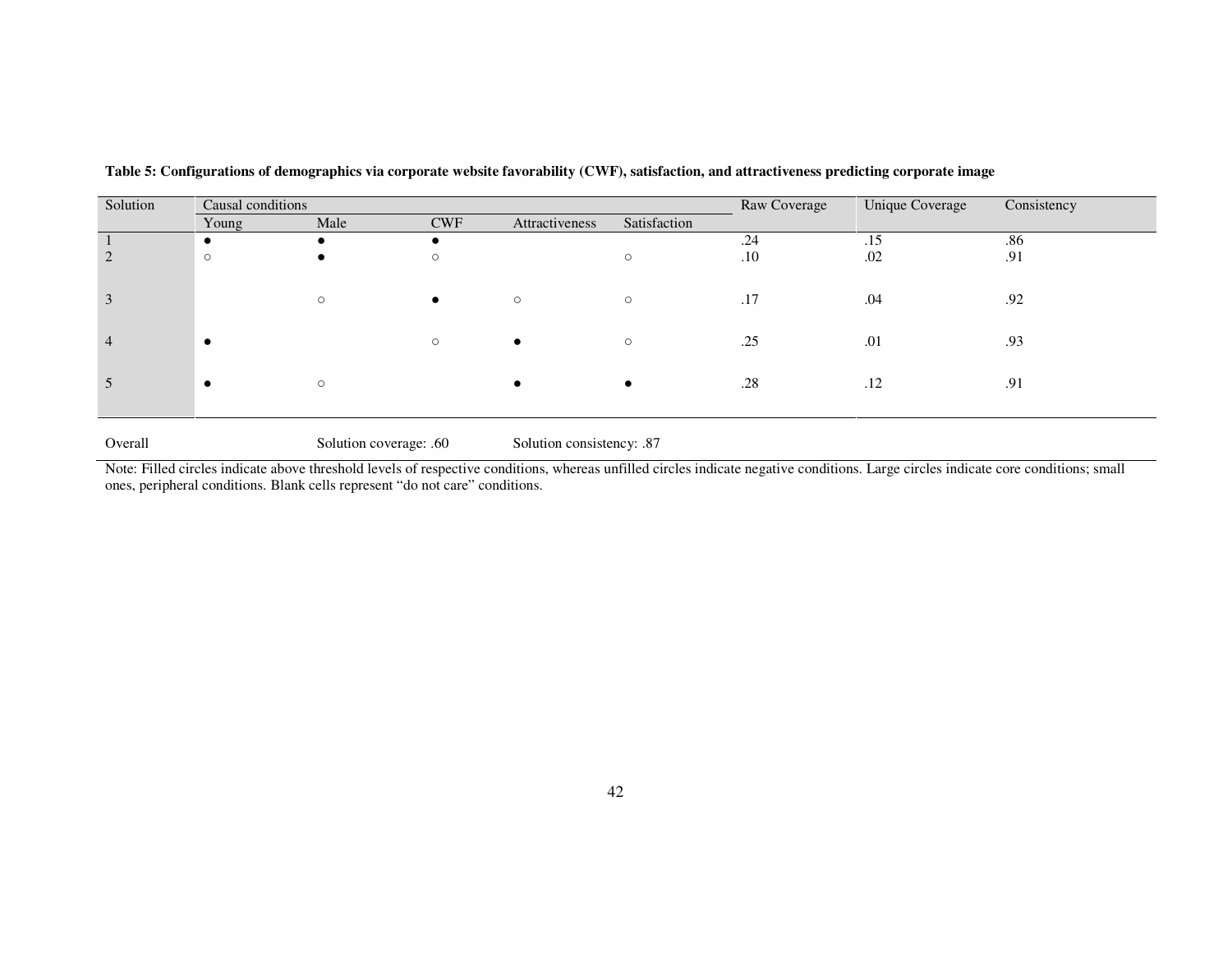| Solution | Causal conditions |         |             |                |              | Raw Coverage | Unique Coverage | Consistency |
|----------|-------------------|---------|-------------|----------------|--------------|--------------|-----------------|-------------|
|          | Young             | Male    | ${\rm CWF}$ | Attractiveness | Satisfaction |              |                 |             |
|          |                   |         | $\circ$     |                |              | .40          | .09             | .88         |
|          | $\circ$           |         |             |                | $\circ$      | .30          | .02             | .91         |
|          | $\circ$           |         |             |                | $\circ$      | .15          | .00.            | .90         |
| 4        |                   |         | $\circ$     |                |              | .19          | .02             | .89         |
| €        |                   | $\circ$ | $\bullet$   | $\circ$        | $\circ$      | .17          | .02             | .92         |
| $\theta$ |                   |         |             |                | $\bullet$    | .23          | .06             | .91         |

**Table 6: Configurations of demographics via corporate website favorability (CWF), satisfaction, and attractiveness predicting corporate reputation** 

Overall Solution coverage: .61 Solution consistency: .86

Note: Filled circles indicate above threshold levels of respective conditions, whereas unfilled circles indicate negative conditions. Large circles indicate core conditions; small ones, peripheral conditions. Blank cells represent "do not care" conditions.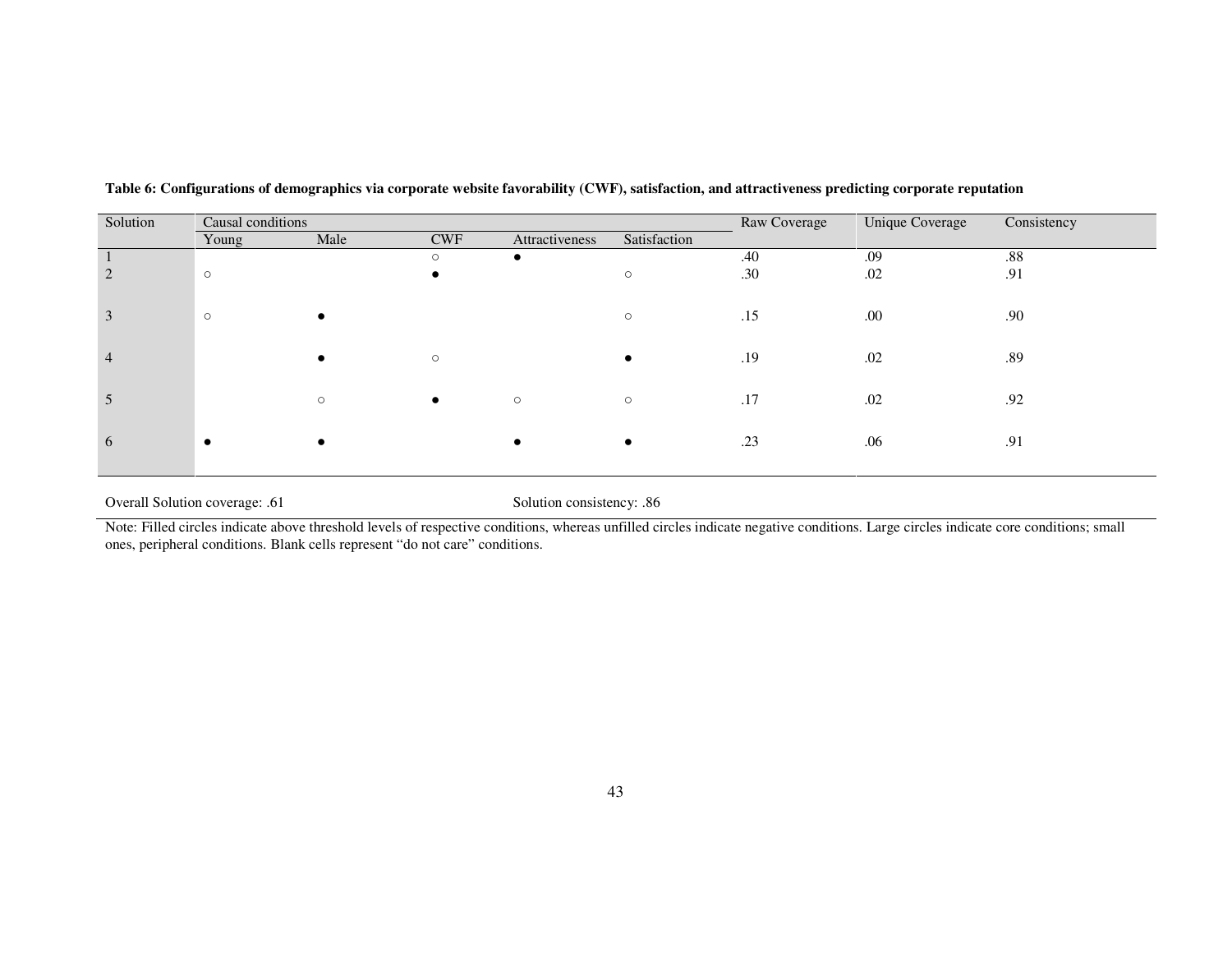| <b>Interview Date</b> | <b>Interview position</b>                                                                                                                      | <b>Location</b> | <b>Interview</b>    |
|-----------------------|------------------------------------------------------------------------------------------------------------------------------------------------|-----------------|---------------------|
|                       |                                                                                                                                                |                 | approx.<br>duration |
| 01.08.2015            | Chairman                                                                                                                                       | Russia          | 60 min.             |
| 01.08.2015            | <b>Managing Director</b>                                                                                                                       | Russia          | 30 min.             |
| 03.08.2015            | <b>Communication Manager and Design Consultant</b>                                                                                             | Russia          | $62 \text{ min}$    |
| 05.08.2015            | <b>Managing Director</b>                                                                                                                       | Russia          | 85 min.             |
| 07.08.2015            | <b>Communication Manager</b>                                                                                                                   | Russia          | $90 \text{ min}$    |
| 07.08.2015            | Creative Manager                                                                                                                               | Russia          | 32 min              |
| 09.08.2015            | <b>Brand Strategist</b>                                                                                                                        | Russia          | $60 \text{ min}$    |
|                       | Topics discussed                                                                                                                               |                 |                     |
|                       | -The understanding of corporate website and corporate website favorability.                                                                    |                 |                     |
|                       | -The factors that influence corporate website favorability.                                                                                    |                 |                     |
|                       | -Their experience of what they understand about corporate website favorability and its influences on corporate image and corporate reputation. |                 |                     |
|                       | -Discussion of elements of the corporate website and whether they influence corporate website favorability.                                    |                 |                     |
|                       | -The main perceived impacts of corporate website favorability.                                                                                 |                 |                     |

#### **Table 7: The details of in-depth interviews with consultants and managers**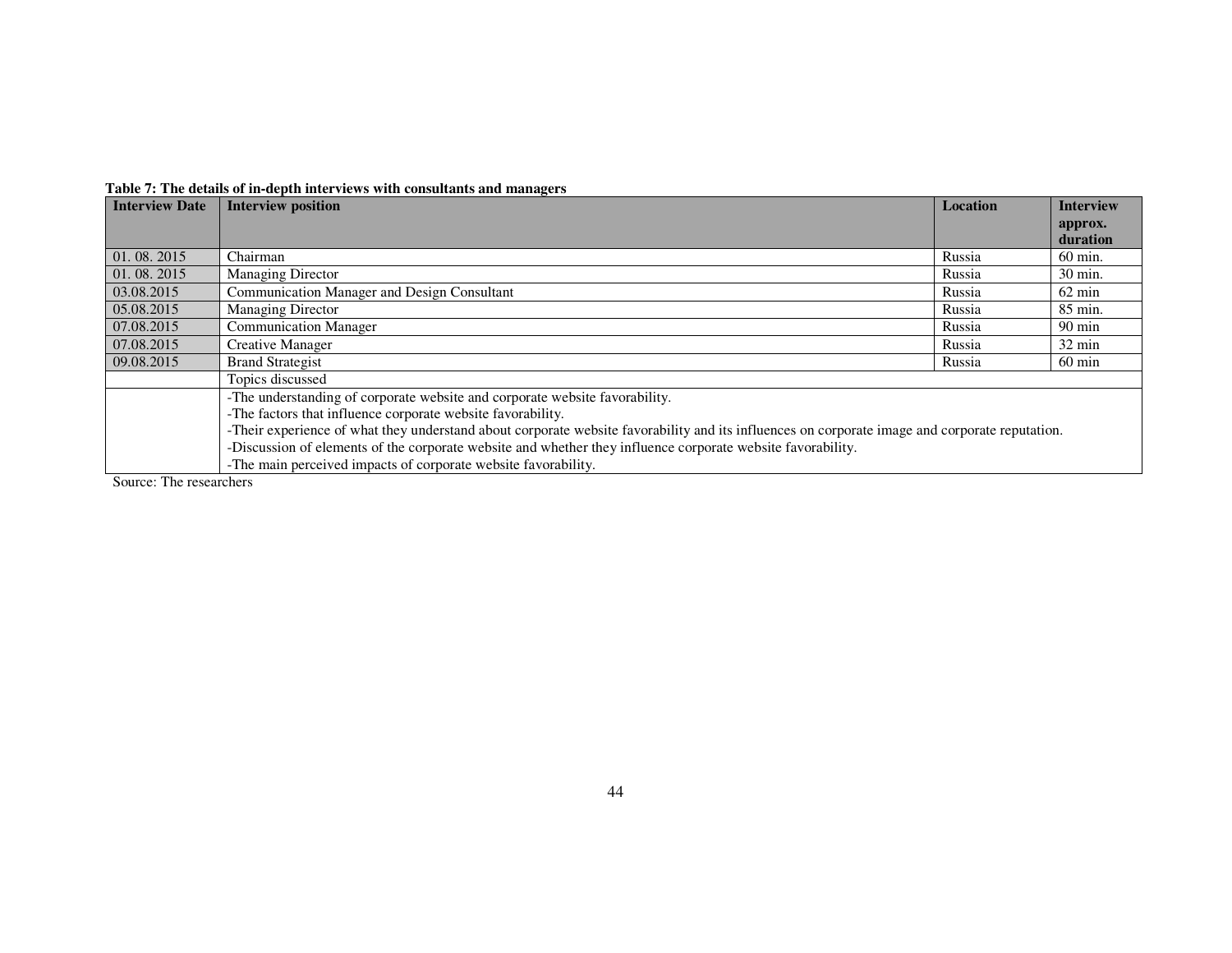| <b>Interview</b> | Number of           | <b>Interviewee occupation</b>                                                                 | Location | Age range | <b>Interview</b> |
|------------------|---------------------|-----------------------------------------------------------------------------------------------|----------|-----------|------------------|
| date             | <i>participants</i> |                                                                                               |          |           | approx. length   |
| 28.07.2015       |                     | Employees of Kazan Federal University and Candidacy students (equivalent to PhD in the<br>UK) | Russia   | $23 - 25$ | $65 \text{ min}$ |
| 29.07.2015       |                     | Employees of Kazan Federal University and Candidacy students (equivalent to PhD in the<br>UK) | Russia   | $23-29$   | $90 \text{ min}$ |
| 02.08.2015       |                     | Employees of Kazan Federal University and Candidacy students (equivalent to PhD in the<br>UK) | Russia   | $23 - 27$ | $86 \text{ min}$ |
| 02.08.2015       |                     | Employees of Kazan Federal University and Candidacy students (equivalent to PhD in the<br>UK) | Russia   | $23 - 26$ | $60 \text{ min}$ |
| Topics discussed |                     |                                                                                               |          |           |                  |
|                  |                     | Their understanding of corporate website and corporate website favorability                   |          |           |                  |

#### **Table 8: Details of the participants in the focus groups**

-Their understanding of corporate website and corporate website favorability.

-General information about different global websites.

-Impression of what they understand about corporate website favorability and their relationship to corporate image and corporate reputation.<br>-The impact of corporate websites on the minds of consumers.<br>-The influences of c

-The main perceived impacts of corporate website favorability.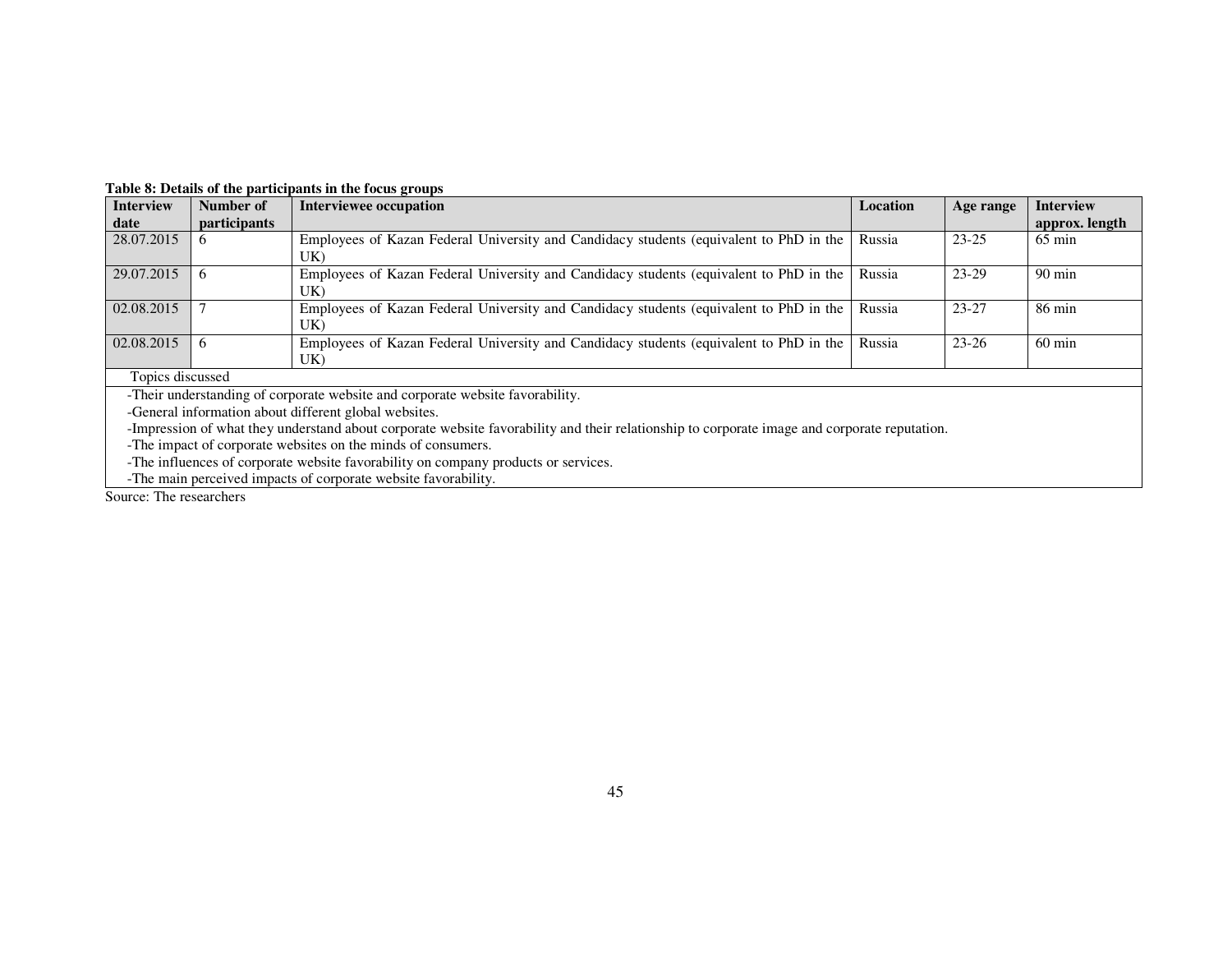| <b>Construct</b>        | --- -- -------- -<br><b>Items</b>                                                    | <b>Codes</b>                                                                                        |                 |
|-------------------------|--------------------------------------------------------------------------------------|-----------------------------------------------------------------------------------------------------|-----------------|
|                         | <b>Corporate Website Favorability</b>                                                |                                                                                                     |                 |
|                         | The company website is relevant                                                      | The qualitative study                                                                               | CW1             |
| $\sqrt{2}$              | The company website is rational                                                      | Adapted from Alhudaithy and Kitchen (2009)                                                          | CW2             |
| $\overline{\mathbf{3}}$ | The company website is functional                                                    | Adapted from Alhudaithy and Kitchen (2009) and Francis and White (2002)                             | CW3             |
| $\overline{4}$          | The company website is fresh                                                         | The qualitative study                                                                               | CW4             |
| 5                       | The company website is dynamic                                                       | Adapted from Alhudaithy and Kitchen (2009); Bravo et al. (2012)                                     | CW5             |
| 6                       | The company website is responsive                                                    | Adapted from Park and Gretzel (2007) and also supported by the qualitative<br>study                 | CW <sub>6</sub> |
| $\tau$                  | The company website is fulfilling                                                    | Adapted from Park and Gretzel (2007)                                                                | CW7             |
| $\overline{8}$          | The company website is high quality                                                  | Everard and Galletta (2006); Yoo and Donthu (2001) and also supported by                            | CW <sub>8</sub> |
|                         |                                                                                      | the qualitative study                                                                               |                 |
| $\overline{9}$          | The company website is beautiful                                                     | The qualitative study                                                                               | CW9             |
| 10                      | The company website is a necessity                                                   | The qualitative study                                                                               | CW10            |
| 11                      | The company website is favorable                                                     | Adapted from Alhudaithy and Kitchen (2009); Beatty et al. (2001) Moore et<br>al. (2005)             | CW11            |
| 12                      | The company website makes me have positive feelings toward<br>the company            | The qualitative study                                                                               | <b>CW12</b>     |
| 13                      | The company website is unique                                                        | The qualitative study                                                                               | CW13            |
| 14                      | The company website is a status symbol for the organization                          | Adapted from White and Raman (2000)                                                                 | CW14            |
| $\overline{15}$         | The company website portrays the company's identity                                  | Adapted from Bravo et al. (2012); Cornelius et al. (2007); Olins (1989);<br>Perry and Bodkin (2000) | CW15            |
| 16                      | The company website is innovative                                                    | Adapted from Kim and Stoel, 2004                                                                    | CW16            |
| 17                      | The company website achieves the company's goals and<br>objectives                   | Adapted from Chiou et al. (2010) and supported by the qualitative study                             | CW17            |
| 18                      | The company website conveys a socially desirable impression of<br>their company      | Adapted from Olins (1989); White and Raman (2000)                                                   | CW18            |
| 19                      | The company website makes it easy for me to build a<br>relationship with the company | Chen and Wells (1999)                                                                               | <b>CW19</b>     |
| $\overline{20}$         | I feel surfing the company website is a good way to spend my<br>time                 | Chen and Wells (1999)                                                                               | CW20            |
| Navigation              |                                                                                      |                                                                                                     |                 |
|                         | The company's website provides good navigation facilities to<br>information content  | Cyr (2008); Cyr et al. (2005, 2013); Harris and Goode (2010); Kumar et al.<br>(2014)                | CWN1            |

**Appendix 1: Measurement items of the theoretical constructs and the codes**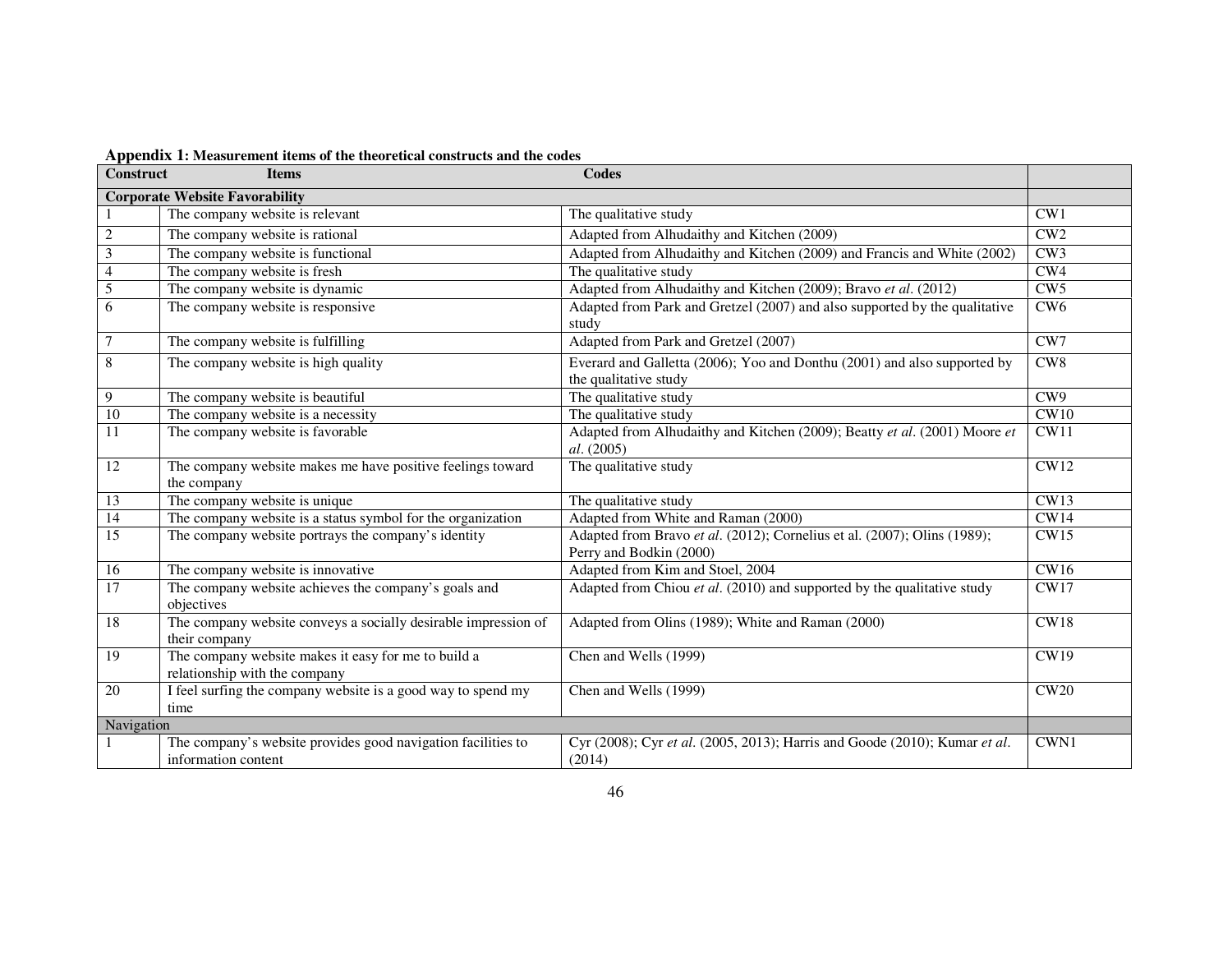| $\overline{2}$          | The company's website provides directions for using the website  | Harris and Goode (2010); Kumar et al. (2014)                             | CWN <sub>2</sub> |
|-------------------------|------------------------------------------------------------------|--------------------------------------------------------------------------|------------------|
| $\overline{\mathbf{3}}$ | Navigation through the website is intuitively logical            | Chiew and Salim (2003); Harris and Goode (2010); Kumar et al. (2014)     | CWN3             |
| $\overline{4}$          | When I am navigating the website, I feel that I am in control of | Casaló et al. (2008); Flavián et al. (2006)                              | CWN4             |
|                         | what I can do                                                    |                                                                          |                  |
| $\overline{5}$          | There are meaningful links                                       | Tarafdar and Zhang (2005, 2008)                                          | CWN5             |
| $\overline{6}$          | The links at the website are well maintained and updated         | Chiew and Salim (2003)                                                   | CWN <sub>6</sub> |
| $\overline{7}$          | The links are consistent                                         | Tarafdar and Zhang (2005, 2008)                                          | CWN7             |
| $\overline{8}$          | Placement of links/menu is standard throughout the website, so I | Chiew and Salim (2003); Tarafdar and Zhang (2005, 2008)                  | CWN8             |
|                         | can easily recognize them                                        |                                                                          |                  |
| 9                       | The description of the links on the website is clear             | Tarafdar and Zhang (2005, 2008)                                          | CWN9             |
| $\overline{10}$         | I can easily know where I am at the website                      | Chiew and Salim (2003); Cyr 2008; Cyr and Head (2013); Cyr et al. (2005) | CWN10            |
| Visual                  |                                                                  |                                                                          |                  |
| $\mathbf{1}$            | The company's website animations are meaningful                  | Cyr et al. (2005); Cyr et al. (2008, 2013)                               | CWV1             |
| $\overline{2}$          | The company's website displays a visually pleasing design        | Kim and Stoel (2004)                                                     | CWV <sub>2</sub> |
| $\overline{\mathbf{3}}$ | The company's website is visually appealing                      | Kim and Stoel (2004)                                                     | CWV3             |
| $\overline{4}$          | The degree of interaction (video, demos selected by the user)    | Cyr et al. (2005); Cyr et al. (2008, 2013)                               | CWV4             |
|                         | offered by the company's website is sufficient                   |                                                                          |                  |
| $\overline{5}$          | The company's name on the website is visually appealing          | Adapted from Dowling (1994); Melewar (2001); Melewar and Saunders        | CWV <sub>5</sub> |
|                         |                                                                  | (1999); Olins (1990) and supported by qualitative study                  |                  |
| 6                       | The company's logo on the website is visually appealing          | Adapted from Dowling (1994); Melewar (2001); Melewar and Saunders        | CWV <sub>6</sub> |
|                         |                                                                  | (1999); Olins (1990) and supported by qualitative study                  |                  |
| $\overline{7}$          | The company's typography on the website is visually appealing    | Adapted from Dowling (1994); Melewar (2001); Melewar and Saunders        | CWV7             |
|                         |                                                                  | (1999); Olins (1990) and supported by qualitative study                  |                  |
| $\,8\,$                 | The company's slogan on the website is visually appealing        | Adapted from Dowling (1994); Melewar (2001); Melewar and Saunders        | CWV8             |
|                         |                                                                  | (1999); Olins (1990) and supported by qualitative study                  |                  |
| 9                       | The color scheme on the website is visually appealing            | Adapted from Dowling (1994); Melewar (2001); Melewar and Saunders        | CWV9             |
|                         |                                                                  | (1999); Olins (1990) and supported by qualitative study                  |                  |
| 10                      | The company's website looks well presented                       | Adapted from Cyr et al. (2008); Garett (2003)                            | CWV10            |
| $\overline{11}$         | The company's website looks professionally designed              | Cyr et al. (2008); Cyr et al. (2005, 2013); Garett (2003)                | CWV11            |
| 12                      | The screen design of the company's website is harmonious (e.g.,  | Cyr et al. (2008); Garett (2003)                                         | CWV12            |
|                         | colors, boxes, menus, navigation tools)                          |                                                                          |                  |
| 13                      | The screen design (e.g., colors, images, layout) is attractive   | Cyr (2008); Cyr et al. (2005); Cyr and Head, (2013)                      | CWV13            |
| Information             |                                                                  |                                                                          |                  |
|                         | The information is complete                                      | Cyr (2008); Cyr and Head (2013)                                          | CWI1             |
| $\overline{2}$          | The information is sufficient                                    | Cyr (2008); Cyr and Head (2013)                                          | CWI2             |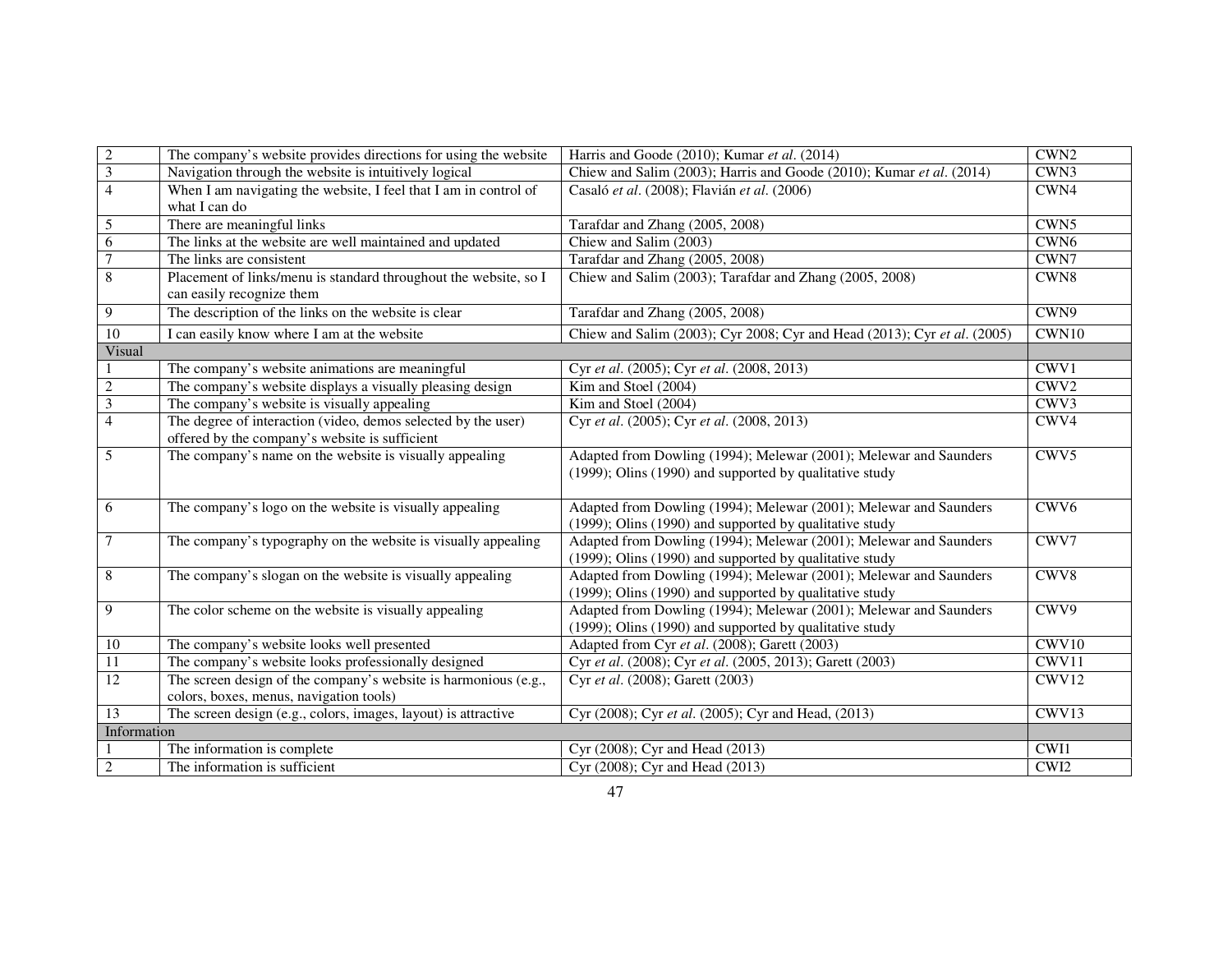| $\overline{\mathbf{3}}$ | The information is effective.                                                               | Cyr (2008); Cyr and Head (2013); Kim and Stoel (2004)                           | CWI3             |
|-------------------------|---------------------------------------------------------------------------------------------|---------------------------------------------------------------------------------|------------------|
| $\overline{4}$          | The information is detailed                                                                 | Tarafdar and Zhang (2005, 2008)                                                 | CWI4             |
| $\overline{5}$          | The information is current                                                                  | Tarafdar and Zhang (2005, 2008)                                                 | CWI5             |
| 6                       | The information on the company's website is pretty much what I                              | Kim and Stoel (2004)                                                            | CWI <sub>6</sub> |
|                         | need to carry out my tasks                                                                  |                                                                                 |                  |
| $\overline{7}$          | The information meaning is clear                                                            | Tarafdar and Zhang (2005, 2008)                                                 | CWI7             |
| $\overline{8}$          | The information is accurate                                                                 | Kumar et al. (2014); Tarafdar and Zhang (2005, 2008)                            | CWI <sub>8</sub> |
| $\overline{9}$          | The information is easy to locate                                                           | Tarafdar and Zhang (2005, 2008)                                                 | CWI9             |
| 10                      | The information is useful                                                                   | Tarafdar and Zhang (2005, 2008)                                                 | CWI10            |
| $\overline{11}$         | The information is systematically organized                                                 | Tarafdar and Zhang (2005, 2008)                                                 | CWI11            |
| 12                      | The information is applicable to the company's website activities                           | Tarafdar and Zhang (2005, 2008)                                                 | CWI12            |
| 13                      | The information layout is easy to understand                                                | Tarafdar and Zhang (2005, 2008)                                                 | CWI13            |
| 14                      | The company's website adequately meets my information needs                                 | Cyr (2008); Cyr and Head (2013); Kim and Stoel (2004)                           | CWI14            |
| 15                      | In general, the company's website provides me with high-quality<br>information              | Kumar et al. (2014)                                                             | CWI15            |
| 16                      | The range of information is high                                                            | Tarafdar and Zhang (2005, 2008)                                                 | CWI16            |
| <b>Usability</b>        |                                                                                             |                                                                                 |                  |
|                         | The company's website is entertaining                                                       | Tarafdar and Zhang (2005, 2008)                                                 | CWU1             |
| $\overline{2}$          | The company's website is exciting and interesting                                           | Tarafdar and Zhang (2005, 2008)                                                 | CWU <sub>2</sub> |
| $\mathfrak{Z}$          | It is easy to move within the company's website                                             | Casaló et al. (2008); Flavián et al. (2006)                                     | CWU3             |
| $\overline{4}$          | The company's website is easy to use                                                        | Casaló et al. (2008); Cyr (2008); Cyr et al. (2005); Cyr et al. (2013); Flavián | CWU4             |
|                         |                                                                                             | et al. (2006); Tarafdar and Zhang (2005, 2008)                                  |                  |
| 5                       | The use of multimedia is effective for my tasks at the company's                            | Tarafdar and Zhang (2005, 2008)                                                 | CWU <sub>5</sub> |
|                         | website                                                                                     |                                                                                 |                  |
| 6                       | In the company's website everything is easy to understand                                   | Casaló et al. (2008); Flavián et al. (2006)                                     | CWU <sub>6</sub> |
| <b>Customer Service</b> |                                                                                             |                                                                                 |                  |
|                         | The company's website offers the ability to speak to a live person<br>if there is a problem | Parasuraman <i>et al.</i> (2005) and supported by the qualitative study         | CWCS1            |
| $\overline{2}$          | The company's website provides sufficient contact information to                            | Parasuraman et al. (2005) and supported by the qualitative study                | CWCS2            |
|                         | reach the company                                                                           |                                                                                 |                  |
| 3                       | The company's website offers online customer support in real                                | Chang and Chen (2009); DeLone and McLean (1992); Kumar et al. (2014);           | CWCS3            |
|                         | time                                                                                        | Parasuraman et al. (2005) and supported by the qualitative study                |                  |
| $\overline{4}$          | Inquiries are answered promptly                                                             | Chang and Chen (2009); DeLone and McLean (1992); Kumar et al. (2014);           | CWCS4            |
|                         |                                                                                             | Parasuraman et al. (2005); Wolfinbarger and Gilly (2003)                        |                  |
| 5                       | When you have a problem, the company's website shows a                                      | Wolfinbarger and Gilly (2003)                                                   | CWCS5            |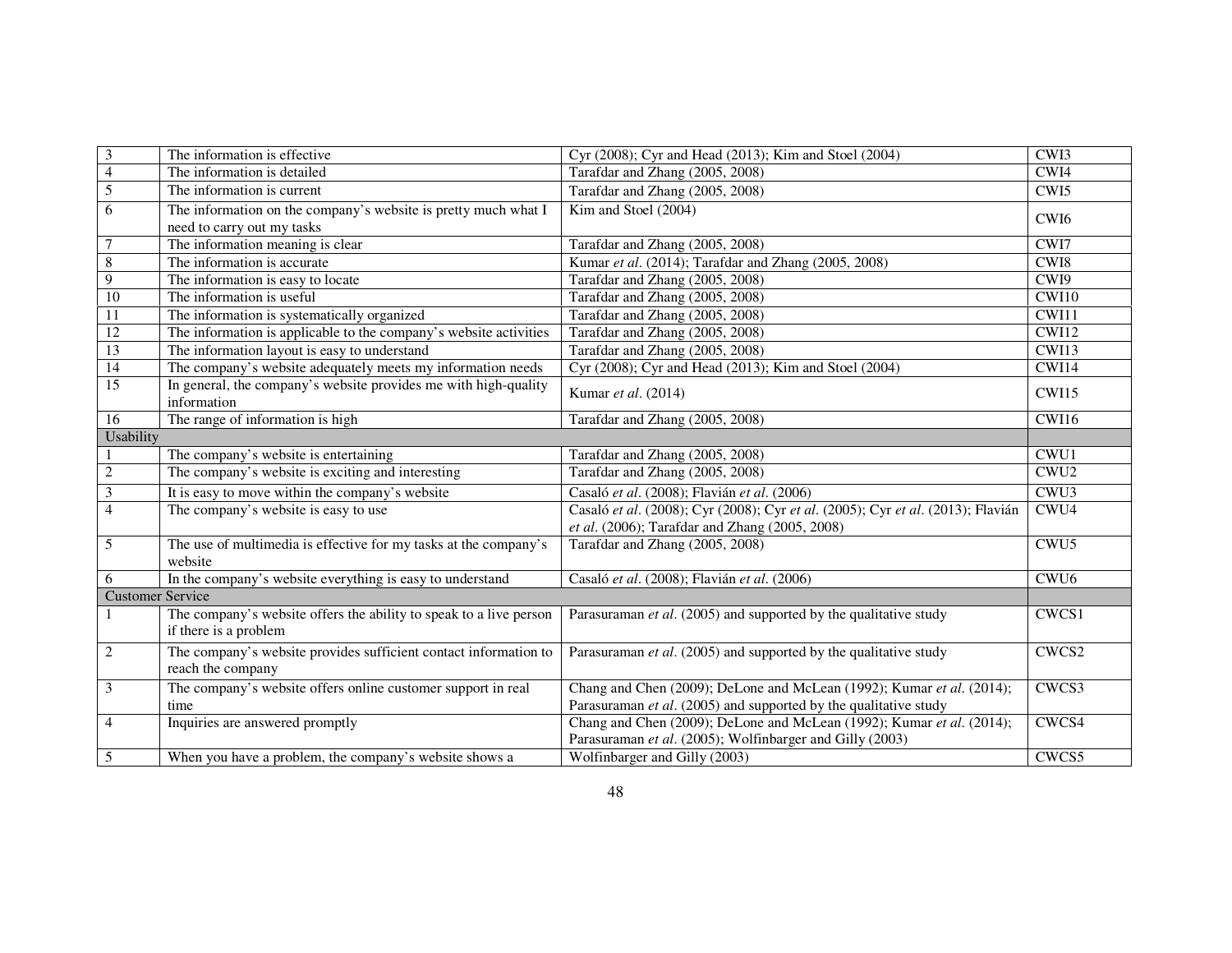|                         | sincere interest in solving it                                                                   |                                                                                                                                                              |                 |  |  |  |
|-------------------------|--------------------------------------------------------------------------------------------------|--------------------------------------------------------------------------------------------------------------------------------------------------------------|-----------------|--|--|--|
| 6                       | The company is willing and ready to respond to customer needs                                    | Wolfinbarger and Gilly (2003)                                                                                                                                | CWCS6           |  |  |  |
| $\overline{7}$          | Overall, the customer service offered on the company's website<br>is very good                   | Chang and Chen (2009); DeLone and McLean (1992); Kumar et al. (2014)                                                                                         | CWCS7           |  |  |  |
| Corporate Image         |                                                                                                  |                                                                                                                                                              |                 |  |  |  |
|                         | I like the company                                                                               | Brown and Dacin (1997); Foroudi et al. (2014); Sen and Bhattacharya<br>$(2001)$ ; William and Moffit $(1997)$                                                | CI1             |  |  |  |
| $\sqrt{2}$              | The company is honest                                                                            | Bravo et al. (2009) and supported by the qualitative study                                                                                                   | CI2             |  |  |  |
| $\overline{\mathbf{3}}$ | The company is friendly                                                                          | Bravo et al. (2009) and supported by the qualitative study                                                                                                   | CI <sub>3</sub> |  |  |  |
| $\overline{4}$          | The company inspires confidence                                                                  | Bravo et al. (2009) and supported by the qualitative study                                                                                                   | CI4             |  |  |  |
| 5                       | The company's website enhances the company's image                                               | Argyriou et al (2006); Berthon et al (1996); Halliburton and Ziegfeld<br>(2009); Robbins and Stylianou (2002) and also validated by the qualitative<br>study | CI <sub>5</sub> |  |  |  |
| 6                       | I like the company compared to other companies in the same<br>sector                             | Foroudi et al. (2014); Karaosmanoglu et al. (2011); Nguyen and LeBlanc<br>$(2001)$ ; William and Moffit $(1997)$                                             | CI6             |  |  |  |
| $7\phantom{.0}$         | The company is aimed at customers like me                                                        | Bravo et al. (2009) and supported by the qualitative study                                                                                                   | CI7             |  |  |  |
| $\,8\,$                 | The company makes a good impression on me                                                        | Bravo et al., (2009); Karaosmanoglu et al. (2011); Nguyen and LeBlanc<br>(2001)                                                                              | CI <sub>8</sub> |  |  |  |
| 9                       | I think other consumers like the company as well                                                 | Foroudi et al. (2014); Karaosmanoglu et al. (2011); Nguyen and LeBlanc<br>$(2001)$ ; William and Moffitt $(1997)$                                            | C <sub>I9</sub> |  |  |  |
| 10                      | The company's website communicates information about the<br>company to its customers             | Pollach (2010) and supported by the qualitative study                                                                                                        | CI10            |  |  |  |
| Corporate Reputation    |                                                                                                  |                                                                                                                                                              |                 |  |  |  |
|                         | I have a good feeling about the company                                                          | Chun (2005); Fombrun et al. (2000); Foroudi et al. (2014)                                                                                                    | CR1             |  |  |  |
| $\sqrt{2}$              | I admire and respect the company                                                                 | Chun (2005); Foroudi et al. (2014)                                                                                                                           | CR <sub>2</sub> |  |  |  |
| $\overline{\mathbf{3}}$ | I trust the company                                                                              | Chun (2005); Fombrun et al. (2000); Foroudi et al. (2014)                                                                                                    | CR <sub>3</sub> |  |  |  |
| $\overline{4}$          | The company offers products and services that are good value for<br>money                        | Chun (2005); Fombrun et al. (2000); Foroudi et al. (2014); Helm (2007)                                                                                       | CR4             |  |  |  |
| 5                       | The company has excellent leadership                                                             | Fombrun et al. (2000); Foroudi et al. (2014); Helm (2007)                                                                                                    | CR5             |  |  |  |
| 6                       | The company is well managed                                                                      | Chun (2005); Fombrun et al. (2000); Foroudi et al. (2014)                                                                                                    | CR <sub>6</sub> |  |  |  |
| $\overline{7}$          | I believe the company offers high-quality services and products                                  | Chun (2005); Foroudi et al. (2014); Helm (2007)                                                                                                              | CR7             |  |  |  |
| 8                       | In general, I believe that the company always fulfils the promises<br>it makes to its customers. | Alwi and Ismail (2013); Nguyen and LeBlanc (2001)                                                                                                            | CR <sub>8</sub> |  |  |  |
| 9                       | The company has a good reputation                                                                | Alwi and Ismail (2013); Casaló et al. (2008); Nguyen and LeBlanc (2001)                                                                                      | CR9             |  |  |  |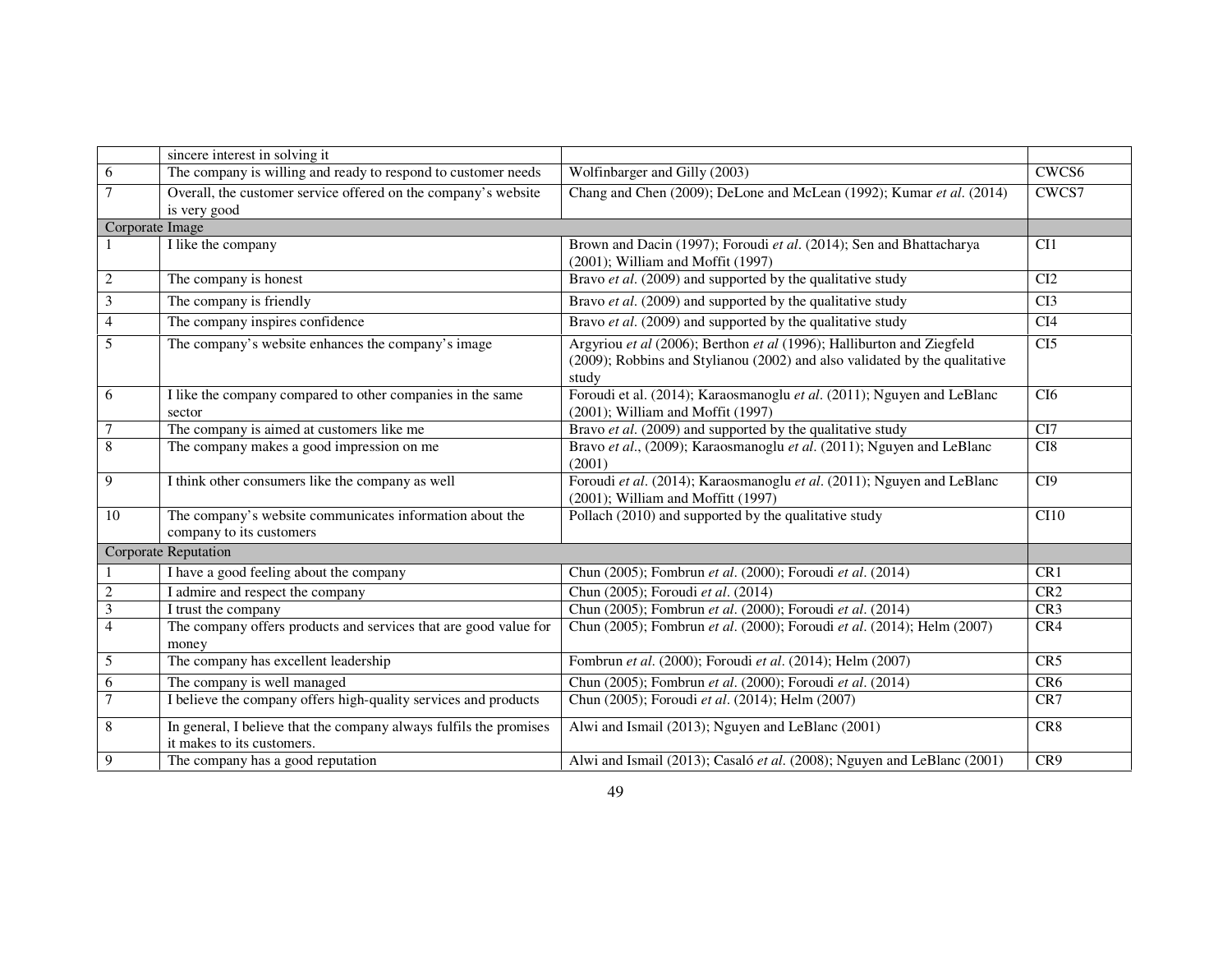| 10                    | I believe that the reputation of the company is better than other<br>companies  | Nguyen and LeBlanc (2001)                                                                                            | CR10             |  |  |  |  |
|-----------------------|---------------------------------------------------------------------------------|----------------------------------------------------------------------------------------------------------------------|------------------|--|--|--|--|
| Satisfaction          |                                                                                 |                                                                                                                      |                  |  |  |  |  |
|                       | The company is exactly what I need                                              | Bravo et al. (2009); Cyr (2008); Cyr et al. (2010); Oliver (1980); Perez et al.<br>(2015)                            | S <sub>1</sub>   |  |  |  |  |
|                       | I am satisfied with my decision to use the company                              | Bravo et al. (2009); Casaló et al. (2008); Fan et al. (2013); Law and Bai<br>$(2008)$ ; Perez <i>et al.</i> $(2015)$ | S <sub>2</sub>   |  |  |  |  |
| 3                     | I think that I did the right thing when I used the company                      | Casaló et al. (2008); Fan et al. (2013); Law and Bai (2008); Oliver (1980)                                           | S <sub>3</sub>   |  |  |  |  |
|                       | I feel happy about my decision to choose the company                            | Law and Bai (2008); Perez et al. (2015)                                                                              | <b>S4</b>        |  |  |  |  |
|                       | My choice to use the company was a wise one                                     | Bravo et al. (2009); Fan et al. (2013); Oliver (1980); Perez et al. (2015)                                           | S <sub>5</sub>   |  |  |  |  |
| 6                     | Using the company is satisfactory overall                                       | Casaló et al. (2008); Cyr (2008); Cyr et al. (2010, 2013)                                                            | S <sub>6</sub>   |  |  |  |  |
| <b>Attractiveness</b> |                                                                                 |                                                                                                                      |                  |  |  |  |  |
|                       | The products and services of the company are very attractive                    | The qualitative study                                                                                                | CRA1             |  |  |  |  |
|                       | I am interested in learning more about the company                              | Highhouse et al. (2003)                                                                                              | CRA <sub>2</sub> |  |  |  |  |
| 3                     | A job at the company is very appealing to me                                    | Highhouse et al. (2003)                                                                                              | CRA3             |  |  |  |  |
| 4                     | For me, the company would be a good place to work                               | Highhouse et al. (2003)                                                                                              | CRA4             |  |  |  |  |
| 5                     | I would exert a great deal of effort to work for the company                    | Turban (2001)                                                                                                        | CRA5             |  |  |  |  |
| 6                     | The company would be one of my first choices as an employer                     | Highhouse et al. (2003); Turban (2001)                                                                               | CRA <sub>6</sub> |  |  |  |  |
|                       | I would definitely accept a job offer from the company if I were<br>offered one | Turban (2001)                                                                                                        | CRA7             |  |  |  |  |
| 8                     | The company is attractive.                                                      | The qualitative study                                                                                                | CRA <sub>8</sub> |  |  |  |  |